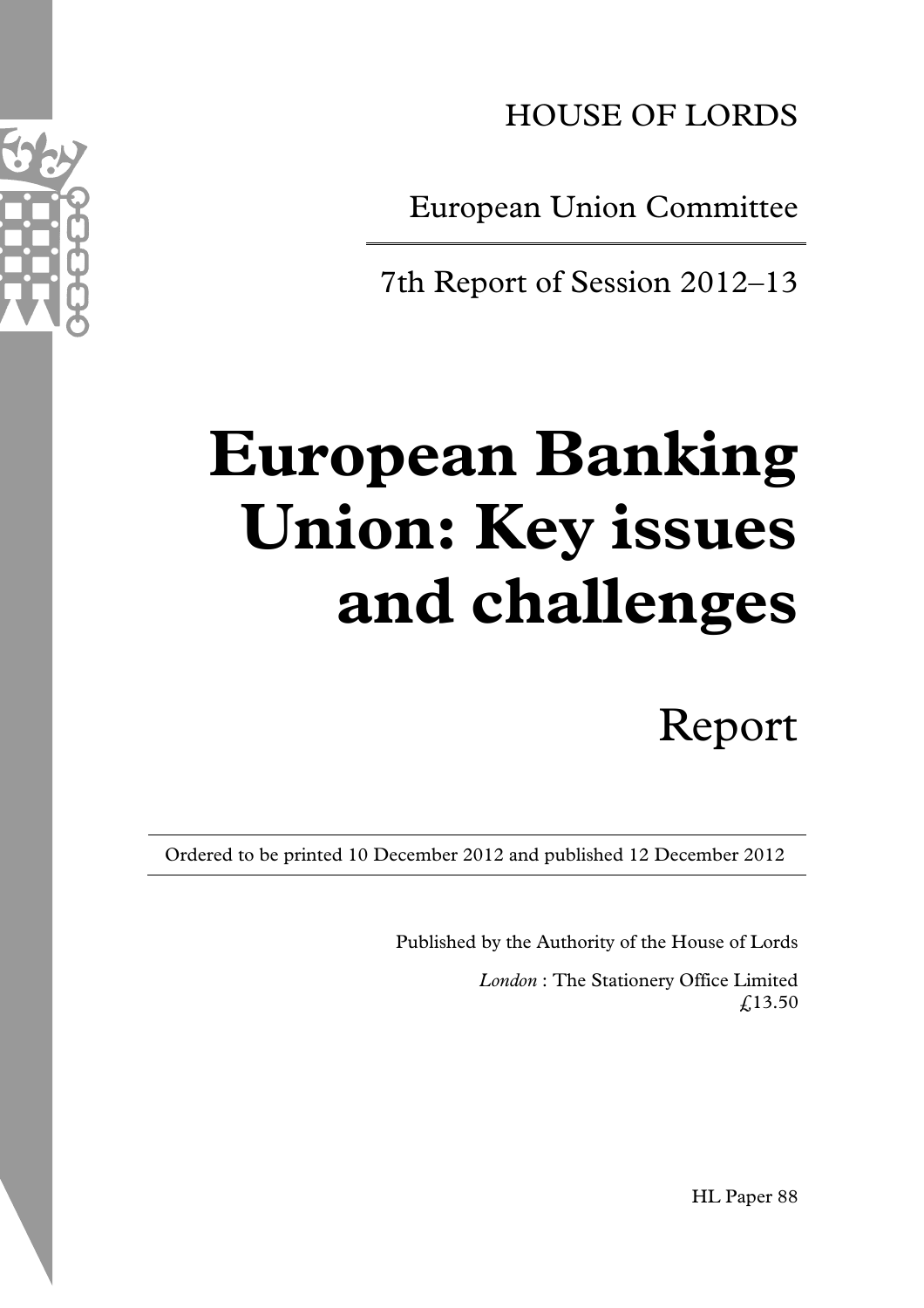#### *The European Union Committee*

The Committee considers EU documents in advance of decisions being taken on them in Brussels, in order to influence the Government's position and to hold them to account.

The Government are required to deposit EU documents in Parliament, and to produce within two weeks an Explanatory Memorandum setting out the implications for the UK. The Committee examines these documents, and 'holds under scrutiny' any about which it has concerns, entering into correspondence with the relevant Minister until satisfied. Letters must be answered within two weeks. Under the 'scrutiny reserve resolution', the Government may not agree in the EU Council of Ministers to any proposal still held under scrutiny; reasons must be given for any breach.

The Committee also conducts inquiries and makes reports. The Government are required to respond in writing to a report's recommendations within two months of publication. If the report is for debate, then there is a debate in the House of Lords, which a Minister attends and responds to.

The Committee has six Sub-Committees, which are: Economic and Financial Affairs (Sub-Committee A) Internal Market, Infrastructure and Employment (Sub-Committee B) External Affairs (Sub-Committee C) Agriculture, Fisheries, Environment and Energy (Sub-Committee D) Justice, Institutions and Consumer Protection (Sub-Committee E) Home Affairs, Health and Education (Sub-Committee F)

#### *Our Membership*

The Members of the European Union Committee are:

| Lord Boswell of Aynho (Chairman) Lord Hannay of Chiswick The Earl of Sandwich |                                        |                                  |
|-------------------------------------------------------------------------------|----------------------------------------|----------------------------------|
| Lord Bowness                                                                  | Lord Harrison                          | Baroness Scott of Needham Market |
| Lord Cameron of Dillington                                                    | Lord Maclennan of Rogart Lord Teverson |                                  |
| Lord Carter of Coles                                                          | Lord Marlesford                        | Lord Tomlinson                   |
| Lord Dear                                                                     | Baroness O'Cathain                     | Lord Trimble                     |
| Baroness Eccles of Moulton                                                    | Lord Richard                           | Baroness Young of Hornsey        |
| Lord Foulkes of Cumnock                                                       |                                        |                                  |

The Members of the Sub-Committee on Economic and Financial Affairs, which conducted this inquiry, are:

| Viscount Brookeborough | Lord Harrison (Chairman) | Baroness Maddock        |
|------------------------|--------------------------|-------------------------|
| Lord Dear              | Baroness Hooper          | Lord Marlesford         |
| Lord Flight            | Lord Jordan              | <b>Baroness Prosser</b> |
| Lord Hamilton of Epsom | Lord Kerr of Kinlochard  | Lord Vallance of Tummel |

#### *Information about the Committee*

For information freely available on the web, our homepage is http://www.parliament.uk/hleu There you will find many of our publications, along with press notices, details of membership and forthcoming meetings, and other information about the ongoing work of the Committee and its Sub-Committees, each of which has its own homepage.

#### *General Information*

General information about the House of Lords and its Sub-Committees, including guidance to witnesses, details of current inquiries and forthcoming meetings is on the internet at http://www.parliament.uk/business/lords/

#### *Sub-Committee Staff*

The current staff of the Sub-Committee are Stuart Stoner (Clerk), Rose Crabtree (Policy Analyst) and Sarah Yusuf (Committee Assistant).

#### *Contacts for the European Union Committee*

Contact details for individual Sub-Committees are given on the website. General correspondence should be addressed to the Clerk of the European Union Committee, Committee Office, House of Lords, London, SW1A 0PW. General enquiries 020 7219 5791. The Committee's email address is euclords@parliament.uk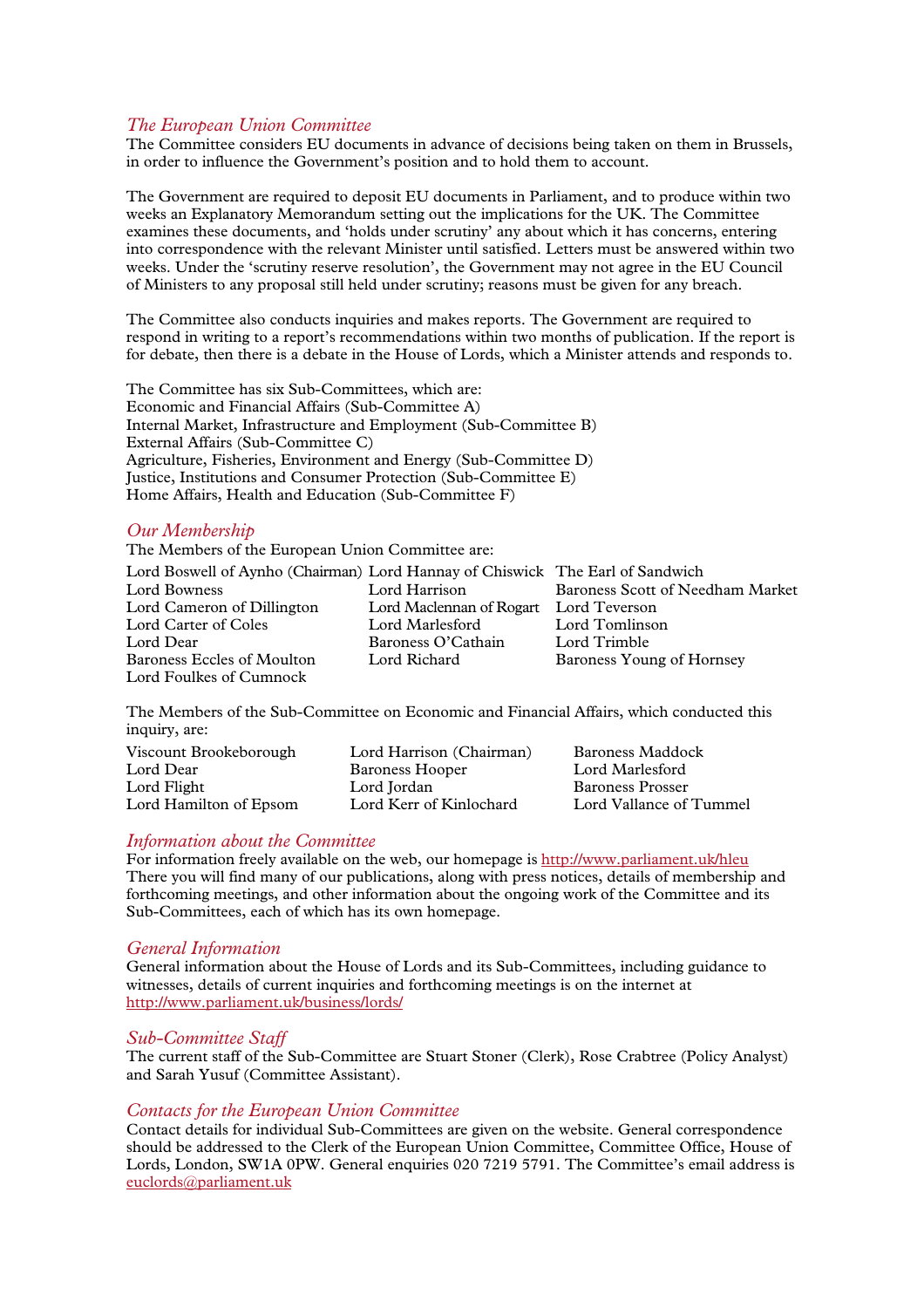|                                                                                                        | Paragraph    | Page           |
|--------------------------------------------------------------------------------------------------------|--------------|----------------|
| <b>Summary</b>                                                                                         |              | 5              |
| <b>Chapter 1: Introduction</b>                                                                         | $\mathbf{1}$ | $\overline{7}$ |
| The inquiry in context                                                                                 | 6            | 8              |
| Box 1: Timeline of developments                                                                        |              | 9              |
| Is a banking union necessary?                                                                          | 10           | 10             |
| What constitutes an effective banking union?<br>Box 2: The proposals of the June 2012 report Towards a | 14           | 10             |
| Genuine Economic and Monetary Union                                                                    |              | 11             |
| Who will be the members of a banking union?                                                            | 18           | 12             |
| <b>Chapter 2: The Single Supervisory Mechanism and the</b>                                             |              |                |
| role of the ECB                                                                                        | 22           | 14             |
| Box 3: The main components of the ECB Regulation                                                       |              | 14             |
| Why is a Single Supervisory Mechanism necessary?                                                       | 23           | 15             |
| A supervisory function for the ECB?                                                                    | 28           | 16             |
| Supervisory powers, monetary policy and the ECB governance                                             |              |                |
| structure                                                                                              | 35           | 17             |
| Which banks should the ECB supervise and how should                                                    |              |                |
| its relationship with national regulators work?                                                        | 40           | 19             |
| Accountability of the ECB                                                                              | 49           | 21             |
| The impact of the proposal on non-euro area Member States                                              | 58           | 22             |
| The timetable                                                                                          | 66           | 24             |
| The case for treaty change                                                                             | 73           | 26             |
| Chapter 3: The impact of banking union on the EBA                                                      |              |                |
| and the ESRB                                                                                           | 76           | 27             |
| Box 4: The main elements of the EBA Amending Regulation                                                |              | 27             |
| The relationship between the EBA and the ECB                                                           | 79           | 28             |
| a) Voting procedures                                                                                   | 84           | 28             |
| b) Asymmetry of binding mediation arrangements                                                         | 93           | 30             |
| Macroprudential supervision and the ESRB                                                               | 95           | 31             |
| Chapter 4: Further steps towards banking union                                                         | 98           | 32             |
| The Recovery and Resolution Directive and banking union                                                | 99           | 32             |
| Box 5: The main provisions of the Recovery and                                                         |              |                |
| <b>Resolution Directive</b>                                                                            |              | 33             |
| Further steps towards banking union?                                                                   | 106          | 34             |
| a) A single resolution mechanism                                                                       | 111          | 35             |
| b) A common deposit insurance scheme                                                                   | 115          | 36             |
| The Liikanen report                                                                                    | 120          | 37             |
| Box 6: Key recommendations of the Liikanen report                                                      |              | 38             |
| Chapter 5: The impact on the UK and the single market                                                  | 128          | 40             |
| The impact on the UK and its financial sector                                                          | 129          | 40             |
| The impact on the single market                                                                        | 134          | 41             |
| The UK's engagement with the EU                                                                        | 139          | 42             |
| <b>Chapter 6: Summary of conclusions</b>                                                               | 143          | 44             |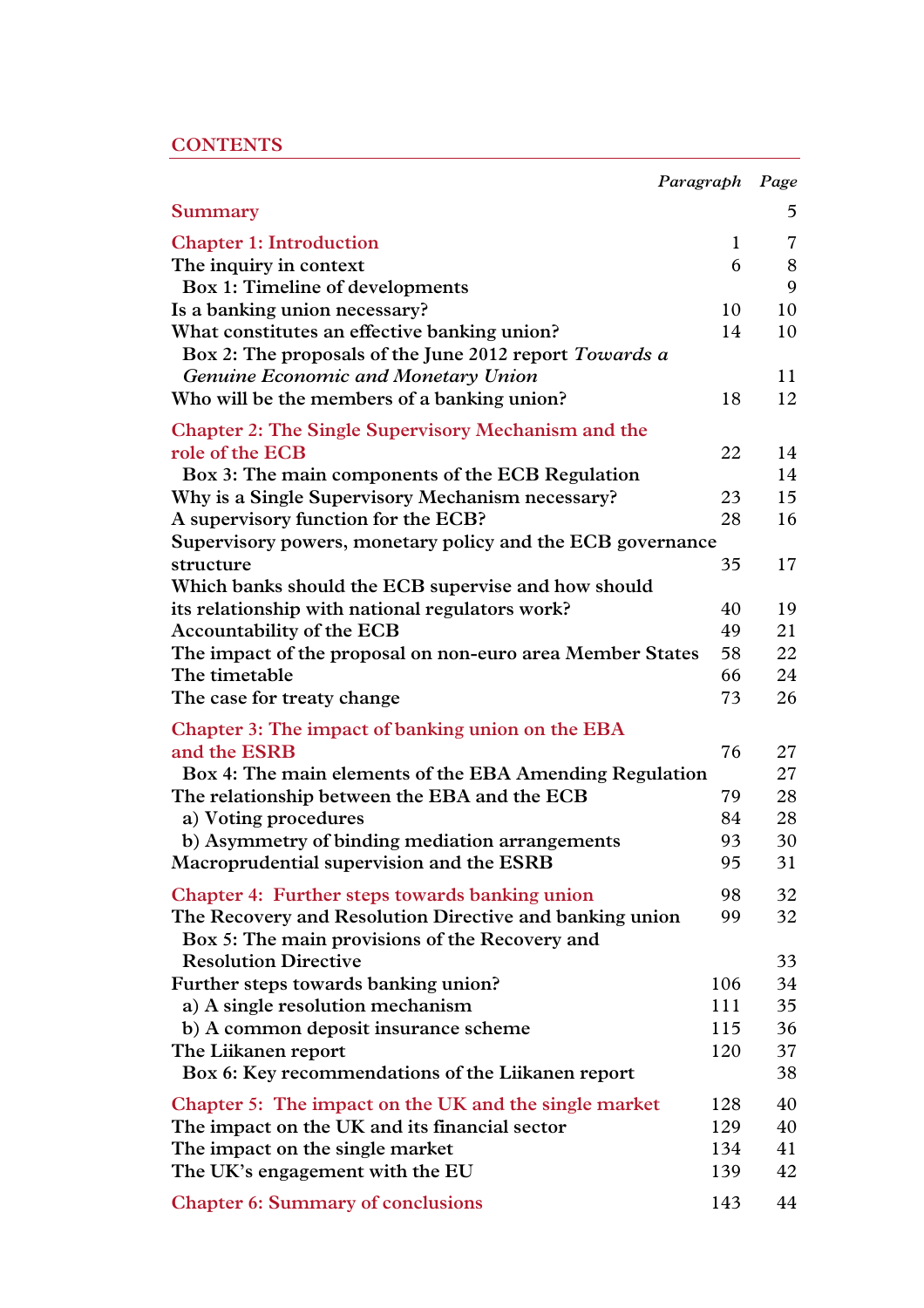| Appendix 1: EU Sub-Committee on Economic and                                                                  |    |
|---------------------------------------------------------------------------------------------------------------|----|
| <b>Financial Affairs</b>                                                                                      | 50 |
| Appendix 2: List of witnesses                                                                                 | 52 |
| Appendix 3: Call for evidence                                                                                 | 54 |
| Appendix 4: Note of the Sub-Committee's meeting with<br>Herman Van Rompuy, President of the European Council, |    |
| 2 October 2012                                                                                                | 57 |
| Appendix 5: The provisions of the ECB Regulation                                                              | 61 |
| Appendix 6: Comparison of the organisation of prudential                                                      |    |
| supervision in UK, USA and the euro area                                                                      | 63 |
| Appendix 7: Glossary of key institutions and organisations                                                    | 65 |
|                                                                                                               |    |

Evidence is published online at www.parliament.uk/hleua and available for inspection at the Parliamentary Archives (020 7219 5314)

References in footnotes to the Report are as follows: Q refers to a question in oral evidence; Witness names without a question reference refer to written evidence.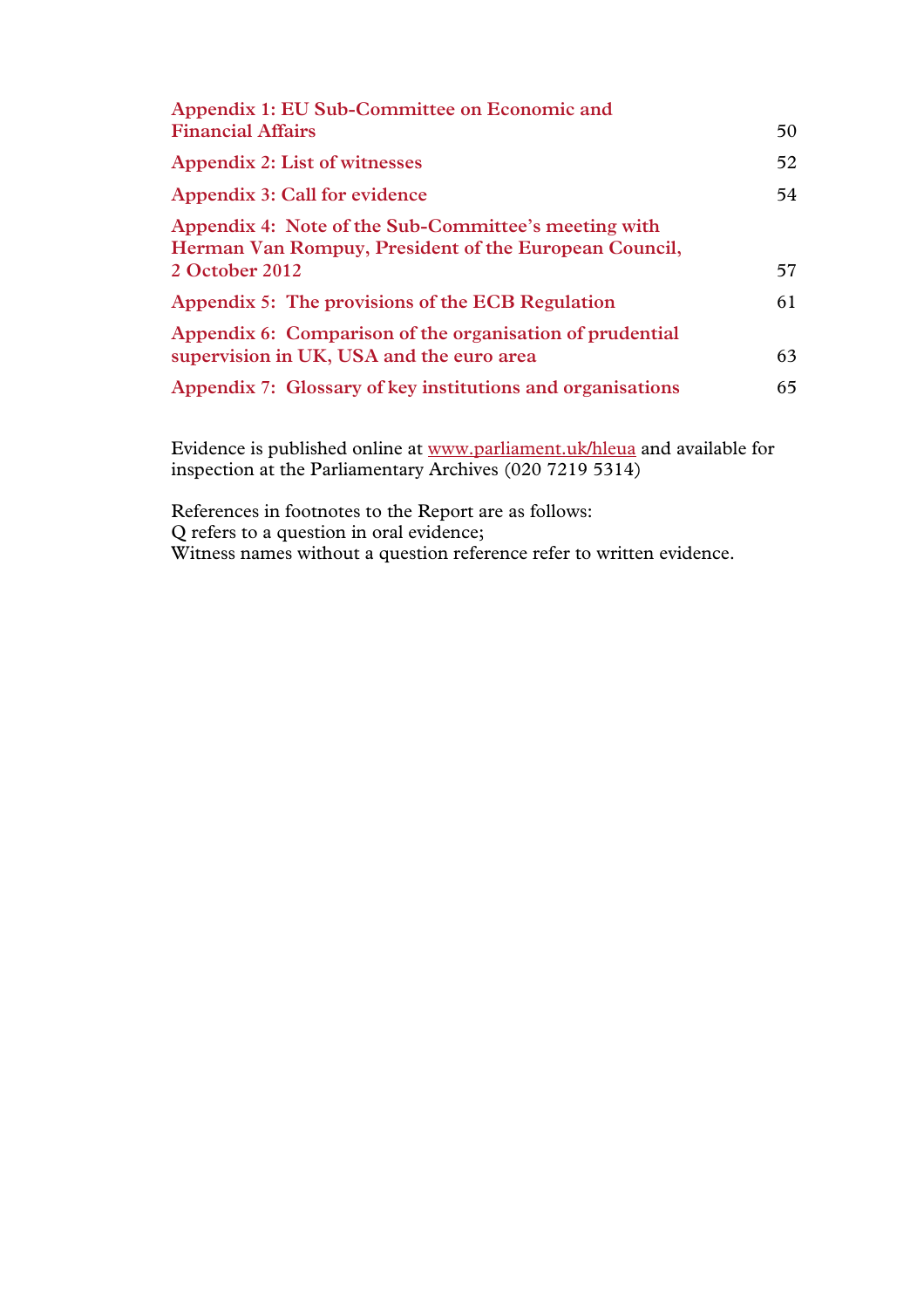# **SUMMARY**

A European banking union is urgently required in order to restore credibility and stability to the euro area banking system, and to break the vicious cycle between banks and sovereign states. The UK has made clear that it will not participate in a banking union, although other non-euro Member States may well wish to do so. Nevertheless the consequences for this country could be momentous. There is a significant risk that the UK will be marginalised as banking union participants move towards closer integration. This in turn threatens to fracture the single market, as the authority of EU-27 bodies such as the European Banking Authority and the European Systemic Risk Board comes under threat. The Government's assurances about the impact on the City of London may prove misplaced. The Government must do all in their power to ensure that London's pre-eminence as a financial market is not imperilled and that the integrity of the single market is retained. UK isolation in debates of such fundamental importance would be disastrous.

\_\_\_\_\_\_\_\_\_\_\_\_\_\_\_\_\_\_\_\_\_\_\_\_\_\_\_\_\_\_\_\_\_\_\_\_\_\_\_\_\_\_\_\_\_\_\_\_\_\_\_\_\_\_\_\_\_\_\_\_\_\_\_\_\_\_\_\_\_\_\_\_\_\_\_\_\_\_\_\_\_\_\_\_\_\_\_\_\_\_\_\_\_\_\_\_\_\_\_\_\_\_\_\_\_\_\_\_\_\_\_\_\_\_\_\_\_\_\_\_\_\_\_\_\_\_\_\_\_\_\_\_\_\_\_\_\_\_\_\_\_\_\_\_\_\_\_\_\_\_\_\_\_\_\_\_\_\_\_\_\_\_\_\_\_\_\_\_\_\_\_\_\_\_\_\_\_\_\_\_\_\_\_\_\_\_\_\_\_\_\_\_\_\_\_\_\_\_\_\_\_\_\_\_\_\_\_\_\_\_\_

The original banking union proposals set out a three-pronged approach: a Single Supervisory Mechanism, a common resolution mechanism and a common deposit insurance scheme. We regret that this coherent model has already been undermined by political pressure, led by Germany. Banking union requires all three of these elements if it is to be effective.

However we welcome the publication of the Single Supervisory Mechanism proposals as a significant first step towards banking union. We agree that the European Central Bank, to be given ultimate supervisory responsibility for every euro area bank, is the only organisation with the necessary credibility and authority to take on this role. But the concentration of so much power in one institution means that powerful safeguards must be put in place.

It is vital that there is no conflict of interest between the ECB's supervisory and monetary policy tasks. The ECB needs to be fully accountable, both to the European Parliament and to national parliaments, in the exercise of its supervisory powers. There must be equality in the supervisory decision-making process within the ECB between euro area and non-euro area Member States who wish to participate. Equally, the role of the EBA in representing all 27 Member States must not be undermined and the Commission must defend the integrity of the single market as a whole.

The Commission's original proposals do not go nearly far enough to meet these concerns. It is highly uncertain whether these safeguards can be put in place within existing treaty constraints. European legislators need to decide whether treaty change is a price they are willing to pay in order to create a viable banking union. Adopting rushed and deficient legislation would be the worst of all possible outcomes.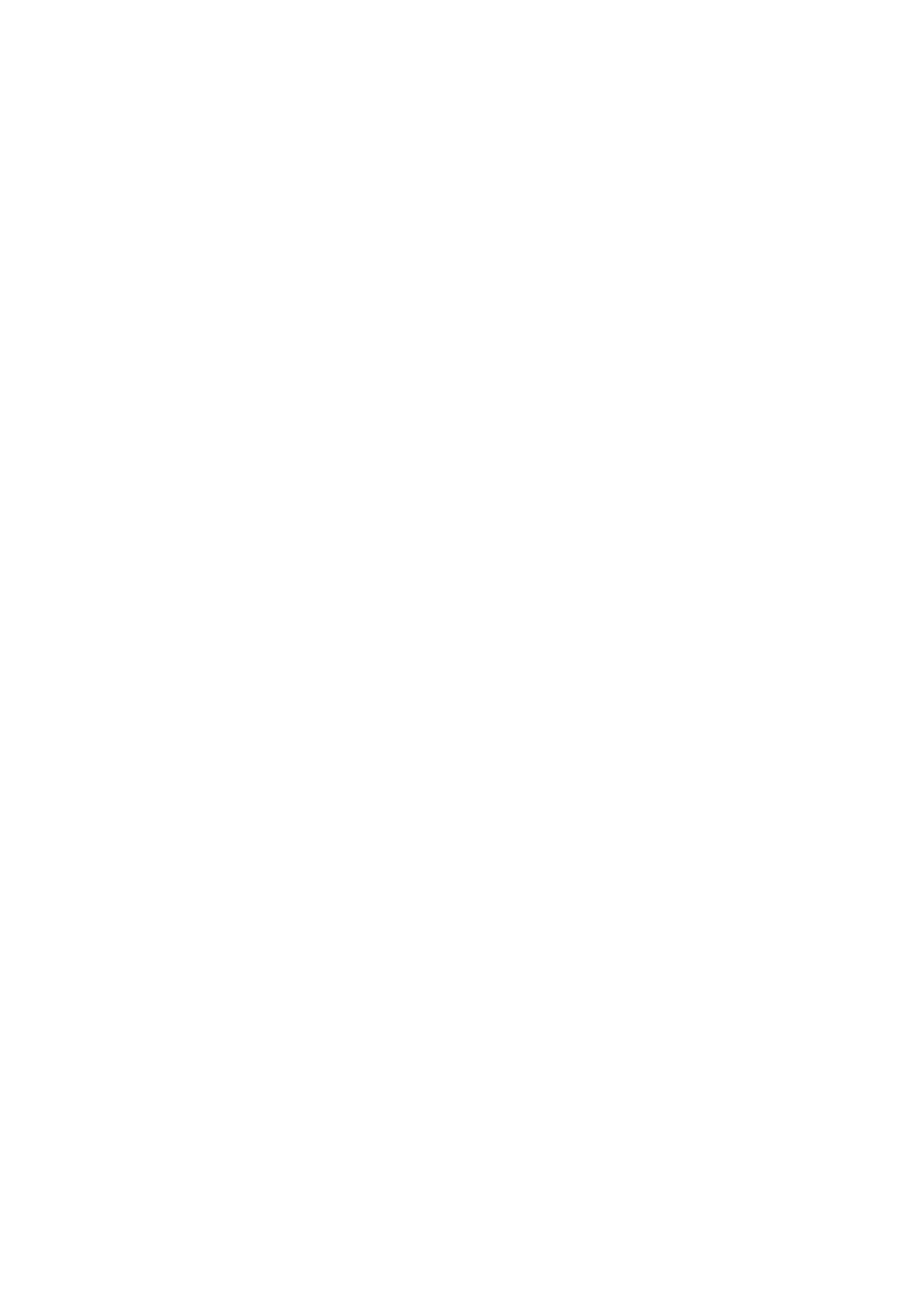# **European Banking Union: Key issues and challenges**

# **CHAPTER 1: INTRODUCTION**

- 1. The continuing euro area crisis, and the strain that it has placed on the EU banking sector, has given rise to calls for reform of the way the banking sector operates and is regulated. The June 2012 report of the President of the European Council, Herman Van Rompuy, *Towards a Genuine Economic and*  Monetary Union,<sup>1</sup> proposed an integrated financial framework elevating responsibility for bank supervision to the European level, and providing common mechanisms to resolve banks and guarantee customer deposits. These proposals were envisaged as the three core elements of a so-called European "banking union".
- 2. In light of this, we decided to launch this inquiry into *European Banking Union: Key issues and challenges*. At the time of writing this report, only the Single Supervisory Mechanism proposals had been published. Our report analyses these proposals, the significant strengthening in the powers of the European Central Bank (ECB) that they would entail, and the implications for EU-27 organisations such as the European Banking Authority (EBA) and the European Systemic Risk Board (ESRB). The report also considers the further steps towards banking union that may follow in due course.
- 3. Although the Government have made clear that the UK will not participate in a banking union, the implications, both for the UK and the single market, will be profound. It is important in this context to distinguish between the operation of a harmonised regulatory framework for the single market in financial services across the EU-27 and the introduction of a banking union whose primary aim is to secure the position of the euro area. The Government argue that the Single Supervisory Mechanism, and the UK's decision not to participate, should not and need not adversely affect London's position as the leading financial centre in Europe, nor undermine the single market. The strength of this argument may soon be tested.
- 4. In the course of this inquiry we received evidence from 34 witnesses, and heard oral evidence in London and in Brussels from academics, MEPs, banking sector representatives, thinktanks, leading officials, and key figures including the Chairman of the EBA, Andrea Enria; the Vice-President of the ECB, Vitor Constâncio; the German Ambassador to the UK, Georg Boomgaarden; the European Commissioner for Internal Market and Services, Michel Barnier; and the Financial Secretary to the Treasury, Rt Hon Greg Clark MP. In addition, the President of the European Council, Herman Van Rompuy, helpfully met the Committee to discuss the proposals.<sup>2</sup> We are grateful to all of our witnesses for their assistance. We are also grateful to Professor Eilís Ferran, Professor of Company and Securities

2 See Appendix 4.

 <sup>1</sup> Report by the President of the European Council, Herman Van Rompuy, *Towards a Genuine Economic and Monetary Union*, June 2012: http://ec.europa.eu/economy\_finance/focuson/crisis/documents/131201\_en.pdf.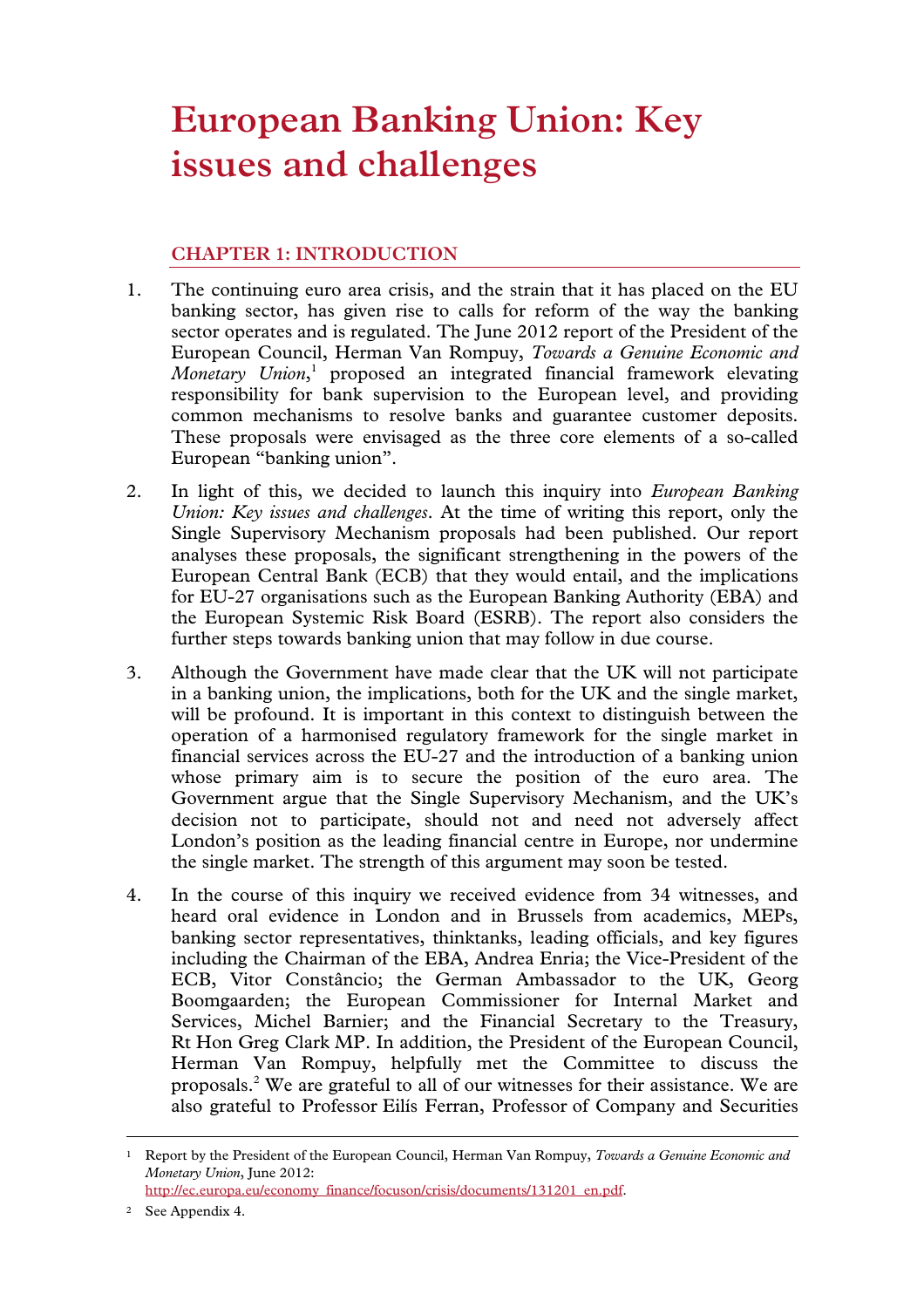Law, University of Cambridge, who acted as Specialist Adviser for this inquiry.

5. We have produced our report in time for the important discussions scheduled for the December 2012 European Council. Those discussions will not mark the end of the debate, neither can the proposals be expected to solve all of the problems in the euro area. Yet banking union will have fundamental implications for the future shape of the euro area and of the EU as a whole. We will continue our analysis of the banking union proposals as they develop during 2013. In the meantime, **we make this report to the House for debate.** 

# **The inquiry in context**

- 6. "Europe is once again going through a period of heightened tensions. The crisis surrounding sovereign debt and the weakness of the financial sector, together with persistent low growth and macroeconomic imbalances, are slowing down economic recovery and creating risks for the stability of Economic and Monetary Union (EMU)."3 Thus stated the Conclusions of the June 2012 European Council.
- 7. That month Spanish ten-year bond yields had hit a euro-era high, and recapitalisation of its seriously indebted banking sector seemed inevitable. As we reflected in our February 2012 report on *The euro area crisis*, the fundamental problem for Spain (and for the euro area as a whole) was the systemic link between its struggling banks and an indebted sovereign state.<sup>4</sup> The plight of the fourth largest economy in the euro area threatened to overwhelm the resources of its rescue funds, the European Financial Stability Facility (EFSF) and the European Stability Mechanism (ESM), placing the future of the currency union itself at risk. In the words of the conclusions of the June 2012 Summit of euro area Member States (held in parallel with the European Council), it was now imperative to break the vicious cycle between banks and sovereign states.<sup>5</sup>
- 8. The euro area Summit envisaged that, once an effective Single Supervisory Mechanism was established involving the ECB for banks in the euro area, it could be possible for the ESM to recapitalise banks directly.<sup>6</sup> Following this, the 'Four Presidents'7 were invited by the Council to develop by the end of 2012 "a specific and time-bound road map for the achievement of a genuine Economic and Monetary Union".<sup>8</sup>

 <sup>3</sup> European Council, 28/29 June 2012, Conclusions.

<sup>4</sup> House of Lords European Union Committee, 25th report (2010–12), *The euro area crisis* (HL 260)*,* paras 21–3*.* 

<sup>5</sup> Euro area Summit Statement, 29 June 2012: http://www.consilium.europa.eu/uedocs/cms\_data/docs/pressdata/en/ec/131359.pdf

<sup>6</sup> *ibid*.

<sup>7</sup> The President of the European Council (Herman Van Rompuy); the President of the European Commission (José Manuel Barroso); the President of the Eurogroup (Jean-Claude Juncker); and the President of the European Central Bank (Mario Draghi).

<sup>8</sup> June 2012 European Council conclusions, *op. cit*.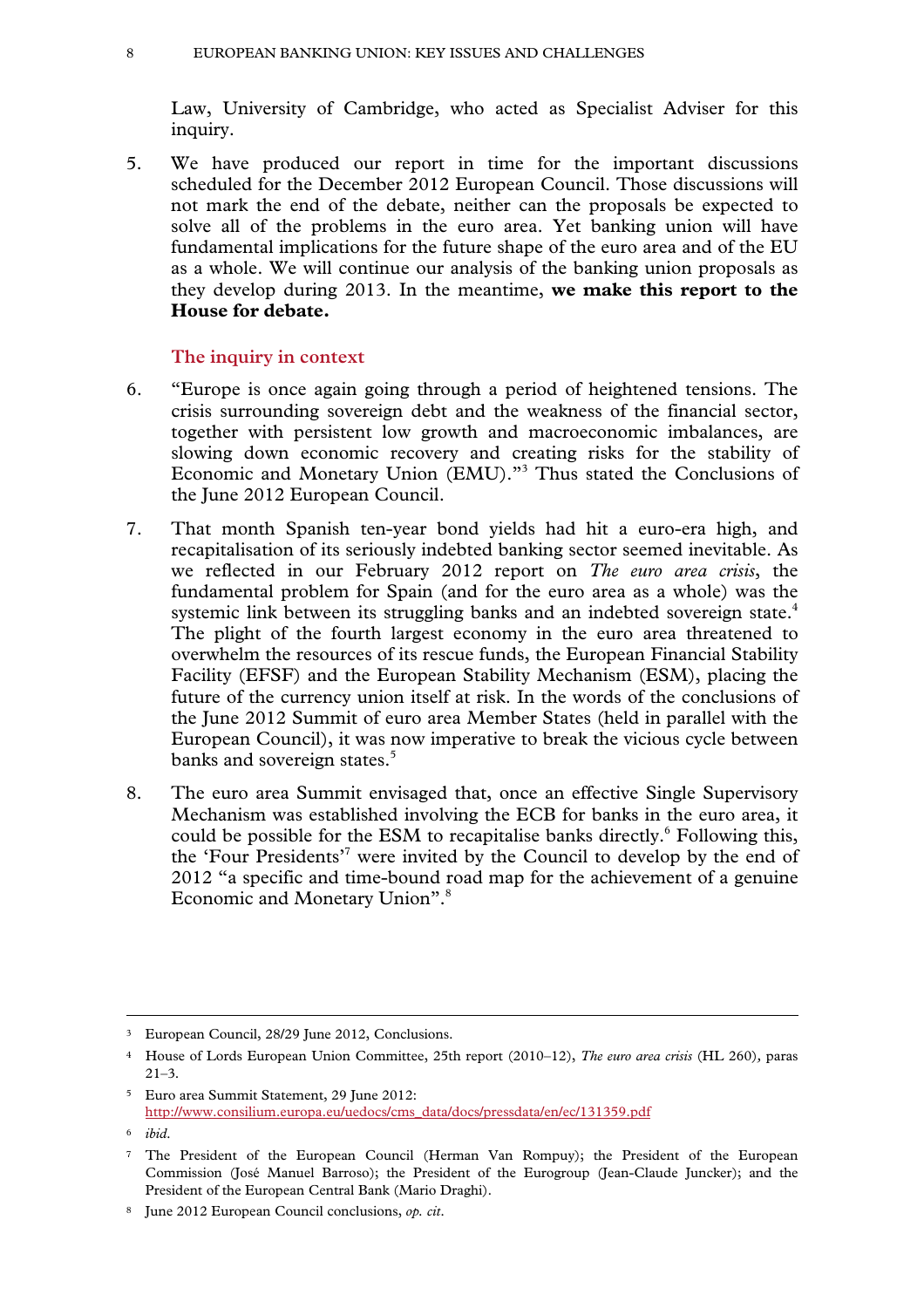- 9. The banking union agenda has developed rapidly (see Box 1 below). Before examining the proposals in detail, three central questions need to be addressed:
	- Is a banking union necessary?
	- What constitutes an effective banking union?
	- Who will be the members of a banking union?

# **BOX 1**

#### **Timeline of developments**

June 2012: Publication of the Recovery and Resolution Directive proposals.

June 2012: Publication of the Van Rompuy report *Towards a Genuine Economic and Monetary Union*.

June 2012: Meeting of the European Council and euro area Member States. Four Presidents asked to develop "a specific and time-bound road map for the achievement of a Genuine Economic and Monetary Union".

September 2012: Publication of the Single Supervisory Mechanism legislative proposals, including a proposed ECB Regulation, a proposed EBA Amending Regulation, and the Commission Communication *A roadmap towards a Banking Union*.

September 2012: Publication of the Van Rompuy *Issues Paper on Completing the Economic and Monetary Union.*

October 2012: Publication of the Van Rompuy *Towards a Genuine Economic and Monetary Union: Interim Report.*

October 2012: Meeting of the European Council. It was proposed to produce a legislative framework for the proposals on a Single Supervisory Mechanism by the end of 2012, with implementation to follow in 2013.

December 2012: Target deadline for agreement of the legislative framework of the Single Supervisory Mechanism and the Recovery and Resolution Directive, as well as the two existing proposed elements of the "single rulebook", the Capital Requirements Directive and Regulation (CRD IV) and the recast Deposit Guarantee Schemes Directive.

December 2012: Publication of the Van Rompuy *Towards a Genuine Economic and Monetary Union: Final Report*.

December 2012: Meeting of the European Council.

2013: Proposed date for implementation of the Single Supervisory Mechanism. Prospective date for publication of further steps towards banking union, including a common resolution scheme, and, possibly, a single deposit insurance scheme.

Date to be confirmed: Possibility of the ESM engaging in direct recapitalisation of euro area banks.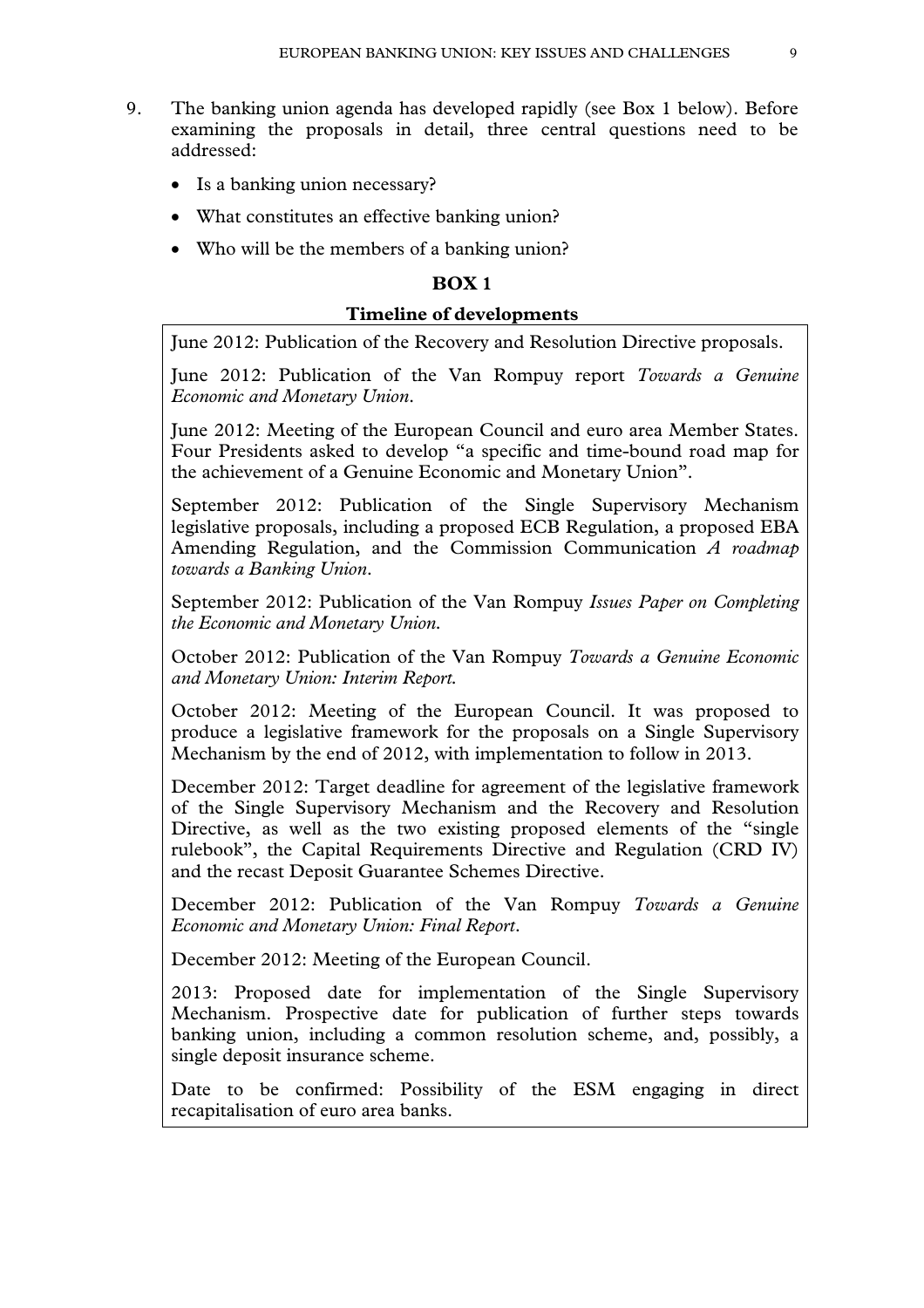# **Is a banking union necessary?**

- 10. Jean Pisani-Ferry, Director of Bruegel, described the June 2012 Council Summit as a watershed when the focus shifted from crisis management and fiscal discipline to a recognition of the need to tackle the vicious cycle between banks and sovereign states.<sup>9</sup> Mr Enria said that the choice was a stark one: either sever this "dangerous interconnection" or risk the break-up of the currency union.<sup>10</sup>
- 11. Representatives of the banking sector acknowledged the systemic weaknesses of EMU that the financial crisis had revealed. Barclays highlighted the overexposure of some banks to commercial real estate and to sovereign debt.<sup>11</sup> HSBC argued that the existing economic imbalances between Member States had deepened as some became dependent on their domestic banks to absorb new debt issuance.<sup>12</sup>
- 12. In our report on *The future of economic governance in the EU*, published in March 2011, we concluded that the interconnection of the sovereign debt and banking sectors was one of the principal causes of the euro area crisis. We highlighted the risk of a vicious cycle between sovereign debt and a weakened banking sector.<sup>13</sup> The escalation of the crisis since that report was published has reinforced these conclusions.
- 13. **We regret that it has taken so long for European leaders to bring forward concrete proposals to deal with the systemic deficiencies in the design of EMU. We welcome the necessary and long-overdue steps that have now been taken towards the introduction of a banking union. The June 2012 European Council was a watershed in acknowledging the imperative need to break the vicious cycle between banks and sovereign states. Yet the path to banking union will be far from straightforward.**

# **What constitutes an effective banking union?**

- 14. The *Towards a Genuine Economic and Monetary Union* report proposed that a European banking union should have three legs, as set out in Box 2 below:
	- A Single Supervisory Mechanism (SSM);
	- A European resolution scheme;
	- $\bullet$  A European deposit insurance scheme.<sup>14</sup>

 $9$  O 40.

<sup>10</sup> Q 82.

<sup>11</sup> Barclays.

<sup>12</sup> HSBC.

<sup>13</sup> House of Lords European Union Committee, 12th report (2010–12), *The future of economic governance in the EU* (HL 124), Chapter 2.

<sup>14</sup> Alternatively described as a European deposit guarantee scheme.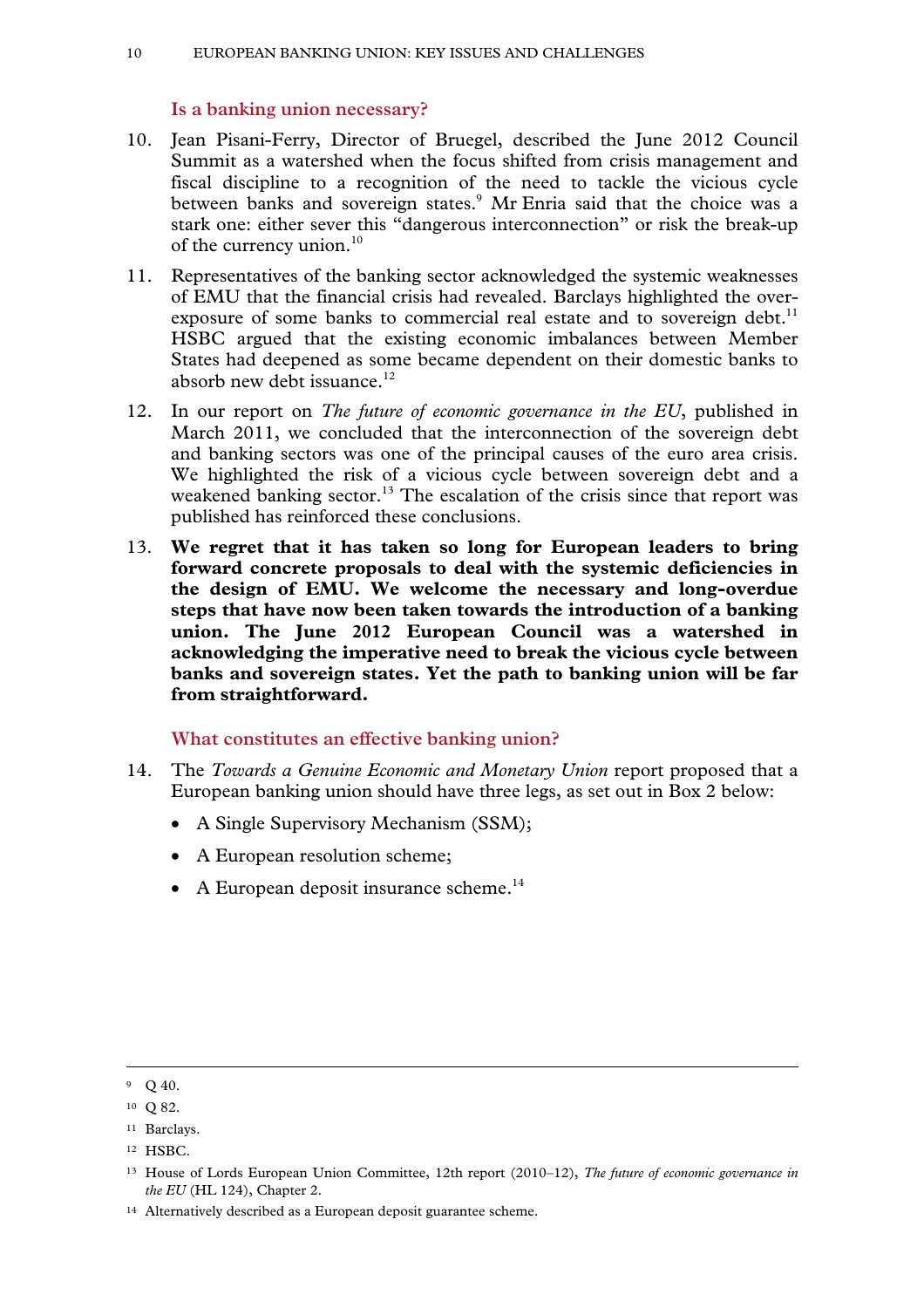#### **BOX 2**

# **The proposals of the June 2012 report** *Towards a Genuine Economic and Monetary Union***<sup>15</sup>**

- (i) "**Integrated supervision** is essential to ensure the effective application of prudential rules, risk control and crisis prevention throughout the EU. The current architecture should evolve as soon as possible towards a single European banking supervision system with a European and a national level. The European level would have ultimate responsibility. Such a system would ensure that the supervision of banks in all EU Member States is equally effective in reducing the probability of bank failures and preventing the need for intervention by joint deposit guarantees or resolution funds. To this end, the European level would be given supervisory authority and pre-emptive intervention powers applicable to all banks."
- (ii) "A **European resolution scheme**<sup>16</sup> to be primarily funded by contributions of banks could provide assistance in the application of resolution measures to banks overseen by the European supervision" with the aim of providing for an orderly winding-down of non-viable institutions, thereby protecting taxpayer funds.
- (iii) "A **European deposit insurance scheme**17 could introduce a European dimension to national deposit guarantee schemes for banks overseen by the European supervision. It would strengthen the credibility of the existing arrangements and serve as an important assurance that eligible deposits of all credit institutions are sufficiently insured."

The deposit insurance scheme and the resolution fund could be set up under the control of a common resolution authority.

- 15. In its *Roadmap towards a Banking Union*, published in September 2012, the European Commission accepted that a complete banking union would require not only a single supervisory mechanism but also an integrated crisis management framework and a common system for deposit guarantees.<sup>18</sup> The proposals for a Single Supervisory Mechanism were published in September 2012, and we analyse them in Chapters 2 and 3. As we show in Chapter 4, the proposals for a European resolution scheme and, in particular, a European deposit insurance scheme, have proved politically contentious for net contributor Member States, notably Germany. As a result, legislative proposals for the second and third legs have yet to be brought forward.
- 16. Although President Van Rompuy told us that the SSM proposals should be the focus for now,<sup>19</sup> many were doubtful that this was enough. Sharon Bowles MEP, Chair of the European Parliament Economic and Monetary Affairs (ECON) Committee, told us that, "you have not got a proper

 <sup>15</sup> *op. cit*.

<sup>16</sup> Not to be confused with the harmonised scheme envisaged in the Recovery and Resolution Directive (see Chapter 4).

<sup>&</sup>lt;sup>17</sup> Not to be confused with the proposed recast Deposit Guarantee Schemes Directive.

<sup>18</sup> COM (2012) 510.

<sup>19</sup> Appendix 4.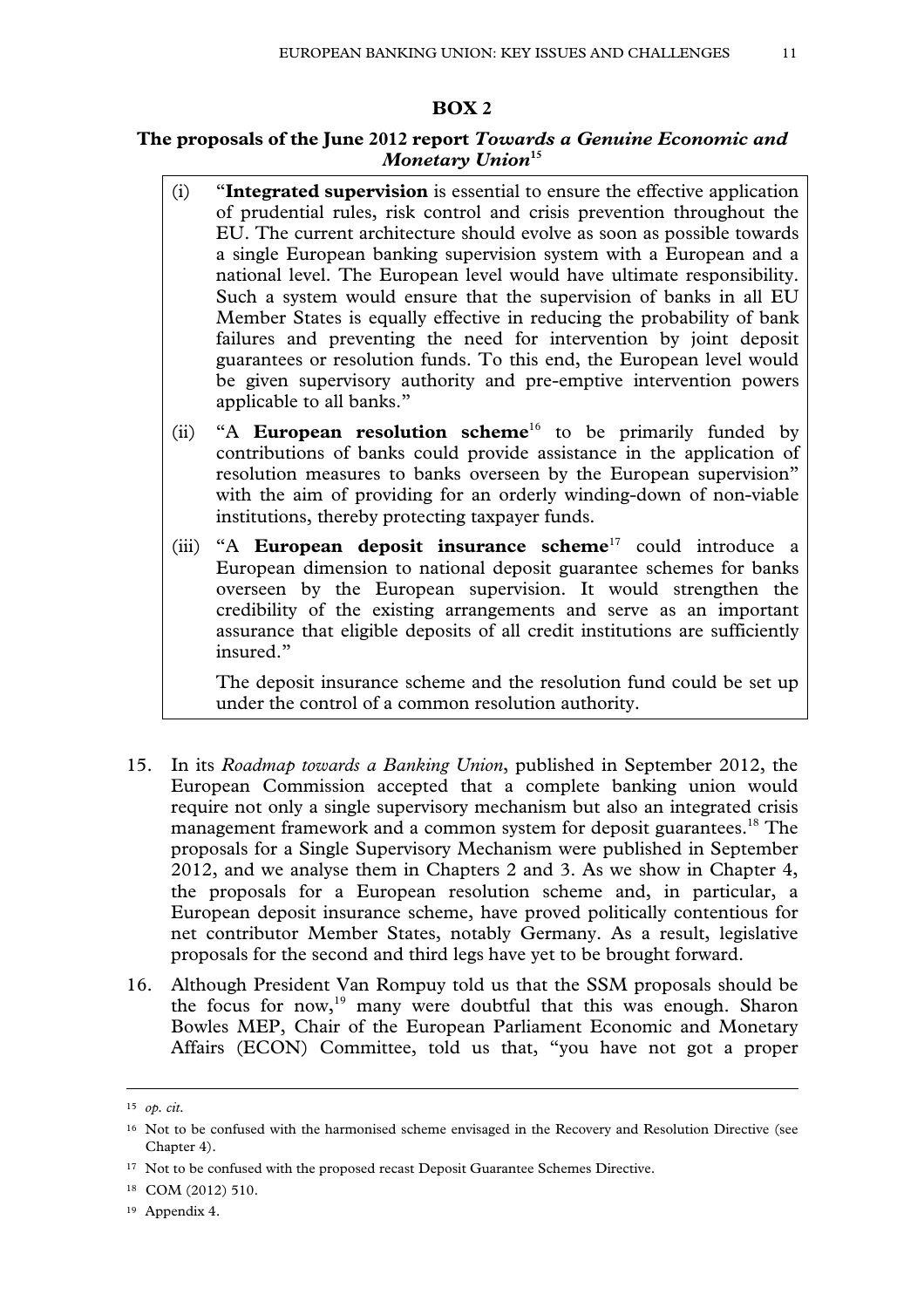banking union".<sup>20</sup> The International Centre for Financial Regulation (ICFR) did not believe, in view of the "clear fault lines among Member States", that the full framework was achievable in a single leap.<sup>21</sup>

17. **The three-pronged approach, outlined in the June 2012 report,**  *Towards a Genuine Economic and Monetary Union***, of a Single Supervisory Mechanism, a common resolution mechanism and a common deposit insurance scheme, constituted a firm and effective foundation on which to base the banking union proposals. This coherent model has already been undermined by political pressure, led by Germany. We regret that the controversial nature of the European resolution scheme, and, in particular, the European deposit insurance scheme, means that it is politically unrealistic to expect all three elements of the banking union to be taken forward quickly or in a united manner.** 

**Who will be the members of a banking union?** 

- 18. The stated purpose behind the banking union proposals is to stabilise the euro area and secure the future of the single currency. All 17 euro area Member States will therefore participate.
- 19. A more complex debate concerns the position of the ten non-euro area Member States, the so-called 'Outs'. The Commission has stated that all such Member States will be able to participate in banking union through a 'close cooperation' agreement. The Financial Secretary to the Treasury told us that the term 'Outs' was itself a misnomer, and that the banking union proposals needed to be viewed in a dynamic rather than a static context. Member States were under different obligations as regards their eventual membership of the single currency, and the extent of their banking sectors' interrelationship with the euro area varied considerably. $^{22}$
- 20. This conundrum was described by one of our witnesses as the concept of variable geometry:<sup>23</sup> the banking union proposals will apply to euro area and non-euro area Member States in different ways, and non-euro area Member States will not approach the proposals in a uniform manner. Those that intend to join the single currency in due course may very well take a different view from the UK. The UK Government have made clear that they will not participate. Some non-euro area Member States may participate from the start, and others may join later. Membership of the banking union and the single market will not correspond. The strain on the single market will be compounded by the potential impact of the proposals on the relative powers and influence of the ECB (focussed as it will be on those Member States participating in banking union) and the EBA (with its clear remit to defend the interests of the single market as a whole). So, as we consider in

 <sup>20</sup> Q 19.

<sup>21</sup> International Centre for Financial Regulation (ICFR).

<sup>22</sup> Q 225.

<sup>23</sup> Mr Pisani-Ferry, Q 46. The European Commission defines "'variable-geometry' Europe" as "the term used to describe the idea of a method of differentiated integration which acknowledges that there are irreconcilable differences within the integration structure and therefore allows for a permanent separation between a group of Member States and a number of less developed integration units." See http://europa.eu/legislation\_summaries/glossary/variable\_geometry\_europe\_en.htm.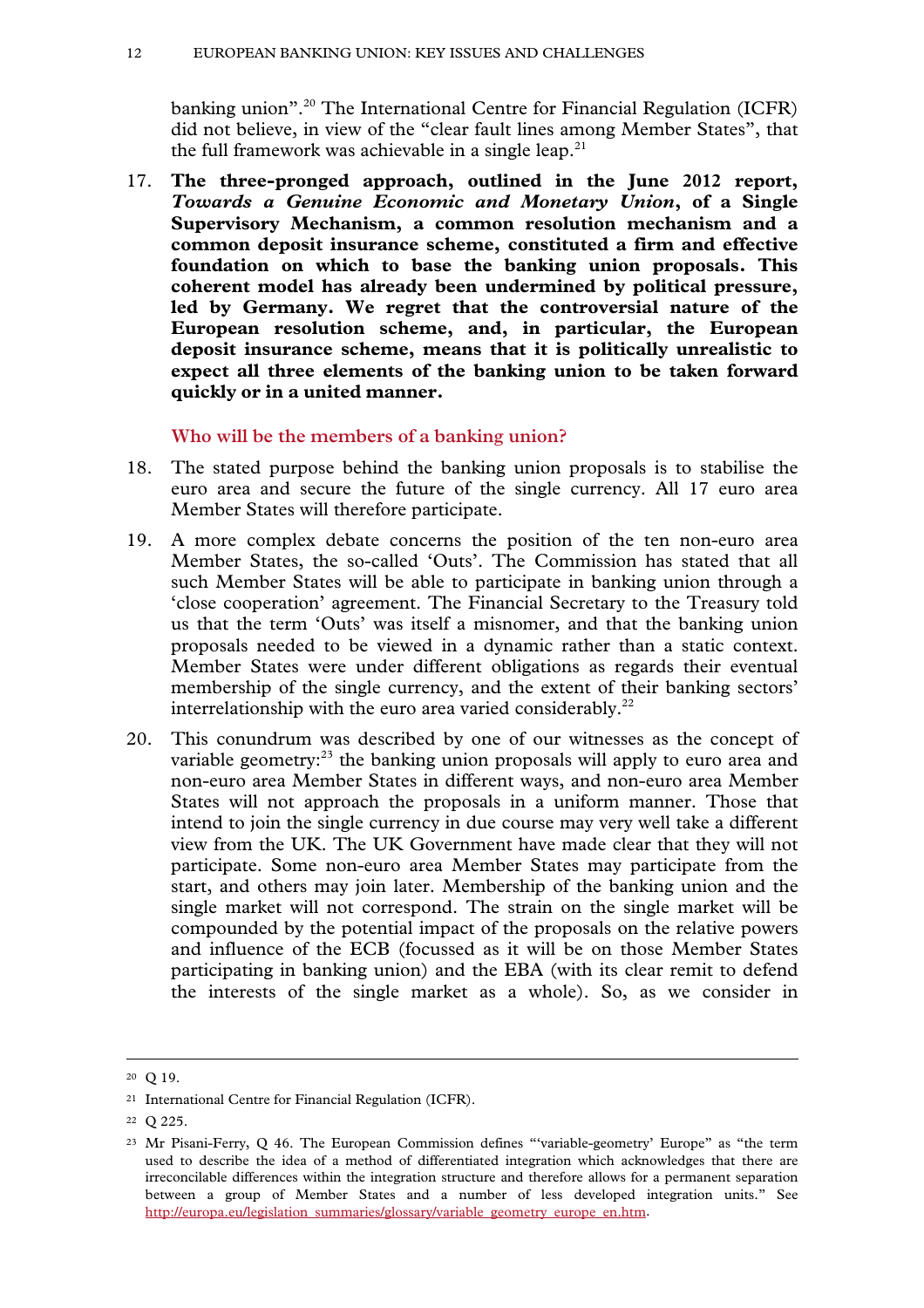Chapter 5, the implications of banking union for the UK, and for the single market as a whole, are profound.

21. **In any assessment of the banking union proposals it is necessary to keep in mind the concept of variable geometry. These significant reforms will impact upon euro area and non-euro area Member States, and the banks and other credit institutions that operate within them, in different ways. Non-euro area Member States themselves will not approach the proposals in a uniform manner: it is not clear that many will follow the UK in staying out of banking union.**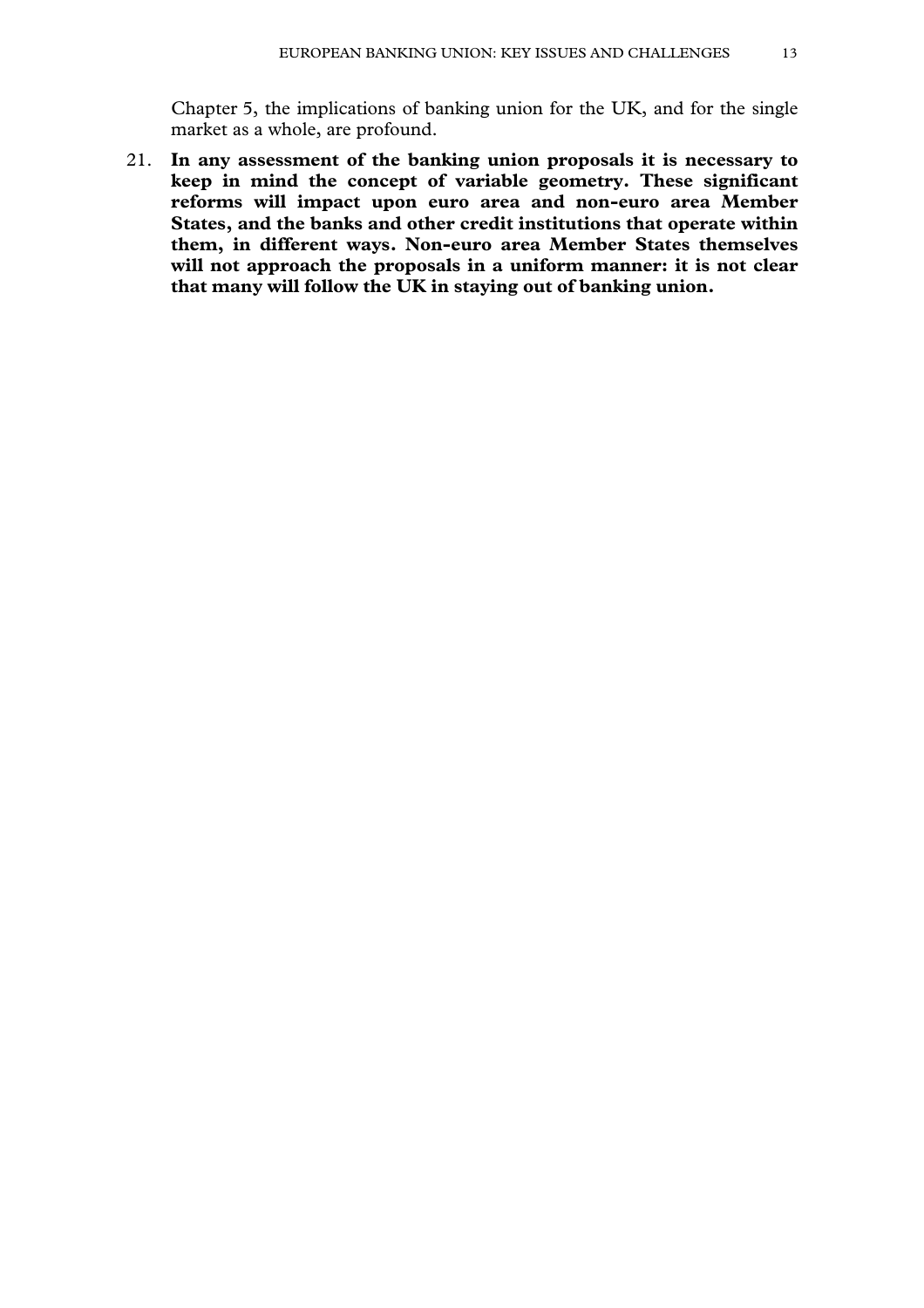# **CHAPTER 2: THE SINGLE SUPERVISORY MECHANISM AND THE ROLE OF THE ECB**

22. On 12 September 2012, the Commission published its Proposal for a Council Regulation conferring specific tasks on the European Central Bank (ECB) concerning policies relating to the prudential supervision of credit institutions<sup>24</sup> (referred to as "the ECB Regulation"). The proposal forms the central plank of the Single Supervisory Mechanism, and Box 3 sets out its main components.

# **BOX 3**

# The main components of the ECB Regulation<sup>25</sup>

- The conferral on the ECB of specific tasks concerning policies relating to the prudential supervision of all euro area credit institutions.
- A non-euro area Member State and the ECB could enter into 'close cooperation'. The ECB would then carry out its supervisory tasks in relation to credit institutions established in that Member State.
- The ECB would have 'exclusive competence' for a list of prudential supervisory tasks including authorisation and licensing, oversight of compliance with prudential regulatory requirements, conducting stress tests, consolidated supervision of groups, and early intervention. The ECB would be responsible also for coordinating and expressing a common position of the competent authorities of participating Member States in EBA decision-making contexts.
- The ECB and the national prudential supervisors would together form the Single Supervisory Mechanism. National supervisors would be required to assist the ECB and comply with its instructions. National supervisors would remain responsible for supervisory tasks not transferred to the ECB.
- The ECB's supervisory objectives would be the promotion of the safety and soundness of credit institutions and the stability of the financial system, with due regard for the unity and integrity of the single market.
- An ECB Supervisory Board would be set up to achieve due separation between the supervisory and monetary policy functions. The ECB Governing Council would remain ultimately responsible for supervisory decision-making, subject to the possibility of delegation to the Supervisory Board of clearly defined tasks and related decisions.
- The ECB would be required to act independently in carrying out supervisory functions. It would be accountable to the EU Institutions and to the Eurogroup.

<sup>&</sup>lt;sup>24</sup> Defined as an undertaking whose business is to receive deposits or other repayable funds from the public and to grant credits for its own account; or an electronic money institution. See Article 2(3) and Article 4(1) of Directive 2006/48/EC.

<sup>25</sup> COM (2012) 511. See EMs 13682/12, 13683/12 and 13854/12. See also Appendix 5 for more details.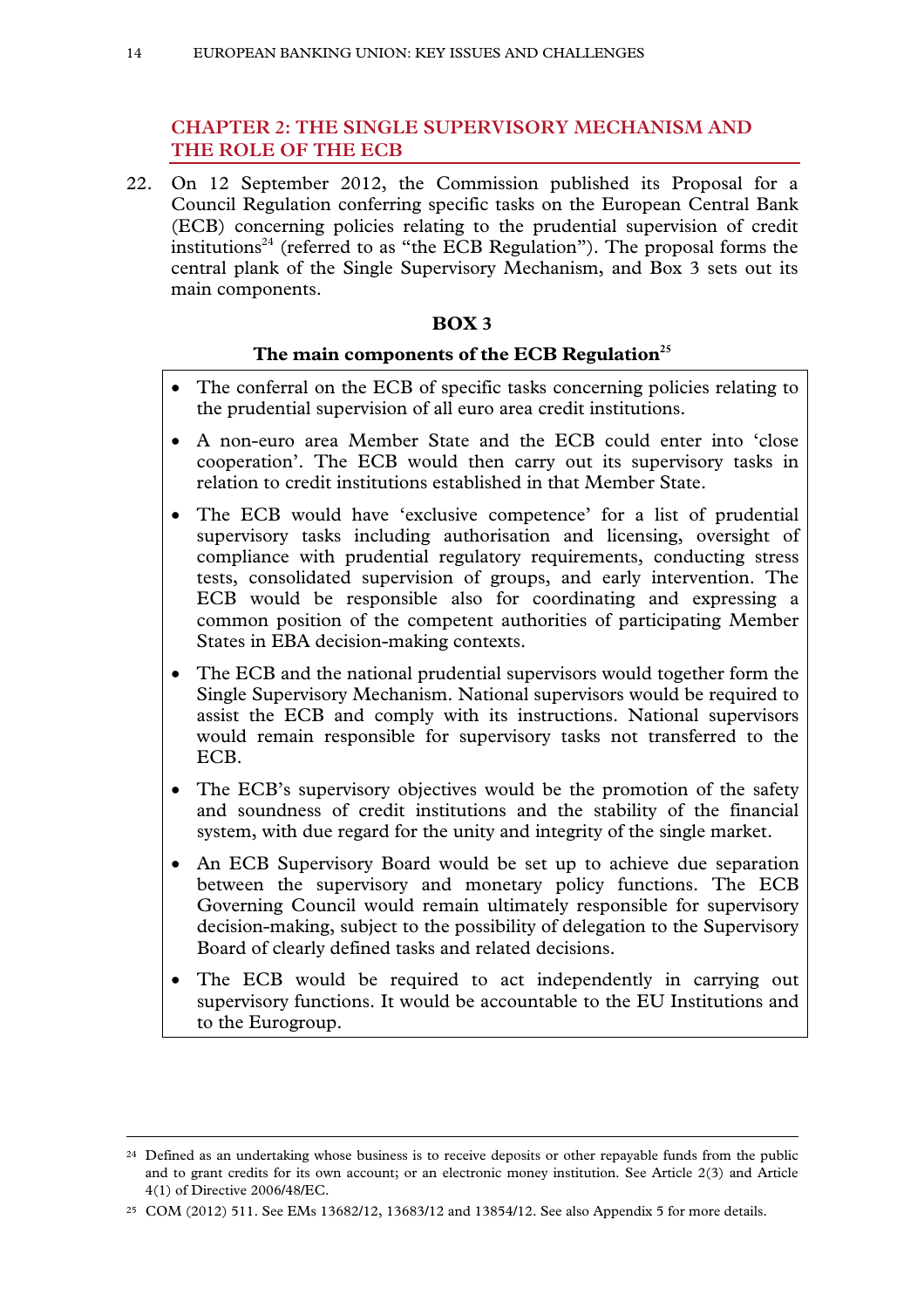#### **Why is a Single Supervisory Mechanism necessary?**

- 23. The June 2012 *Towards a Genuine Economic and Monetary Union* report argued that a Single Supervisory Mechanism was essential to ensure the effective application of prudential rules, risk control and crisis prevention throughout the EU, thereby ensuring that the supervision of banks in all EU Member States was equally effective in reducing the probability of bank failures and preventing the need for intervention by joint deposit guarantees or resolution funds.<sup>26</sup>
- 24. The significance of this proposal was widely appreciated. Karel Lannoo, Chief Executive Officer, Centre for European Policy Studies, stressed the importance of eliminating the "home bias" prevalent in national supervision.<sup>27</sup> HSBC argued that without a single supervisory framework it would be difficult to justify the application of European funds to support failing banks.<sup>28</sup>
- 25. Mr Enria regarded the proposal as "a key element of the pathway to restoring viability in the banking sector."29 Ambassador Boomgaarden stressed that many banks would welcome central supervision as creating a level playing field and reversing the "renationalisation of banking" that had taken place since the crisis took hold. $30$
- 26. The introduction of a Single Supervisory Mechanism is a necessary step if confidence in the EU banking sector is to be restored. Whilst it does not in and of itself constitute a full banking union, it is an important first step in that direction.
- 27. **Given the systemic weaknesses in the euro area banking sector that the financial crisis has brought to light, a system of single banking prudential supervision is now urgently required. The significance of this proposal as a first step towards a full banking union should not be underestimated. The following questions need to be addressed:** 
	- **Is it appropriate for the ECB, as is proposed, to take on prudential supervisory tasks and, if so, what will the impact be on its monetary policy responsibilities?**
	- **What will be the impact on the ECB's governance structure?**
	- **Which banks should be directly supervised by the ECB, and what will be the impact on the role of national supervisors?**
	- **What accountability mechanisms need to be put in place?**
	- **What will be the impact on non-euro area Member States?**
	- **What is a realistic timetable for these reforms to be introduced?**
	- **Do these reforms require treaty change?**

- 28 HSBC.
- 29 Q 82.
- 30 Q 177.

 <sup>26</sup> *Towards a Genuine Economic and Monetary Union*, June 2012, *op. cit*.

<sup>27</sup> Q 65.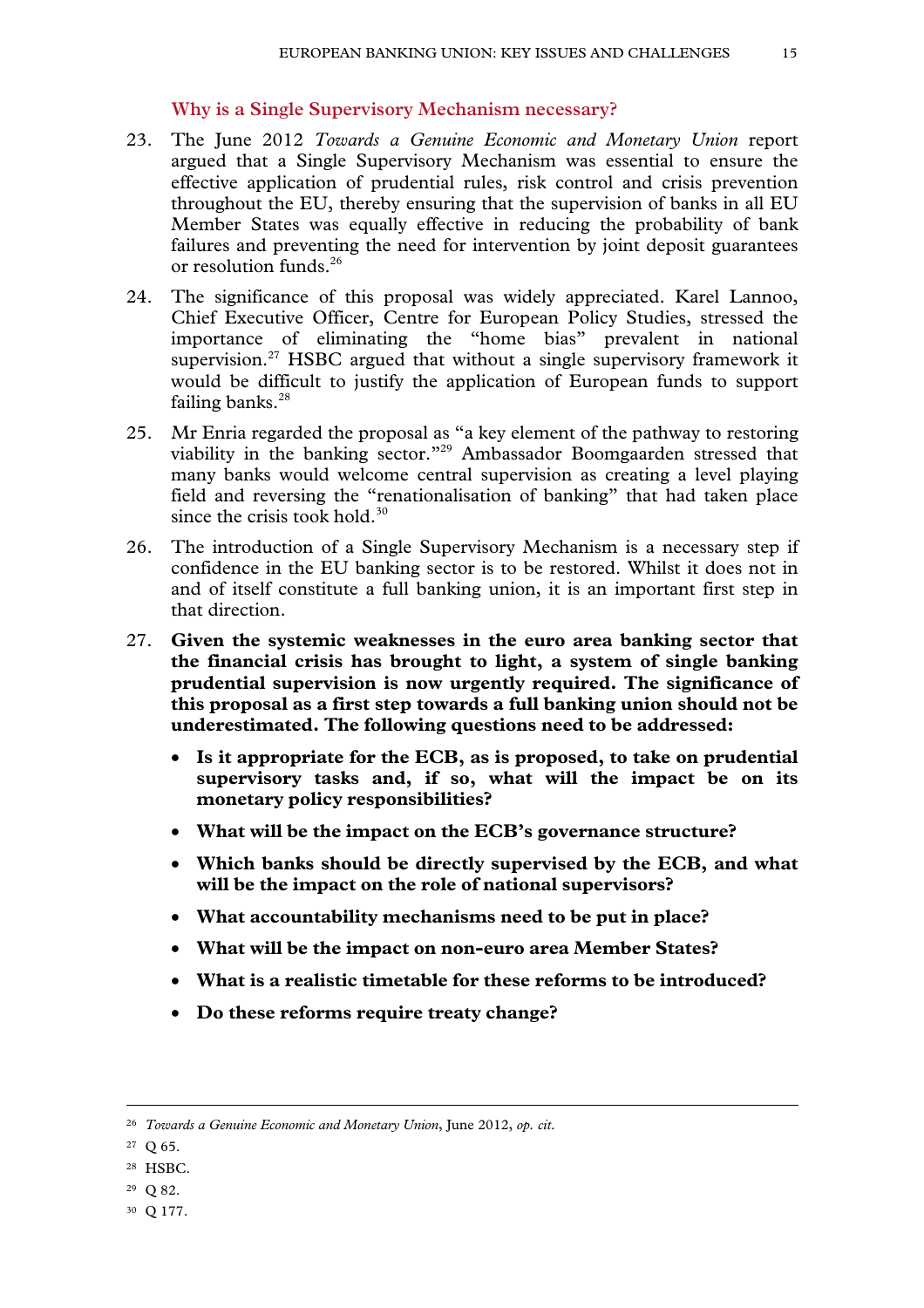# **A supervisory function for the ECB?**

- 28. The key element of the proposal is for the ECB to take on supervisory powers over euro area banks. Several witnesses were strongly in favour. Mr Lannoo argued that, if the ECB was to continue providing liquidity to the market, then it also had the right to possess the necessary information on national banking systems. He felt that, of all the institutions in the euro area, it was the one with the most political credibility. $31$
- 29. HM Treasury asserted that the ECB was an appropriate organisation to take on the central supervisory role.<sup>32</sup> They pointed out that 11 out of 17 central banks in the euro area already perform microprudential supervision. They made the comparison with the proposal in the UK to transfer supervision to the Bank of England, and said that the crisis had highlighted the importance of uniting monetary policy and supervisory functions in one body.33
- 30. Others had significant concerns. Kern Alexander, Professor of Law and Finance, University of Zurich, felt that the ECB was ill-suited to the role because of the restrictions on its function under the EU Treaty. In his view, it would be more logical for the EBA, ESMA and insurance authorities to work together to undertake surveillance of the whole system.<sup>34</sup> Mats Persson, Director, Open Europe, feared that, given that many euro area banks rely on cheap ECB liquidity to stay afloat, the proposals could in fact reinforce the link between sovereign states and the banks.<sup>35</sup>
- 31. Mrs Bowles told us that many in the European Parliament would have preferred the EBA to take on this role,<sup>36</sup> although she and Mr Lannoo acknowledged that this could be problematic because of the *Meroni* Doctrine.<sup>37</sup> Thomas Wieser, President, Euro Working Group, was more pragmatic, arguing that central banks taking on supervisory functions was "a second-best solution" but that, in the current circumstances, it was the best way forward.<sup>38</sup>
- 32. The Vice-President of the ECB, Vitor Constâncio, told us that the ECB had long believed that it should be involved in supervision. He argued that there was a "global tendency to shift supervision ... towards central banks", citing recent developments in the US (through the Dodd-Frank Act) and the UK.<sup>39</sup> In his view, it was no longer possible to distinguish the microsupervision of individual institutions from what was going on in the financial sector as a

 <sup>31</sup> QQ 56–9.

<sup>32</sup> HM Treasury.

<sup>33</sup> QQ 221, 236.

<sup>34</sup> QQ 106, 108. ESMA is the European Securities and Markets Authority.

<sup>35</sup> Q 197.

<sup>36</sup> Q 23.

<sup>37</sup> QQ 23, 61. The '*Meroni* Doctrine' is derived from Case 9/56 *Meroni v High Authority* [1957–8] ECR 133. The legal principles set out in *Meroni* have retained their vitality notwithstanding that the case was decided in the era of the European Coal and Steel Community and the EU institutional architecture and legal framework have moved on very considerably since then. Under *Meroni* EU Institutions may not delegate discretionary power that implies a wide margin of discretion which may make possible the execution of actual economic policy. Only clearly defined executive powers the exercise of which can be subject to strict review in the light of objective criteria can be delegated. *Meroni* is not an obstacle to the conferral of tasks on the ECB because Article 127(6) TFEU provides for the possibility of delegation.

<sup>38</sup> Q 75.

<sup>39</sup> See Appendix 6.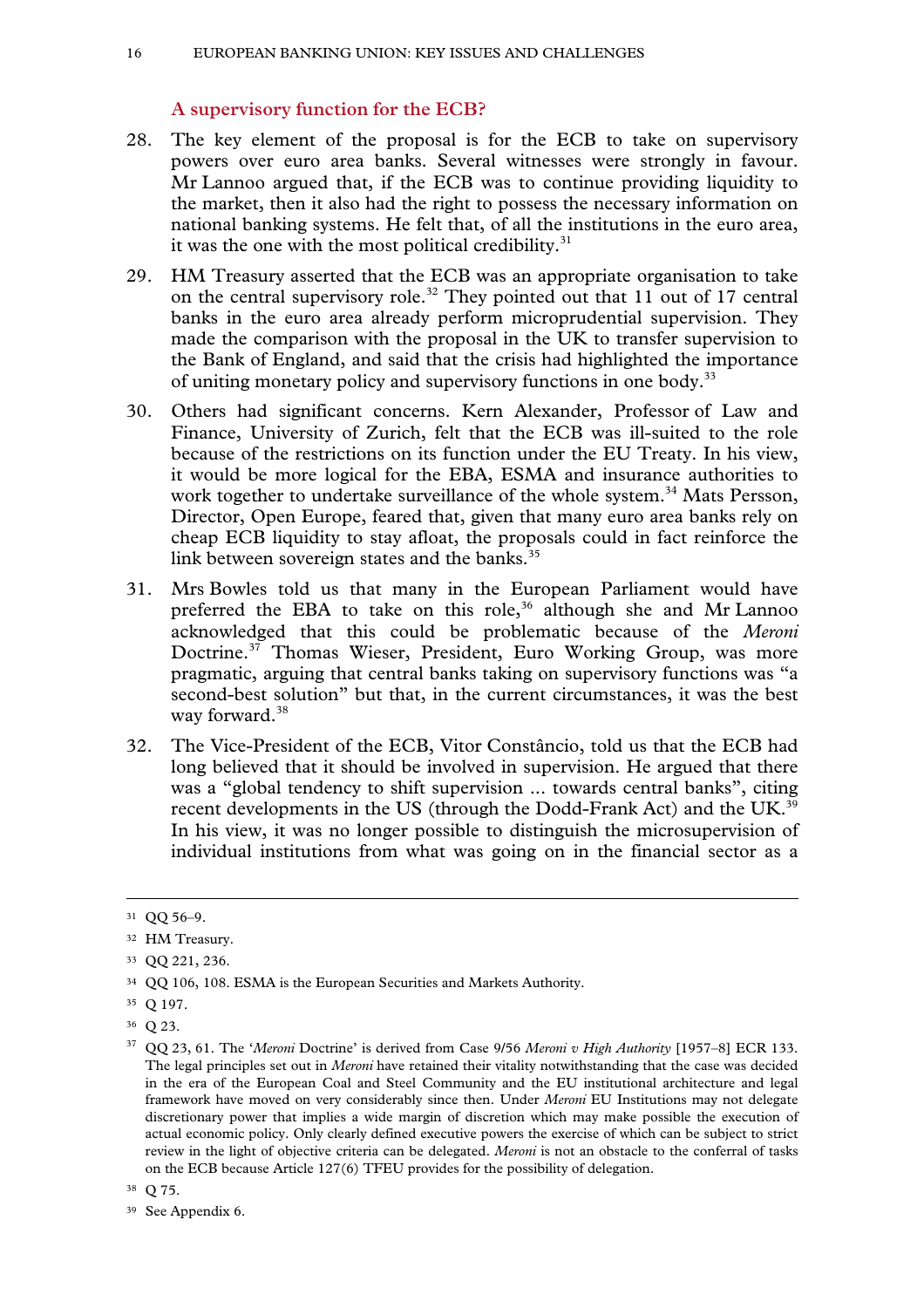whole. Although he conceded that there was a potential risk to the central bank's reputation and the potential for conflict with its monetary policy role, he believed the risks were exaggerated, at least in the ECB's case, because its mandate made clear that "price stability comes first".<sup>40</sup>

- 33. While we acknowledge that there are arguments on both sides of the debate, it is our view that the ECB is best placed to take on supervisory responsibilities. The ECB retains greater credibility than other EU institutions and, as the current global trend in this direction shows, the financial crisis demonstrated the importance of drawing together responsibility for supervision and monetary policy within one institution. However, it should be noted that some, for instance in Germany, argue that the ECB's 'one country, one vote' decision-making rules are ill-suited for the supervision of national banking sectors of widely differing size. Ambassador Boomgaarden told us that there was no such proposal "on the table at the moment".<sup>41</sup> However, Mr Rathi said that this was a "live discussion" and that the larger euro area Member States were arguing for greater recognition of the size of their financial sector.<sup>42</sup>
- 34. **There is an active debate about the appropriateness of a central bank taking on supervisory functions alongside its core monetary policy role. The US and the UK themselves are moving towards drawing such functions together in one organisation, and the majority of national central banks within the euro area already do so. A Single Supervisory Mechanism is vital if confidence in the euro area is to be restored. Giving this responsibility to the ECB is the only viable option. However this would represent a momentous step, creating a significant concentration of power in one institution, with huge implications for the ECB's role. Given the ECB's overriding focus on the euro area as opposed to the EU-27, it would also have consequences for the shape of the EU as a whole.**

# **Supervisory powers, monetary policy and the ECB governance structure**

- 35. Drawing together supervisory and monetary policy functions in one organisation is transparently fraught with difficulties. Both Mr Persson and Professor Alexander warned that the ECB might be tempted to use monetary policy inappropriately, by lowering interest rates or loosening liquidity conditions, in order to stabilise the banking sector.<sup>43</sup> Mr Wieser said that the firewalls between the two functions needed to be as "tall, thick and impenetrable" as possible.<sup>44</sup>
- 36. The Commission's proposal acknowledged the danger of a conflict of interest. It proposed that, in relation to supervisory tasks, "all preparatory and executing activities within the ECB will be carried out by bodies and administrative divisions separated from those responsible for monetary policy. To this end a supervisory board will be set up that will prepare decisions on supervisory matters. The Governing Council will be ultimately

 <sup>40</sup> Q 158.

<sup>41</sup> Q 180.

<sup>42</sup> Q 217.

<sup>43</sup> Q 198, Professor Alexander.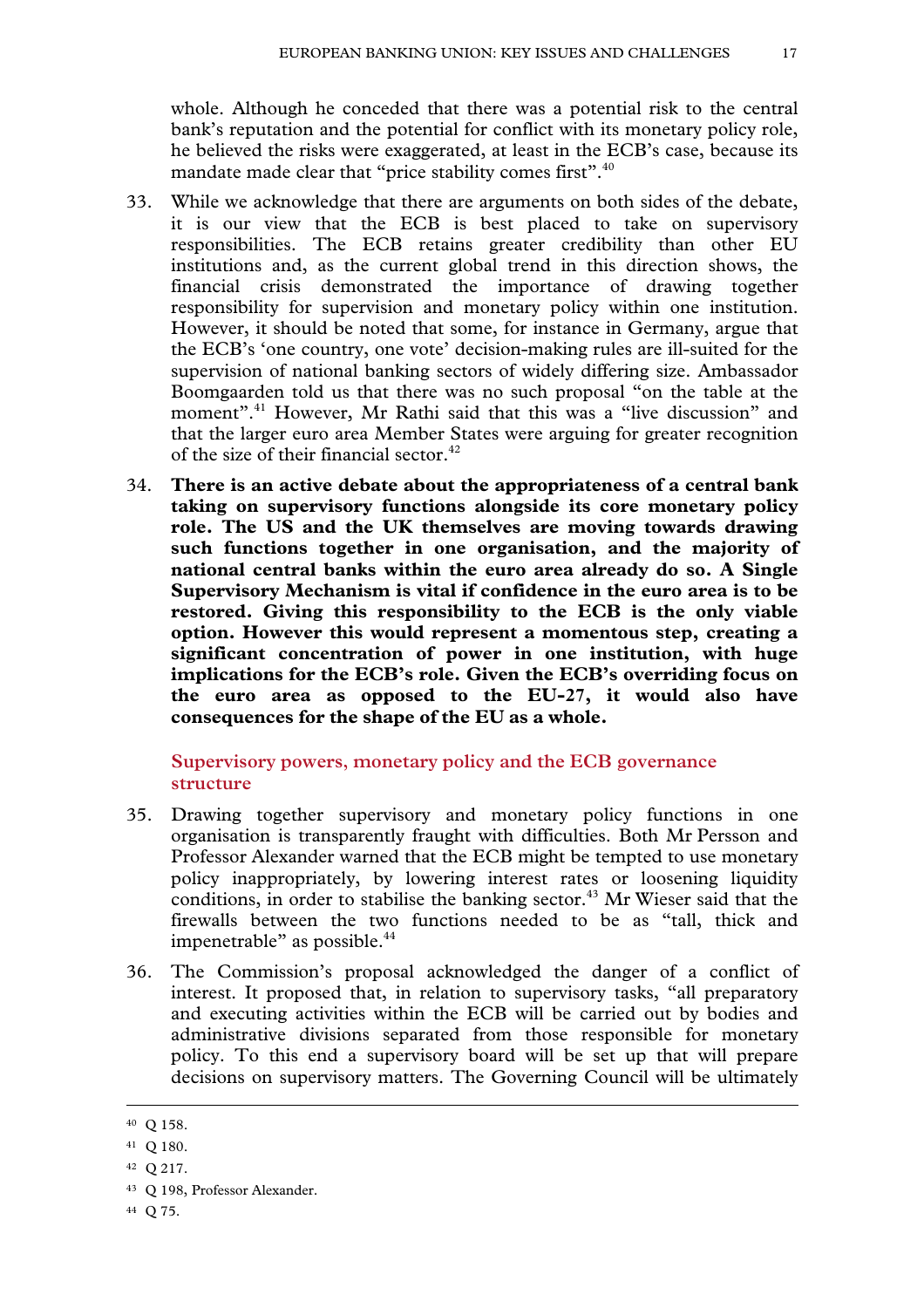responsible for taking decisions but may decide to delegate certain tasks or decision-making power to the supervisory board."45

- 37. Ahead of the October 2012 Summit, it was reported that the European Council's legal service had concluded that the proposal went beyond the powers permitted under law to change governance rules at the ECB. The legal service found that, without altering EU treaties, it would be impossible to give the Supervisory Board any formal decision-making powers, since such powers are vested in the ECB Governing Council. It was reported that the legal service had sketched out a possible legal compromise whereby the Supervisory Board could prepare draft supervision decisions, so long as the final say remained with the Governing Council.<sup>46</sup>
- 38. The October 2012 Summit Conclusions stressed the "need to ensure a clear separation between ECB monetary policy and supervision functions".<sup>47</sup> Following the Summit, Mr Constâncio revealed that a compromise had been agreed to reinforce the separation by minimising as much as possible the role of the Governing Council in supervision.<sup>48</sup> Ambassador Boomgaarden confirmed that "we are on the way to doing this inside the ECB but with a separate supervisory body."<sup>49</sup>
- 39. **There should be neither a conflict of interest, nor a perception of a conflict of interest, between the ECB's supervisory and monetary policy tasks. We recognise the difficulties in designing a structure that overcomes this dilemma whilst at the same time complying with the legal requirements of the Treaty on the Functioning of the European Union (TFEU) and the ECB Statute. As negotiations progress, the following principles should be observed:** 
	- **The need for full separation of personnel between the supervisory and monetary policy tasks;**
	- **The need to grant the proposed Supervisory Board wide decisionmaking autonomy;**
	- **The need to minimise the role of the Governing Council in relation to supervision as far as is possible under the Treaty framework;**
	- **The need to ensure that it is clear which body within the ECB has ultimate responsibility in a crisis.**

**Without such principles the credibility of the Single Supervisory Mechanism will be significantly undermined. Whether these principles can be observed without recourse to treaty change is open to question.** 

 <sup>45</sup> COM (2012) 511.

<sup>46 &#</sup>x27;Europe banking supervisor plan 'illegal'', by Alex Barker, *Financial Times*, 17 October 2012.

<sup>47</sup> European Council, 18/19 October 2012, Conclusions: http://www.consilium.europa.eu/uedocs/cms\_data/docs/pressdata/en/ec/133004.pdf

<sup>48</sup> Q 157.

<sup>49</sup> Q 184.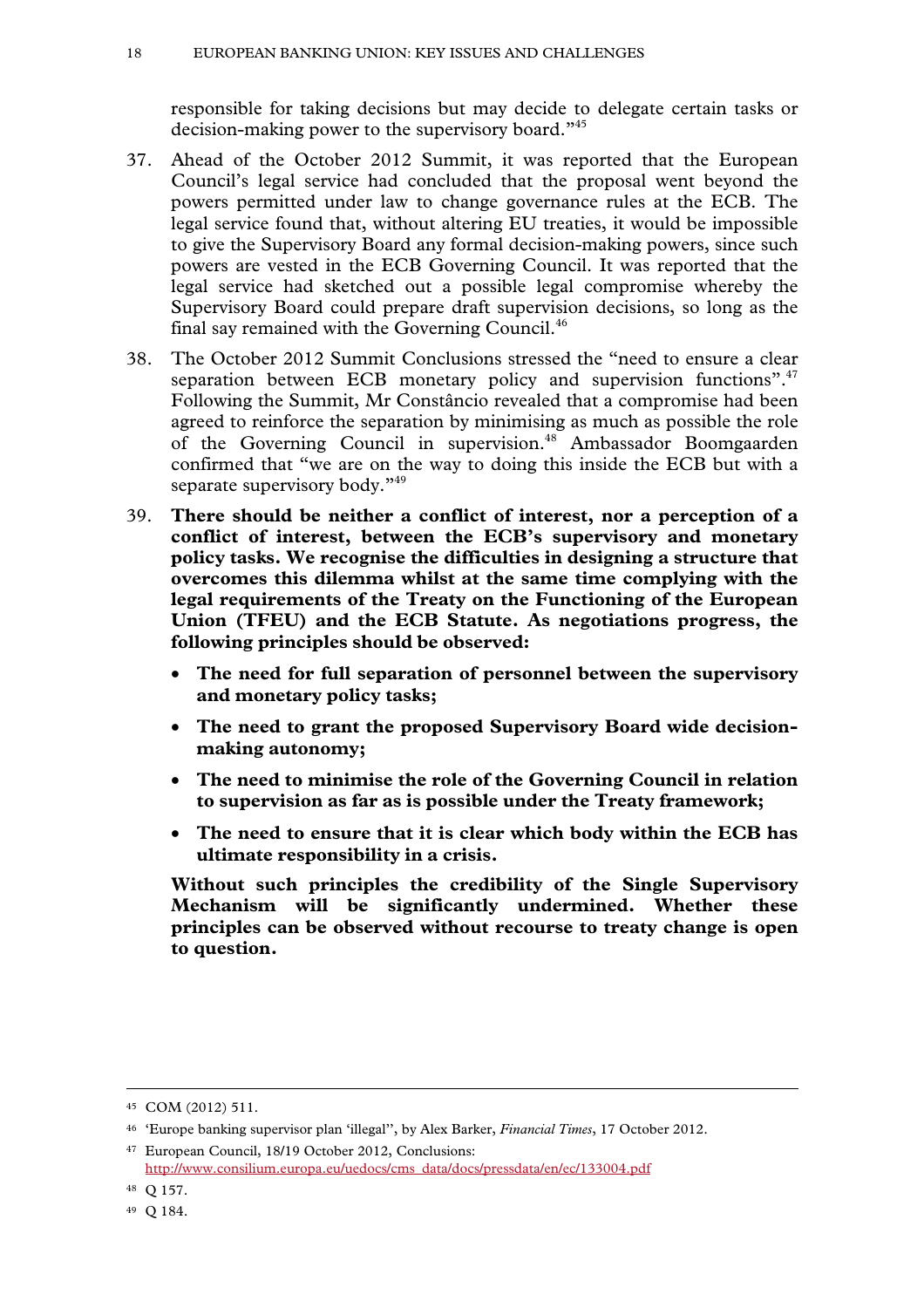**Which banks should the ECB supervise and how should its relationship with national regulators work?** 

- 40. The effectiveness of the SSM will be determined by the extent and nature of the supervisory regime. In other words which banks will be supervised, and to what degree? We were told that there were some 6000 banks in the euro area (and  $8000$  banks across the EU as a whole).<sup>50</sup> The majority of witnesses argued that all 6000 euro area banks should be brought within the Single Supervisory Mechanism,<sup>51</sup> although Rosa Lastra, Professor in International Financial and Monetary Law, Queen Mary University of London, suggested a 'Champions League model' with only the larger institutions subject to European supervision. $52$
- 41. There are sound reasons for an inclusive approach. Smaller and mediumsized EU banks, such as Northern Rock in the UK, or the *cajas* (regional savings banks) in Spain, found themselves at the centre of the financial crisis.53 Barclays pointed to the dangers created by the significant interdependence of banks that had come to light during the financial crisis.<sup>54</sup> Others stressed the need for supervisory consistency across all banks.<sup>55</sup> Mr Enria told us that, if banks of all sizes were not included, in a moment of distress there might be a flight of deposits from one set of banks to the other.56
- 42. Given the resource implications and the need for expertise in national banking cultures, most acknowledged that it would not be possible for the ECB to be engaged in intensive supervision of all  $6000$  banks.<sup>57</sup> Mr Pisani-Ferry suggested that a reasonable compromise would be for the ECB to have the necessary authority to cover all banks whilst delegating supervision where appropriate.58 Barclays described this as a 'hub and spoke' model, relying on national supervisors acting in effect as a branch of the ECB.<sup>59</sup>
- 43. Such a system would require close and effective cooperation between the ECB and national supervisors. $60$  However, some witnesses foresaw tensions. $61$ Philip Whyte, Senior Research Fellow, Centre for European Reform, suggested that the ECB would have fewer qualms about closing down an insolvent German *Landesbank* than German authorities would have.62 Prior to the October 2012 Summit there had been much reporting of German objections to an inclusive model because of the impact on *Landesbanken* (regionally organised state-owned institutions specialising in wholesale banking). Ambassador Boomgaarden stressed that European supervision

62 Q 197.

 <sup>50</sup> Q 155 (Mr Constâncio).

<sup>51</sup> See for example Q 25 (Mrs Bowles).

<sup>52</sup> Q 106.

<sup>53</sup> Q 106 (Professor Lastra); HSBC.

<sup>54</sup> Barclays.

<sup>55</sup> QQ 131, 134 (Mr Harding).

<sup>56</sup> Q 91.

<sup>57</sup> See for instance Q 46 (Mr Pisani-Ferry); Q 134 (Mr Kibble); Barclays; and Lloyds Banking Group.

<sup>58</sup> Q 43.

<sup>59</sup> See Q 129 and Barclays.

<sup>60</sup> See for instance Q 98 (Commissioner Barnier); Q 181 (Ambassador Boomgaarden).

<sup>61</sup> See for instance Q 45 (Mr Pisani-Ferry).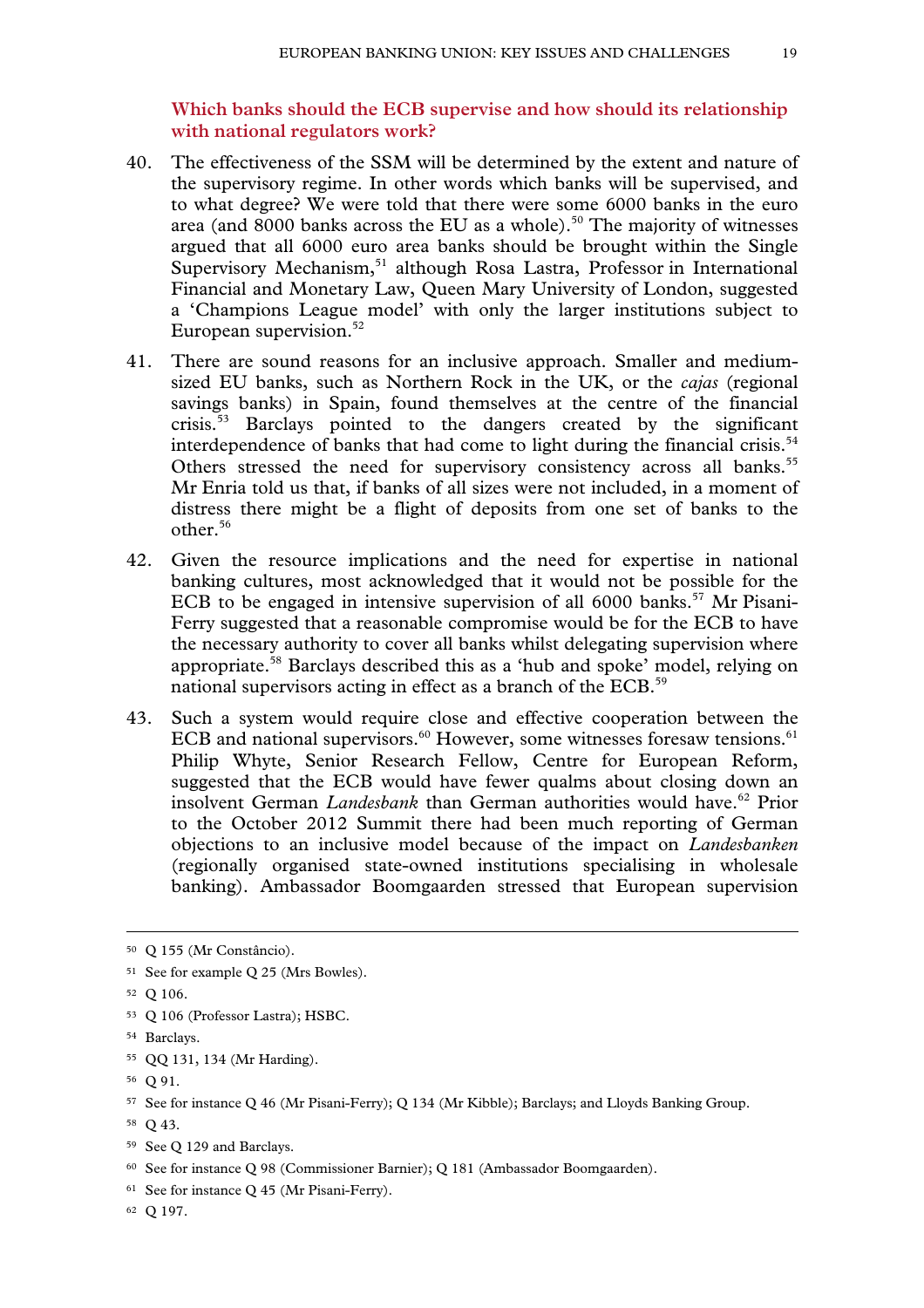#### 20 EUROPEAN BANKING UNION: KEY ISSUES AND CHALLENGES

should concentrate on the systemically important banks, with the majority remaining under the national supervisory authorities.<sup>63</sup>

- 44. The Summit Conclusions stated that "the ECB will be able, in a differentiated way, to carry out direct supervision."<sup>64</sup> Mr Constâncio confirmed that the ECB would directly supervise the 25 or 30 most significant banks, and that supervision would be decentralised to national supervisors for other banks. However, national supervisors would act in accordance with approved guidelines and would be required to follow the ECB's instructions. In addition, the ECB would have authority to call in any banks that required more direct attention.<sup>65</sup>
- 45. Mr Whyte was not clear how this compromise would work in practice. He was concerned that there would continue to be "policies of forbearance driven by local political considerations."<sup>66</sup>
- 46. The Financial Secretary to the Treasury agreed that, initially, the ECB would be supervising the supervisors, but emphasised that this was an important first step. $67$  He also stressed that it was not proposed to create a set of institutions divorced from national supervisory authorities requiring "a whole set of people to be magicked up from nowhere."<sup>68</sup>
- 47. **It is unrealistic to expect the ECB to engage in intensive supervision of all 6000 euro area banks. Yet the dangers created by the significant interdependence of banks that came to light during the financial crisis demonstrate that it is not only large credit institutions that pose a threat to the financial sector. A sensible compromise would be for the ECB to direct the conduct of supervision by national supervisors, and for the ECB itself to focus on day-to-day supervision of only the largest cross-border and systemically important banks, but with the power quickly to assume responsibility for the supervision of smaller banks as required.**
- 48. **This model can only work if there is close and positive cooperation between the ECB and national supervisors. The ECB must also have the means to eliminate national supervisory bias where it occurs. The proposed supervisory arrangements must be stress-tested against conditions of acute crisis, setting out clearly who is in charge, the relationship between the parties involved, and how the chain of command will operate. Given that a banking crisis originating amongst participating Member States would inevitably spread to London and the single market as a whole, the Government must ensure that the UK is able to influence decisions on the design of the supervisory framework.**

- 66 Q 196.
- 67 Q 213.
- 68 Q 236.

 <sup>63</sup> Q 173.

<sup>64</sup> October 2012 European Council conclusions, *op. cit*.

<sup>65</sup> QQ 153, 155.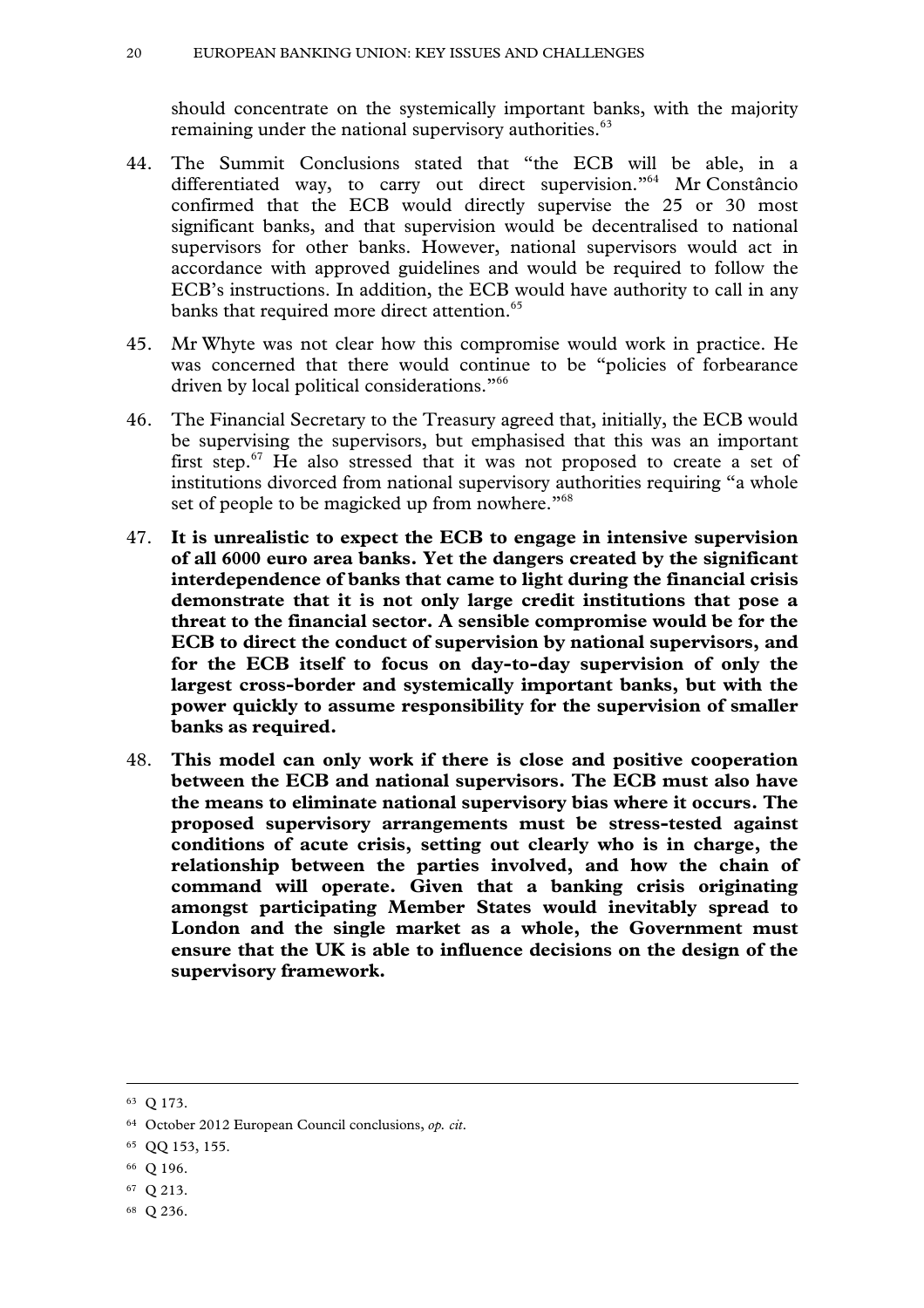#### **Accountability of the ECB**

49. Article 130 TFEU sets out the independence of the ECB as follows:

"When exercising the powers and carrying out the tasks and duties conferred upon them by the Treaties and the Statute of the ESCB and of the ECB, neither the European Central Bank, nor a national central bank, nor any member of their decision-making bodies shall seek or take instructions from Union institutions, bodies, offices or agencies, from any government of a Member State or from any other body. The Union institutions, bodies, offices or agencies and the governments of the Member States undertake to respect this principle and not to seek to influence the members of the decision-making bodies of the European Central Bank or of the national central banks in the performance of their tasks."

- 50. The Commission proposal stated that the ECB would be subject to strong accountability mechanisms to the European Parliament and the Council/Eurogroup, including regular reporting requirements, answering questions and the presentation of an annual report.<sup>69</sup> President Van Rompuy stressed that the ECB was more accountable to the European Parliament than people thought, although he foresaw an evolution of the European Parliament's role.70
- 51. Others argued that the accountability provisions did not go far enough. Philippe Lamberts MEP told us that it was unhealthy in a democracy to concentrate too much power in one institution. He and Professor Alexander were concerned that the ECB might find it difficult to adapt from its "corporate culture of non-accountability".<sup>71</sup> Mr Enria stressed the need for "parliamentary control of the use made of European taxpayers' money. It cannot be only the Council or closed circles of civil servants who oversee the process."72
- 52. We also considered whether the ECB needed to be accountable to national parliaments as well as the European Parliament. Professor Lastra expressed concern about the lack of sufficient accountability mechanisms in the EU as a whole, and stressed the need for accountability at a national level.<sup>73</sup> Ambassador Boomgaarden argued that there was a need for "democratic legitimisation" at national level for decisions to close down a bank or change its management.<sup>74</sup>
- 53. The October 2012 Council conclusions baldly stated that "accountability takes place at the level at which decisions are taken and implemented."75 However Mr Constâncio acknowledged that the ECB's interaction with the European Parliament and the Council would have to be more frequent and open than had been the case with monetary policy, and that the ECB would need to be "totally open" about the supervisory decisions that it took.<sup>76</sup> We

72 Q 94.

74 QQ 181, 184.

76 Q 160.

 <sup>69</sup> COM (2012) 511, *op. cit*.

<sup>70</sup> Appendix 4.

<sup>71</sup> QQ 1, 114.

<sup>73</sup> Q 114.

<sup>75</sup> October 2012 European Council conclusions, *op. cit*.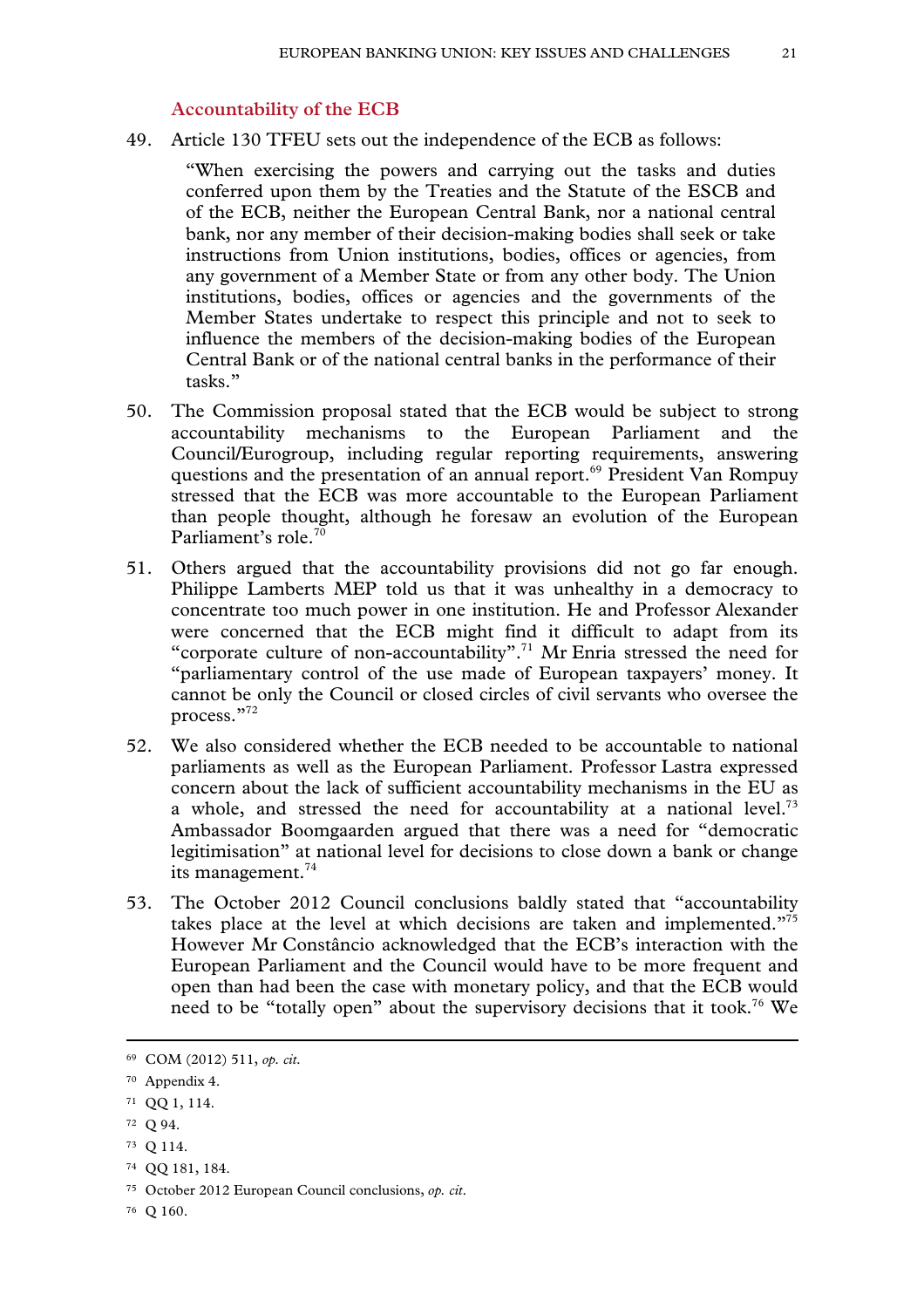also note Mr Constâncio's own appearance before us as a useful illustration of how an accountability mechanism of the ECB to national parliaments could operate.

- 54. HM Treasury highlighted three other issues that needed to be addressed. First, the lack of any internal appeal mechanism in the ECB. Second, a system where the only legal redress was to the European Court of Justice which, given that cases can take two years to work through the system, would not help credit institutions under threat of imminent closure. Third, the question of who was in charge in a crisis when issues of democratic accountability were at their most profound.<sup>77</sup>
- 55. The principle of ECB independence is a necessary one in terms of the ECB's core monetary policy role. Effective banking supervision also requires independence, but independence in the supervisory context must be balanced by strong accountability mechanisms.
- 56. **The ECB will become an exceptionally powerful institution if it takes on the proposed supervisory powers. Four principles of accountability need to be borne in mind:**
	- **That the ECB should be fully answerable to the Council and European Parliament for the supervisory decisions that it undertakes;**
	- **That an effective, calibrated and streamlined mechanism of accountability to national parliaments should be established, in particular in relation to individual supervision decisions that have a significant impact on an individual Member State's banking sector. It must be for national Parliaments to set out how any new accountability structures and frameworks should operate in practice;**
	- **That an effective appeals system should be established within the ECB, with a timely and appropriate system of external legal challenge;**
	- **That the accountability mechanism should be able to operate speedily and effectively at moments of acute crisis.**
- 57. **Judged by these principles, the accountability provisions in the original proposals are patently weak. The ECB must retain full independence in the exercise of its monetary policy role, as well as operational independence in relation to the supervisory function. We also acknowledge the legal constraints presented by Article 130 TFEU. Nevertheless, the case for a strong accountability mechanism is overwhelming. We are heartened by the ECB's acknowledgement that stronger accountability provisions are required.**

# **The impact of the proposal on non-euro area Member States**

58. The Commission proposal suggested that Member States that have not adopted the euro but wished to participate in the banking union would be able to enter into a close supervisory cooperation agreement with the ECB subject to meeting certain conditions. Where such a Member State entered

 <sup>77</sup> Q 215. On the appeals mechanism, see also Q 23 (Mrs Bowles); Q 133 (Mr Harding).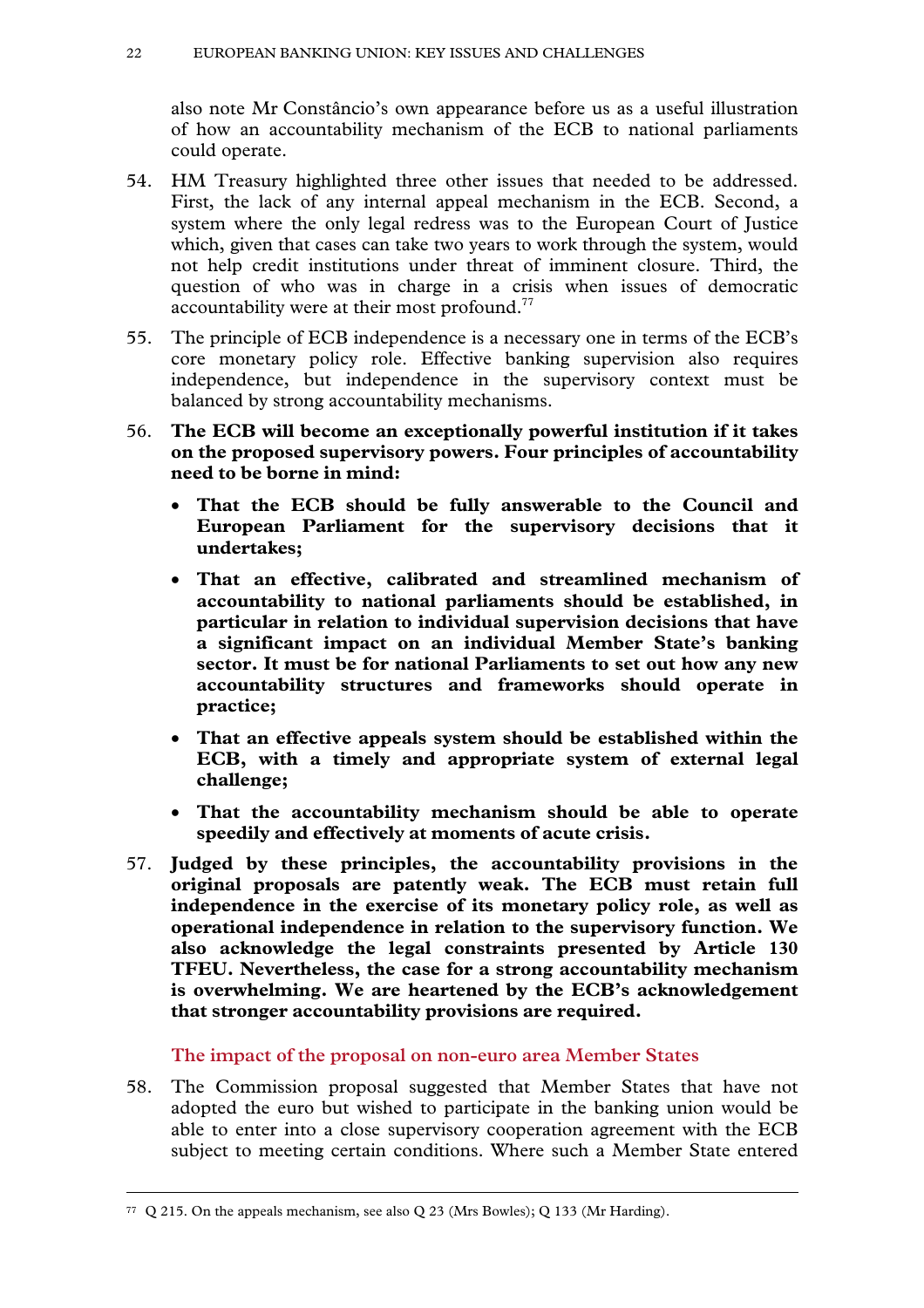into supervisory cooperation, the ECB would carry out the supervisory tasks conferred on it as regards the credit institutions established in the Member State. A representative of the Member State would be able to take part in the activities of the Supervisory Board.78

- 59. The UK has indicated that it will not participate in the SSM (see Chapter 5). Thus, for the UK, the only change should be that its dealings with other supervisors on home-host issues, consolidated supervision and related matters may be with the ECB rather than individual national supervisors. Yet concern has been expressed to us about the danger of competence creep, whereby the ECB may seek to exert more authority than that presently held by existing national bank supervisors.<sup>79</sup>
- 60. Other non-euro Member States are likely to wish to participate in the SSM.80 Mark Harding, Group General Counsel, Barclays, suggested smaller noneuro Member States would benefit from the credibility that the ECB would provide. He also suggested that Sweden may prefer to be involved because of its links with the Finnish banking system.<sup>81</sup> Mr Whyte cited the example of Nordea, which is headquartered in Sweden, but is the largest lender in Finland.<sup>82</sup> We note that German and Austrian-owned banks enjoy a dominant position in several central European Member States.
- 61. The main bone of contention for Member States such as Sweden, Poland and Hungary has been how to ensure that they would have a full and equal role in the decision-making process. The ECB statutes make clear that only euro area Member States have a vote on the Governing Council, which would legally be required to have the final say in any supervisory decisions under the model proposed by the Commission. Commissioner Barnier told us that "legal obstacles" meant that he had not been able to provide sufficient provisions in the original text. He believed, however, that there was "a degree of flexibility so that we might be able to improve this proposal."83
- 62. We have referred to reports that the Council legal service raised doubts about the legality of the proposed governance structure. It was also reported that the legal service concluded that participating non-euro area Member States would be legally unable to vote on any ECB decisions. However the legal service's compromise suggestion, referred to above, would have allowed noneuro area Member States to be given full voting rights in the drafting of advice in the Supervisory Board for the Governing Council to act on.<sup>84</sup>
- 63. The October 2012 Council conclusions referred to the need for "equitable treatment and representation of both euro and non-euro area Member States participating in the SSM."85 Following the Summit, Mr Constâncio told us it

83 Q 100.

 <sup>78</sup> COM (2012) 511, *op. cit.*

<sup>79</sup> Q 115 (Professor Alexander); Q 199 (Mr Whyte).

<sup>80</sup> See Q 6 (Mr Lamberts); Q 198 (Mr Whyte); QQ 219, 225 (the Financial Secretary to the Treasury) for a discussion of the positions of non-euro area Member States.

<sup>81</sup> Q 139.

<sup>82</sup> Q 199.

<sup>84 &#</sup>x27;Europe banking supervisor plan 'illegal'', *op. cit*. See above, para 37.

<sup>85</sup> October 2012 European Council conclusions, *op. cit*.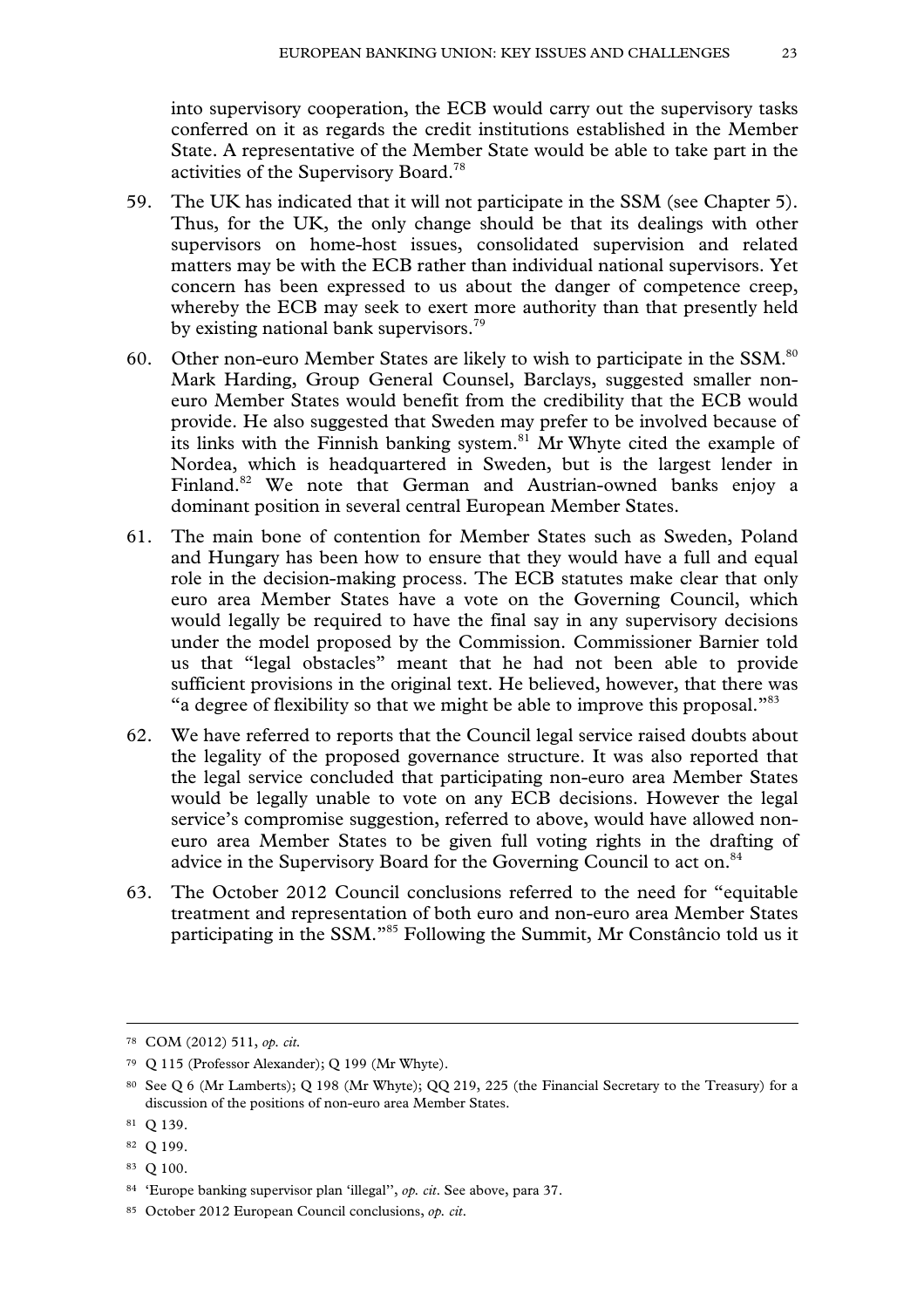had been agreed to make amendments, but that the precise proposals had yet to be agreed.<sup>86</sup>

- 64. Nikhil Rathi, Director, Financial Regulations and Market Services, HM Treasury, told us that this remained a sensitive element of the negotiations.<sup>87</sup> Following the November 2012 meeting of EU finance ministers, the Swedish finance minister, Anders Borg, was reported as stating that "either you must change the treaty so it's clear that every member is treated equitably or you need to move it outside of the ECB."88
- 65. **Many non-euro area Member States may wish to participate in the Single Supervisory Mechanism. The UK has made clear that it will not do so. It is important that those non-euro area Member States who do wish to participate enjoy** *de facto* **equality with euro area Member States in the ECB decision-making process. The constraints imposed by TFEU may mean that this ultimately requires treaty change. Interim arrangements need to be devised that are satisfactory to those non-euro area Member States who wish to participate.**

#### **The timetable**

- 66. An explicit link was drawn at the June 2012 European Council between the proposals for a Single Supervisory Mechanism and any move to allow the ESM to recapitalise banks directly. This link was made in the context of the dire prospects of the Spanish banking sector. In order to allow direct recapitalisation to take place as soon as possible, the SSM was subject to an extremely ambitious timetable, with final agreement sought by the end of 2012.
- 67. The majority of witnesses criticised the timetable, variously describing it as "unviable",<sup>89</sup> "very aggressive", "totally unrealistic",<sup>90</sup> "hopelessly optimistic"<sup>91</sup> and "utterly stupid".<sup>92</sup> Mr Whyte said that it was "pie in the sky" to think of this timetable as part of the solution to the Spanish banking crisis, $93$  and warned that discussions on the banking union could become an excuse for not addressing the Spanish problem.<sup>94</sup> On the other hand, Mr Enria argued that "when you are in a crisis, policy makers need to get their act together and deal with the issue on the table fast."<sup>95</sup>
- 68. Ahead of the October 2012 European Council, President Van Rompuy told us that he hoped to get much of the detail agreed by the Spring of 2013.<sup>96</sup> The European Council subsequently agreed that SSM should be taken forward as a matter of priority, with the objective of agreeing on the

94 Q 197.

96 Appendix 4.

 <sup>86</sup> QQ 157, 159. See also QQ 175, 181 (Ambassador Boomgaarden).

<sup>87</sup> Q 217.

<sup>88 &#</sup>x27;Doubts grow on banking union', by Alex Barker, *Financial Times*, 14 November 2012.

<sup>89</sup> Q 28 (Mrs Bowles).

<sup>90</sup> QQ 1, 3 (Mr Lamberts).

<sup>91</sup> Q 195 (Mr Persson).

<sup>92</sup> Q 79 (Mr Wieser).

<sup>93</sup> Q 195.

<sup>95</sup> QQ 82, 94.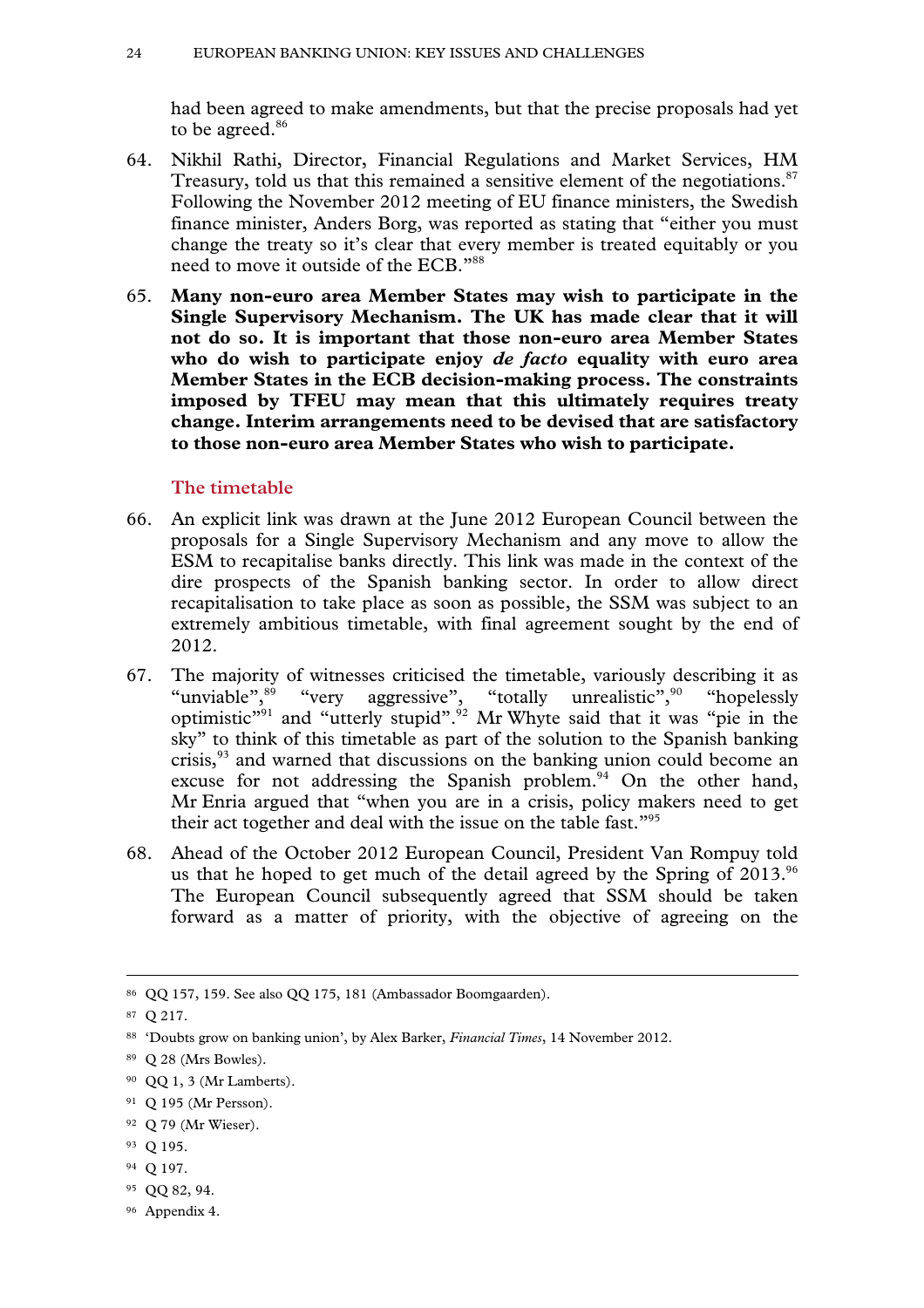legislative framework by 1 January 2013. Work on operational implementation would then follow during  $2013.^{97}$ .

- 69. The Summit conclusions were widely seen as a necessary compromise in light of German concerns, articulated by Ambassador Boomgaarden, that the SSM "has to be successfully established and working effectively before any direct recapitalisation of banks in the euro area by the ESM can take place."98 He stressed that "quality goes before speed", and that direct recapitalisation could only occur once other elements, including a single rulebook and a legal framework, were in place.<sup>99</sup>
- 70. Following the Summit, Mr Constâncio told us that it was intended that effective supervision would commence in early 2014. He acknowledged that any operation to directly capitalise banks would be delayed until then.<sup>100</sup> Mr Rathi warned that there were many different interpretations as to what the commitment to agreeing a 'legislative framework' by the end of 2012 actually meant.<sup>101</sup>
- 71. Following the meeting of EU finance ministers on 13 November 2012 it was reported that a German-led bloc had demanded that ministers "concentrate on getting the proposal right, rather than obsessing with a fixed timetable". Commissioner Barnier was reported to have conceded that a deal in December was "possible but difficult" and that, in any case, establishing the SSM was "a necessary, but not a sufficient condition" for direct recapitalisation of banks to take place.<sup>102</sup> The German finance minister, Wolfgang Schäuble, repeated his concern about moving too quickly at a further meeting of finance ministers on  $4$  December.<sup>103</sup>
- 72. **Given the complex and controversial nature of the Single Supervisory Mechanism proposals, the timetable for reaching agreement on the proposals by the end of 2012 was wholly unrealistic. The revised aim of agreeing a legislative framework by the end of 2012 remains extremely ambitious, and, even if achieved, will leave significant questions as to how the mechanism will work in practice still to be addressed. The rushed timetable was a direct consequence of the political decision to link implementation of the SSM with the perceived need urgently to recapitalise the Spanish banking sector. This link is a contentious one which constrains the ability to assess the SSM proposals on their own merits. The need to agree legislation quickly does not obviate the requirement for effective scrutiny. The decline in Spanish bond yields since the ECB began to intervene in the secondary markets has eased the immediate pressure for recapitalisation, yet Spain's prospects remain uncertain. The banking union proposals must not become an excuse for inaction on that front.**

 <sup>97</sup> October 2012 European Council conclusions, *op. cit*.

<sup>98</sup> QQ 172–3

<sup>99</sup> *ibid.*, Q 176. See Chapter 4 for an examination of the single rulebook.

<sup>100</sup> Q 152.

<sup>&</sup>lt;sup>101</sup> O 209.

<sup>102 &#</sup>x27;Doubts grow on banking union', *op. cit*.; 'Ministers at odds on banking supervision', by Valentina Pop, *EUObserver.com*, 14 November 2012.

<sup>103 &#</sup>x27;Banking union plan hits wall', by Alex Barker and Peter Spiegel, *Financial Times*, 5 December 2012.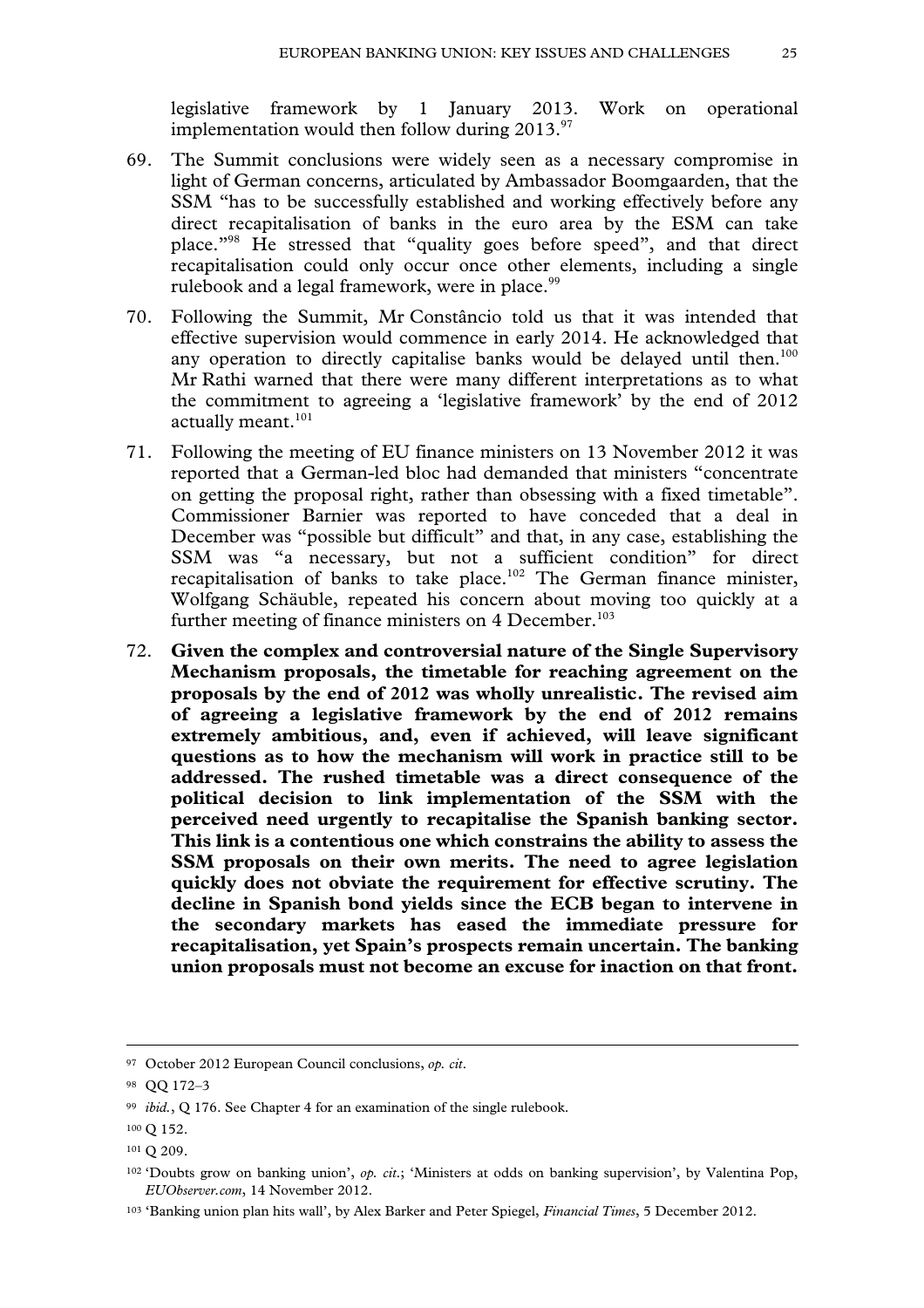# **The case for treaty change**

- 73. We have referred a number of times to the difficulties that the Commission has faced in seeking to keep its proposal within the constraints of TFEU. In particular, the fraught negotiations about the governance structure, the role of the Supervisory Board and the Governing Council, and the voting provisions for non-euro Member States have been made much more complex by the desire to avoid necessitating treaty change.
- 74. Negotiators continue to seek a way to provide the necessary safeguards within the constraints of the Treaty. It remains to be seen whether such efforts will bear fruit. We fear that the overriding imperative of avoiding treaty change may produce deficient legislation with counterproductive consequences.
- 75. **In its design of the proposals the Commission has been constrained by the need to avoid necessitating treaty change. We remain to be convinced that an effective mechanism can be designed within existing treaty constraints. European legislators may ultimately have to decide whether treaty change is a price they are willing to pay in order to bring about banking union. Adopting deficient and counterproductive legislation by way of compromise would be the worst of all possible outcomes.**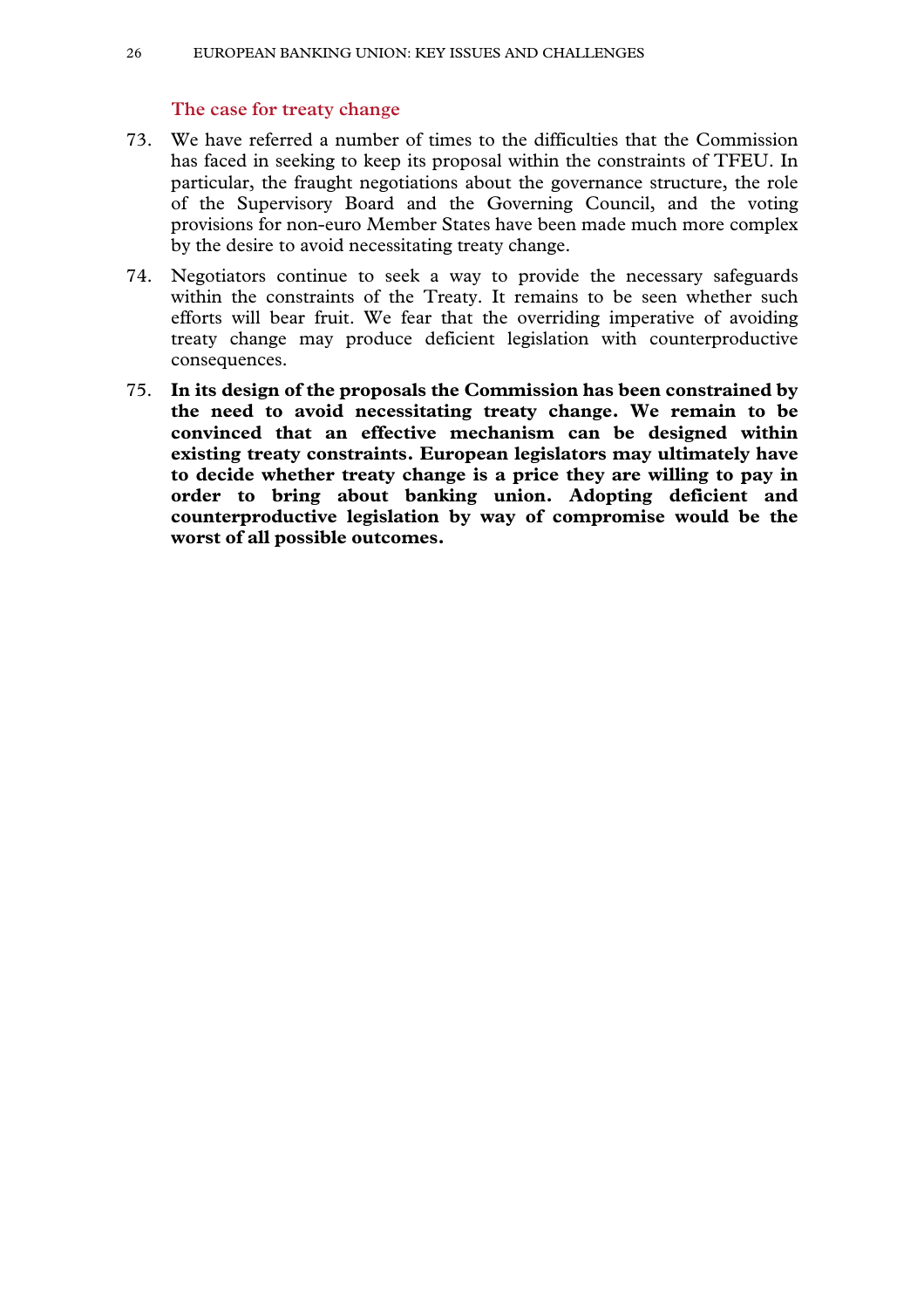# **CHAPTER 3: THE IMPACT OF BANKING UNION ON THE EBA AND THE ESRB**

- 76. The second element of the Single Supervisory Mechanism proposals is the proposed Regulation amending the existing Regulation establishing the European Banking Authority (EBA) (referred to as the "the EBA Amending Regulation"). The EBA was established on 1 January 2011 and is a regulatory agency tasked with improving cooperation between national supervisors and continuing the development of a single rulebook for financial services in the EU. We considered its role in our July 2011 report, *The EU Financial Supervisory Framework: an Update*. 104
- 77. The SSM proposals bring into sharp focus the role of the EBA. As an EUwide institution, one of the EBA's fundamental objectives is to ensure the effective functioning of the single market.<sup>105</sup> The issues of how such a relatively small and newly-established body will interact with such an immensely powerful institution as the ECB, and the potential consequences for the integrity of the single market (which we consider in detail in Chapter 5), will become vital ones to address.
- 78. The main elements of the Regulation are set out in Box 4.

# **BOX 4**

# The main elements of the EBA Amending Regulation<sup>106</sup>

- In respect of its power to impose a binding decision to resolve a crossborder disagreement between supervisors or to require action in an emergency situation, the EBA could request the ECB to follow its decision but could not require it to do so. The ECB would be required either to comply or to provide adequate justification for non-compliance.
- Stronger decision-making powers would be given to an independent panel with respect to the EBA's powers relating to breaches of EU law and settlement of disagreements between supervisors. The three-person panel would be required to include at least one member from a nonparticipating Member State. The decision of the panel would be considered as adopted by the EBA Board of Supervisors unless it was rejected by a simple majority, which would be required to include at least three votes from participating Member States and at least three votes from Member States that were neither participating nor had entered into close cooperation arrangements with the ECB.
- The EBA Management Board would be required to include at least two representatives from Member States that were not participating and which had not entered into close cooperation arrangements with the ECB.
- The voting modalities with respect to EBA decisions on regulatory matters would not be changed. Such decisions would continue to be made on the basis of qualified majority voting in the Board of Supervisors.

 <sup>104 20</sup>th report (2010–12), *The EU Financial Supervisory Framework: an Update* (HL 181).

<sup>105</sup> EBA Work Programme 2013: http://www.eba.europa.eu/cebs/media/aboutus/Work%20Programme/EBA-BS-2012-163-FINAL--EBAwork-programme-for-2013-.pdf.

<sup>106</sup> COM (2012) 512. See EMs 13682/12, 13683/12 and 13854/12, *op. cit*.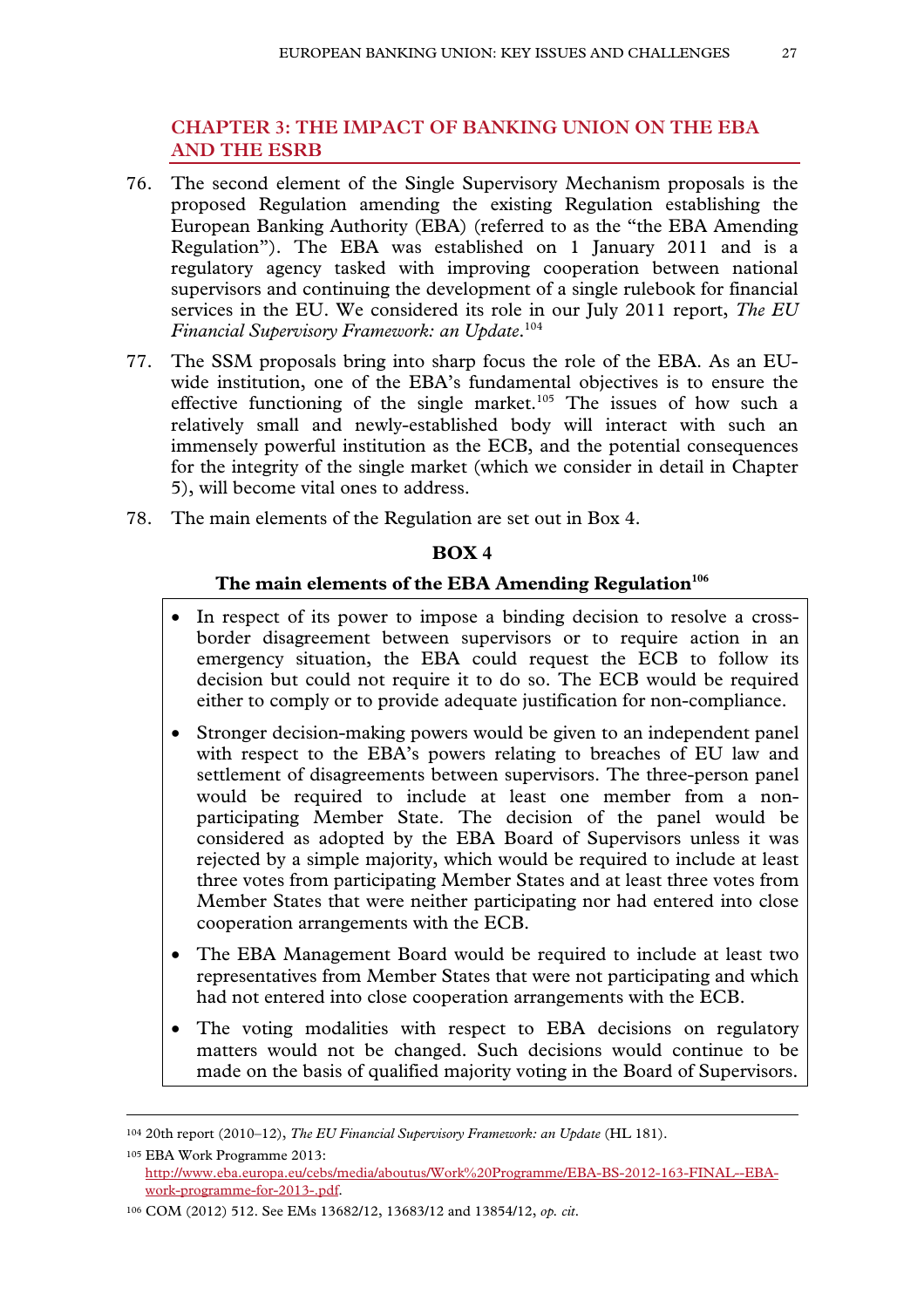# **The relationship between the EBA and the ECB**

- 79. The impact of the ECB's enhanced role on the EBA was a concern for many witnesses. Mr Lannoo was sceptical about whether the EBA could exercise a mediation role between such powerful bodies as the ECB and the Bank of England without being squeezed. In his view, "we have to accept that the EBA will essentially become a standard-setting authority."<sup>107</sup>
- 80. Significantly, the EBA Chairman, Andrea Enria, agreed that there was a risk of the EBA becoming an "overarching umbrella which had no teeth". He warned that powerful supervisors would put pressure on the EBA to be allowed to tailor such rules to their own circumstances, resulting in a lack of convergence in supervisory practices.<sup>108</sup>
- 81. Others did not perceive such risks. Ambassador Boomgaarden described the ECB and EBA as "independent of each other so one is not dominating the other."109 Mr Constâncio stressed that the ECB should be subject to the same procedure of mediation as any other supervisor.<sup>110</sup> Commissioner Barnier pointed out that the EBA Amending Regulation would still grant the EBA, in extreme circumstances, the power to impose a decision on a bank in the euro area. $111$
- 82. We have previously reflected on the resource challenges that the EBA faces.112 Mr Enria told us that the EBA continued to be significantly understaffed to the extent that he questioned whether European leaders were seriously committed to its role.<sup>113</sup>
- 83. **We are concerned that the Single Supervisory Mechanism proposals may seriously undermine the authority of the EBA in its relations with the ECB. It is important to maintain the distinction between the EBA's role in setting rules across the EU and the ECB's role in supervising their operation within the Single Supervisory Mechanism. The ECB has assured us that it should be subject to the same procedure of mediation as any other supervisor. We are concerned that the sheer weight of influence that the ECB would exercise would make parity of treatment difficult to achieve in practice. The EBA needs the necessary resources, capacity and authority if it is to hold effective sway over such a powerful institution, and European leaders must reaffirm their commitment to its role. The Commission's forthcoming Review of the European System of Financial Supervision must, as a matter of priority, identify ways to buttress the EBA's position as defender of the single market.**

#### *a) Voting procedures*

84. The ECB Regulation states that the ECB shall be exclusively competent "to coordinate and express a common position of representatives from

111 Q 102.

113 Q 90.

 <sup>107</sup> Q 61.

<sup>108</sup> Q 89.

<sup>109</sup> Q 187.

<sup>&</sup>lt;sup>110</sup> Q 164.

<sup>112</sup> *The EU Financial Supervisory Framework: an Update*, *op. cit.*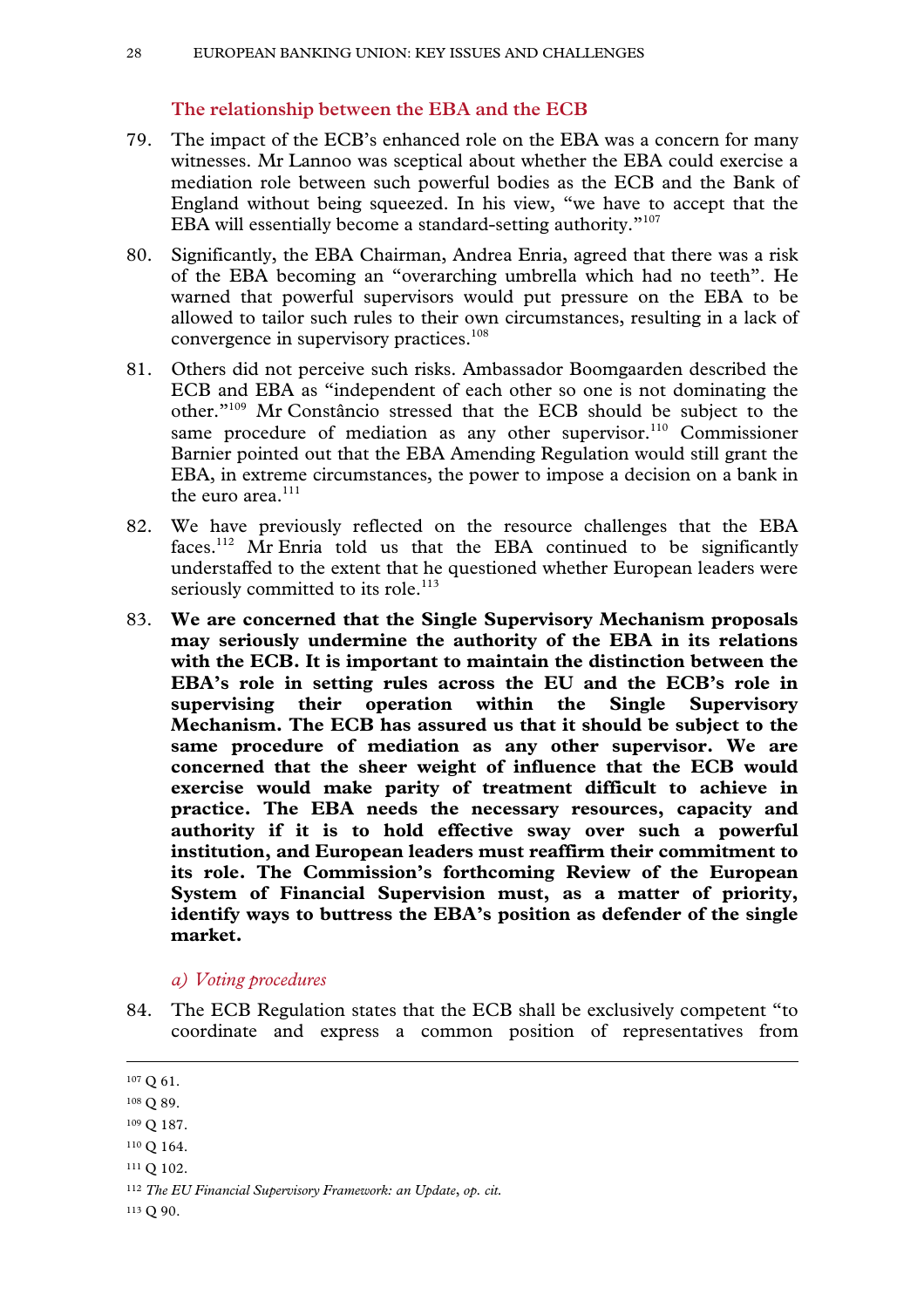competent authorities of the participating Member States when participating in the Board of Supervisors and the Management Board of the European Banking Authority, for issues relating to the tasks conferred on the ECB by this Regulation."114 HM Treasury pointed out that this would effectively require participating Member States to caucus in adopting positions and voting in the EBA.<sup>115</sup>

- 85. Mr Constâncio agreed that "the logic of monetary union" would lead to euro area countries holding similar views.116 However, Ambassador Boomgaarden did not feel that caucusing was inevitable, because "the dividing lines on most questions are not between eurozone and non-eurozone member states<sup>"117</sup>
- 86. The Commission envisaged that alterations to the voting modalities within the EBA could help to ensure that the ECB was not able to dominate the EBA decision-making process. In the instances where issues are currently adopted by simple majority by the Board of Supervisors, it was proposed that decision-making powers be conferred on an independent panel, with a strong reverse voting mechanism.<sup>118</sup> This was intended to ensure that the decisions prepared by the independent panel were adopted unless they were rejected by a simple majority, including by at least three votes of participating Member States and by three of non-participating Member States. Changes to the voting rules would only affect those decisions made through a simple majority (that is, 'one country one vote'). These decisions include those in relation to a breach of law, on the settlement of disagreements and on the election of the Management Board.
- 87. Mr Lamberts emphasised that preserving some form of veto power for the non-euro Member States would create a "perverse incentive because it would give them more decision-making powers by staying out than by being in".<sup>119</sup> Mr Enria also warned that this could impair decision-making within the EBA. In his view, there was a need to move away from the idea that "good regulations and technical rules in Europe can be done only through national bargaining".<sup>120</sup>
- 88. The situation is complicated when one considers the fluid position of the socalled 'Outs'. The Commission made a commitment to review the voting modalities in order to reflect any future changes in the number of Member States whose currency is the euro or whose competent authorities have entered into a close cooperation agreement, but gave little further detail.<sup>121</sup> Mrs Bowles felt that it was "very difficult to see the way through to a longterm solution that would work for the UK."<sup>122</sup>

122 Q 22.

 <sup>114</sup> COM (2012) 511, *op. cit*. See Article 4(1) (l). See Appendix 7 for further details on the role and operation of the EBA.

<sup>115</sup> EMs 13682/12, 13683/12 and 13854/12, *op. cit*.

<sup>116</sup> Q 166.

<sup>117</sup> Q 188.

<sup>118</sup> A reverse voting mechanism means that a decision is deemed to be accepted automatically unless it is blocked by the specified majority.

<sup>119</sup> Q 4.

<sup>120</sup> Q 88.

<sup>121</sup> COM(2012) 512, *op. cit.*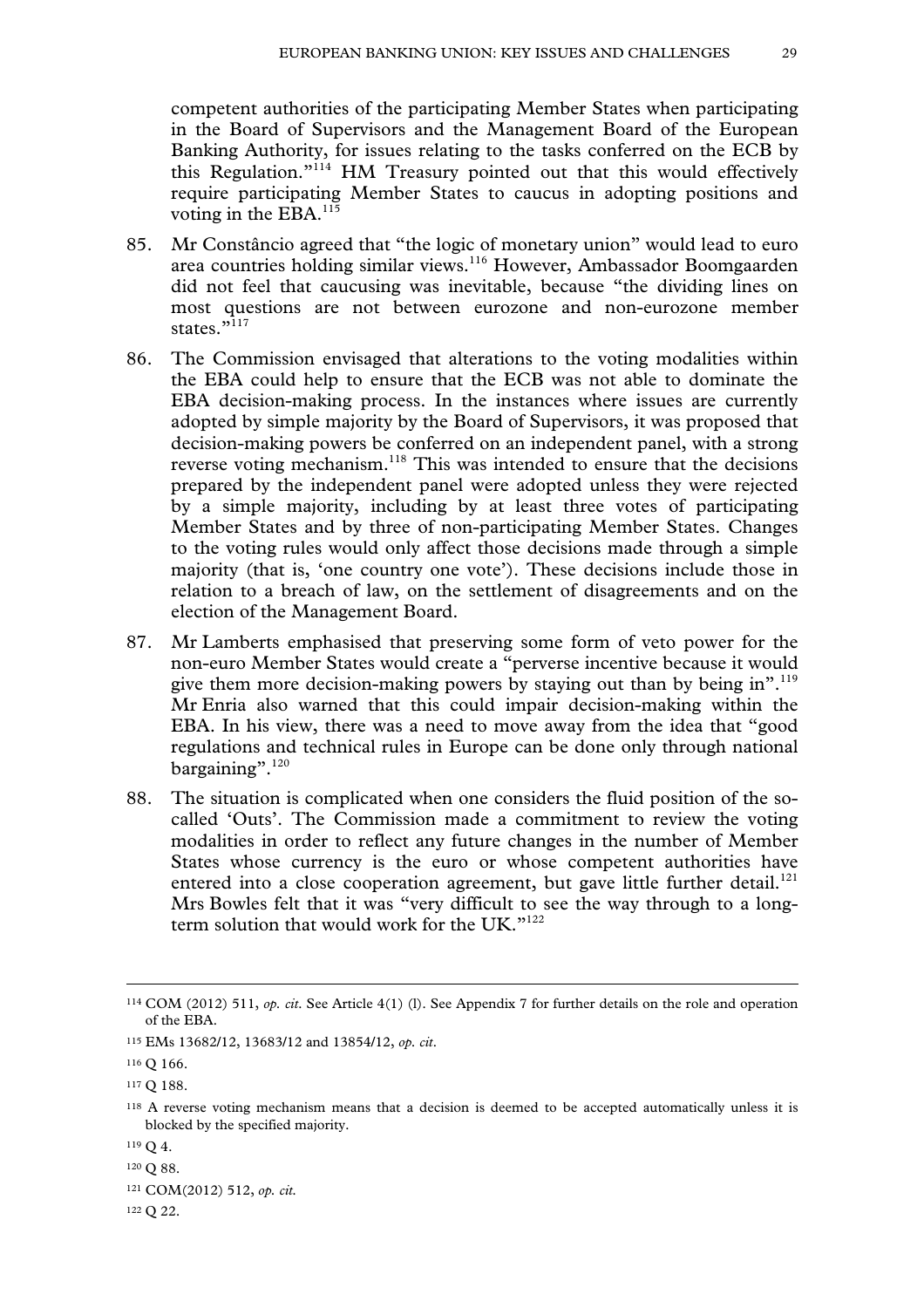- 89. The October 2012 European Council conclusions stated that "it is important to ensure a level playing field between those Member States which take part in the SSM and those which do not, in full respect of the integrity of the single market in financial services. An acceptable and balanced solution is needed regarding changes to voting modalities and decisions under the European Banking Authority (EBA) Regulation, taking account of possible evolutions in the participation in the SSM, that ensures non-discriminatory and effective decision-making within the Single Market."123 Following the Summit, Mr Rathi confirmed that there was "still some way to go" in ensuring that non-participants' interests were taken into account.<sup>124</sup>
- 90. The Government have stressed that the EBA must continue to serve the whole single market, and its voting arrangements must reflect this need.<sup>125</sup> However the unlikelihood of the so-called 'Outs' taking a uniform approach to banking union means that this will be difficult to achieve in practice.
- 91. One potential solution would be to provide for voting strength within the EBA to be weighted according to the size of individual Member States' financial markets. Mr Persson described this as an interesting proposal. Although he argued that Germany would be supportive of such a mechanism within the ECB Supervisory Board (given the dominant position that they would hold), he did not think they would be so keen in the EBA context (where the UK would have the largest voting weight).<sup>126</sup>
- 92. **It is in our view inevitable that there will be a convergence towards a single view within the EBA among Member States participating in banking union. This makes it imperative for non-participating Member States to have an effective voice, whilst at the same time ensuring that the decision-making process within the EBA does not become sclerotic. The EBA's voting arrangements must ensure that it is able to defend the interests of the single market as a whole. A fracturing of the single market must be avoided at all costs. It is however hard to envisage non-participating Member States having a permanent veto, given that their numbers may be small from the start, and may shrink further. In our view, there cannot be an equitable and effective resolution of this dilemma unless the voting arrangements within the EBA reflect the significance of individual Member States' financial markets within the single market as a whole.**

#### *b) Asymmetry of binding mediation arrangements*

93. The Government also raised concerns about the proposed asymmetry in binding mediation arrangements in the Amending Regulation, in that "as an EU institution, the ECB cannot legally be bound by EBA decisions on binding mediation, and would be subject to a 'comply or explain'<sup>127</sup> arrangement, whereas the UK's (future) Prudential Regulation Authority

 <sup>123</sup> October 2012 European Council conclusions, *op. cit.*

<sup>124</sup> QQ 217, 219, 226.

<sup>125</sup> EMs 13682/12, 13683/12 and 13854/12, *op. cit.*

<sup>126</sup> Q 201.

<sup>&</sup>lt;sup>127</sup> The ECB is required either to comply with the EBA's decision or explain its reasons for non-compliance. If the ECB decided not to comply (an eventuality which the Commission regards as "unlikely"), in limited circumstances the EBA could adopt an individual decision addressed directly to the financial institution concerned.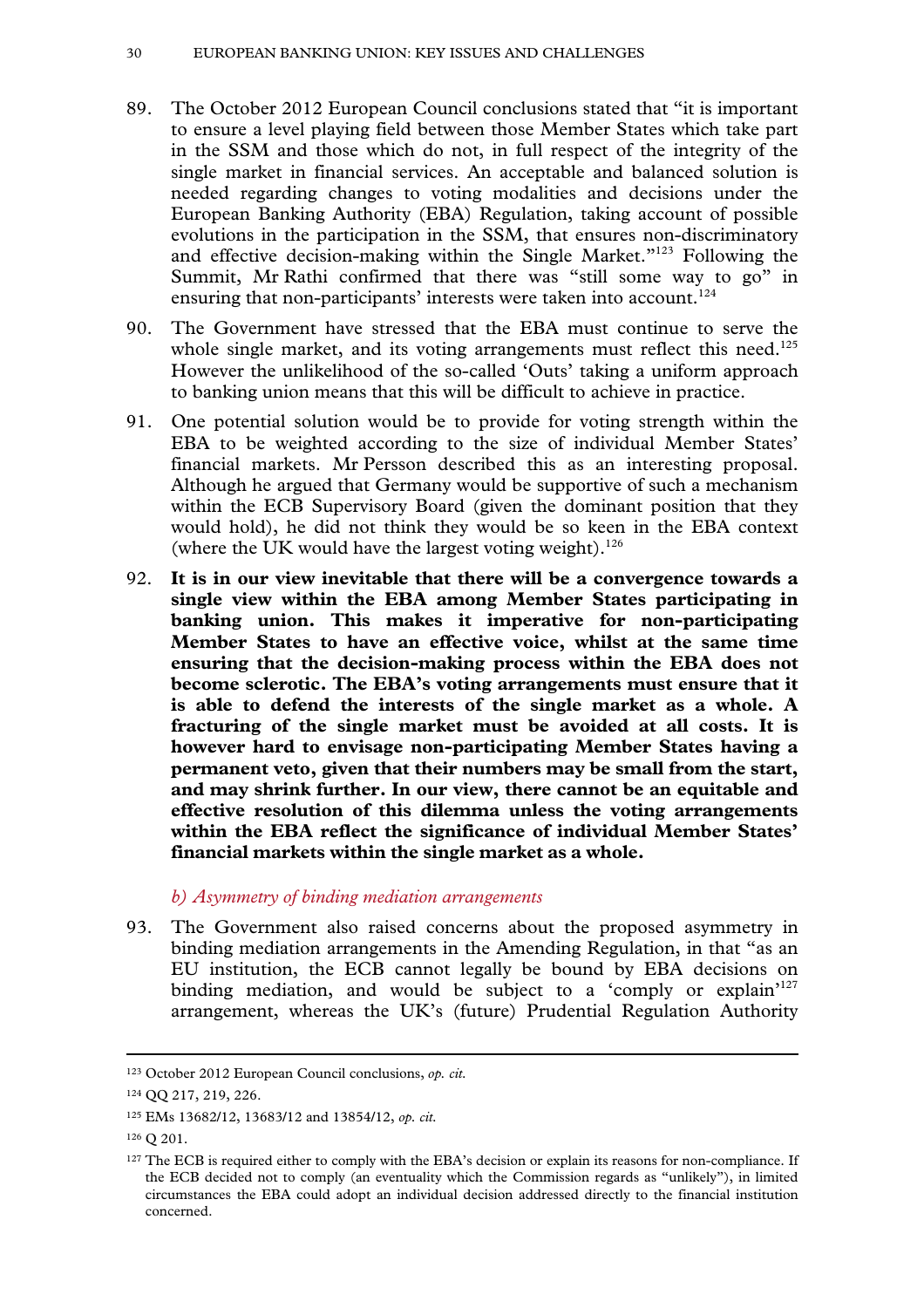(and other national regulators) would be bound by EBA decisions as at present."128 Mr Rathi was clear that the proposal could not stand in its current form. He said that there were two ways to achieve symmetry: either subject everyone to the 'comply or explain' arrangement, or find a legal mechanism of binding the ECB into EBA decisions.<sup>129</sup> As we have seen, Mr Constâncio was clear that the ECB "will be bound in the same way as any other supervisor."130

94. **There must be symmetry in the means by which the ECB and noneuro area authorities such as the UK's Prudential Regulatory Authority are subject to EBA decisions. A solution to this problem must be identified as a matter of urgency.**

# **Macroprudential supervision and the ESRB**

- 95. The European Systemic Risk Board (ESRB) was established in 2010, tasked with the responsibility of overseeing risk in the financial system as a whole (referred to as macroprudential supervision). This was in response to the recognition that supervisory arrangements should not only concentrate on the supervision of individual firms but also place emphasis on the stability of the financial system as a whole.<sup>131</sup> We examined its role in our July 2011 report, *The EU Financial Supervisory Framework: an Update*. 132
- 96. The ECB Regulation stated that the ECB would have exclusive competence within the euro area over "countercyclical buffer rates and any other measures aimed at addressing systemic or macro-prudential risks in the cases specifically set out in Union acts".<sup>133</sup> Mr Persson predicted that, as a result, the ESRB would quickly become superfluous. Even now, he told us, "it can issue recommendations and monitor systemic risk, but it cannot really do anything." He argued that a strengthened ESRB could act as a counterweight to the ECB's "inherent incentive to look out for the interests of the eurozone."134 Professor Lastra feared problems of co-ordination between the ECB, EBA and ESRB.135 Mr Constâncio asserted, however, that the ESRB could issue recommendations to the ECB in the same way as to any other supervisor.<sup>136</sup>
- 97. **The need for effective macroprudential oversight was an important lesson learned from the global financial crisis, and the ESRB continues to have a vital role to play. Insufficient consideration has been given to the effect of the Single Supervisory Mechanism proposals upon its position. There must be full analysis of the impact of these proposals on the ESRB in the context of the Commission's forthcoming Review of the European System of Financial Supervision.**

 <sup>128</sup> EMs 13682/12, 13683/12 and 13854/12, *op. cit*.

<sup>129</sup> Q 229.

<sup>130</sup> Q 165.

<sup>131</sup> See 'Establishment of the ESRB', European Systemic Risk Board website: http://www.esrb.europa.eu/about/background/html/index.en.html

<sup>132</sup> *The EU Financial Supervisory Framework: an Update*, *op. cit*.

<sup>133</sup> COM(2012) 511, *op. cit*. See Article 4(1)(e).

<sup>134</sup> Q 204.

<sup>135</sup> See Q 110 and Professor Lastra.

<sup>136</sup> Q 167.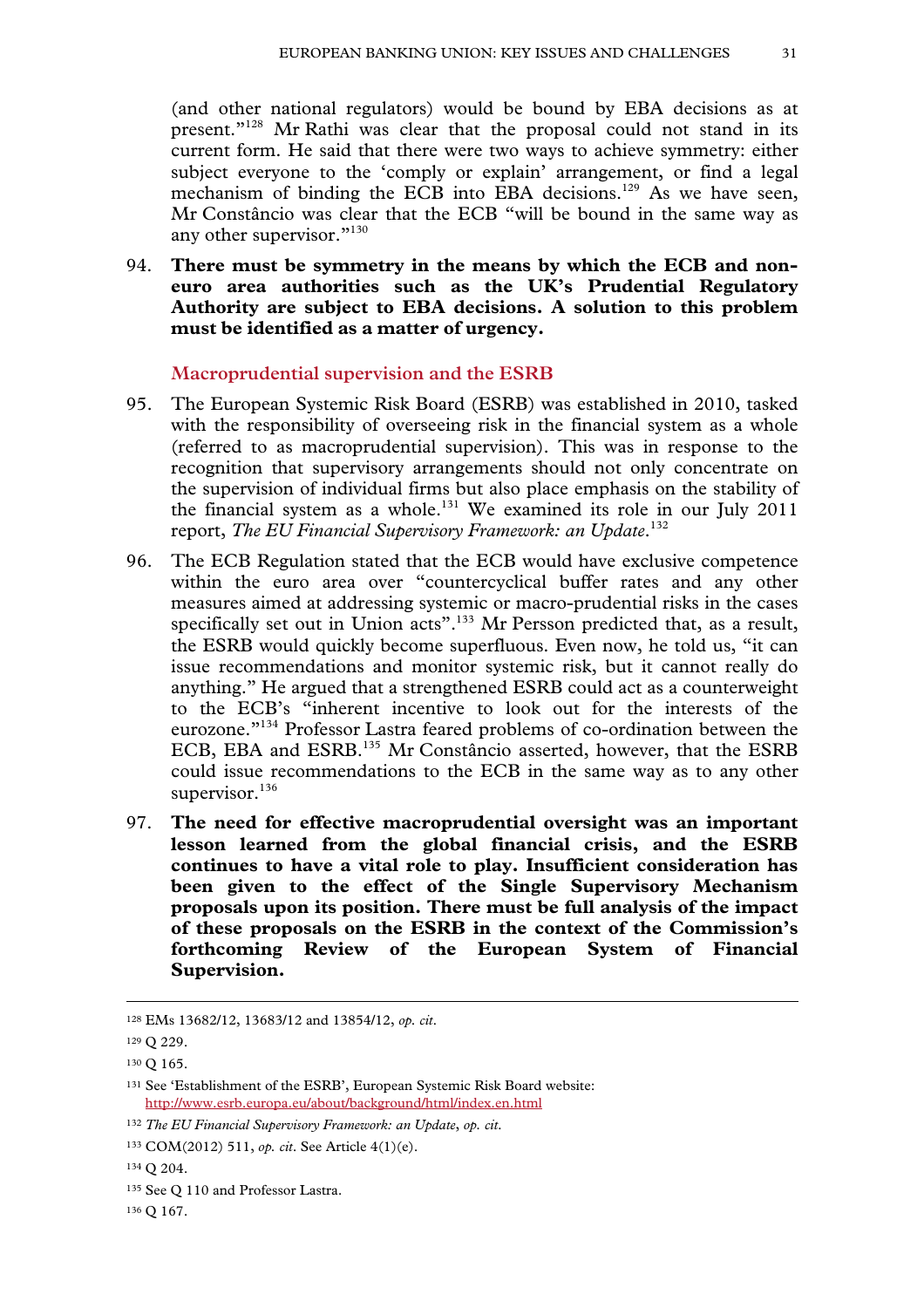# **CHAPTER 4: FURTHER STEPS TOWARDS BANKING UNION**

98. The Single Supervisory Mechanism proposals outlined in Chapters 2 and 3 do not stand in isolation, but were envisaged as the first building block in a comprehensive banking union. In this chapter, we examine the further steps towards banking union that may follow in due course, namely a common resolution scheme and a common deposit insurance mechanism. In addition, we reflect on the findings of the Liikanen Report on reforming the structure of the EU banking sector, published in October 2012. Before doing so, it is necessary to consider the foundations upon which any banking union would be constructed, namely the so-called single rulebook in financial services.

#### **The Recovery and Resolution Directive and banking union**

- 99. The three principal elements of the single rulebook are the Commission's proposed amendment of the Deposit Guarantee Schemes Directive (published in 2010), the capital requirements legislative package, known as CRD IV (published in 2011), and the Recovery and Resolution Directive (published in June 2012).<sup>137</sup> This Committee has previously engaged in detailed scrutiny of the first two of these packages, $138$  and the Commission has stated that it is seeking to reach agreement on all three proposals by the end of 2012.
- 100. The third element, the proposed Recovery and Resolution Directive (RRD), seeks to establish a framework for dealing with credit institutions and investment firms in the event of a material deterioration in their financial position. 'Recovery' is concerned with early intervention to restore an institution or financial group's financial strength and viability. 'Resolution' is concerned with ensuring that the failure of an institution or financial group can occur without severe systemic disruption and without exposing taxpayers to loss. Orderly resolution would be necessary in the event that recovery measures are not feasible or prove ineffective. The main provisions of the RRD are set out in Box 5 below. The proposal is a 'minimum harmonisation' directive, meaning that Member States are permitted to go further if they wish.

 <sup>137</sup> Q 212 (Mr Rathi).

<sup>138</sup> Deposit Guarantee Schemes Directive (EM 12386/10): See House of Lords European Union Committee: Economic and Financial Affairs and International Trade (Sub-Committee A), Correspondence with Ministers, May–November 2010, pp. 16–18: http://www.parliament.uk/documents/lords-committees/eu-sub-com-a/CWM/CwMSubAMay10- Nov10.pdf; December 2010–May 2011, pp. 12–14: http://www.parliament.uk/documents/lords-committees/eu-sub-com-a/CWM/CwMSubADec10- May11.pdf; June–November 2011, pp. 11–13: http://www.parliament.uk/documents/lords-committees/eu-sub-com-a/CWM/CwMSubAJun11- Nov11.pdf,; and December 2011–May 2012, p. 17: http://www.parliament.uk/documents/lords-committees/eu-sub-com-

a/CWM/CwMSubADec11MAY12FINAL.pdf. CRD IV (EM 13284/11 and 13285/11): See

Correspondence with Ministers, June–November 2011, *op. cit.*, pp. 44–53; December 2011–May 2012, *op. cit.*, pp. 48–52; and House of Lords European Union Committee: Economic and Financial Affairs (Sub-Committee A), Correspondence with Ministers, May–October 2012, pp. 46–47:

http://www.parliament.uk/documents/lords-committees/eu-sub-com-

a/CWM/CWMsubA9may31Oct2012.pdf.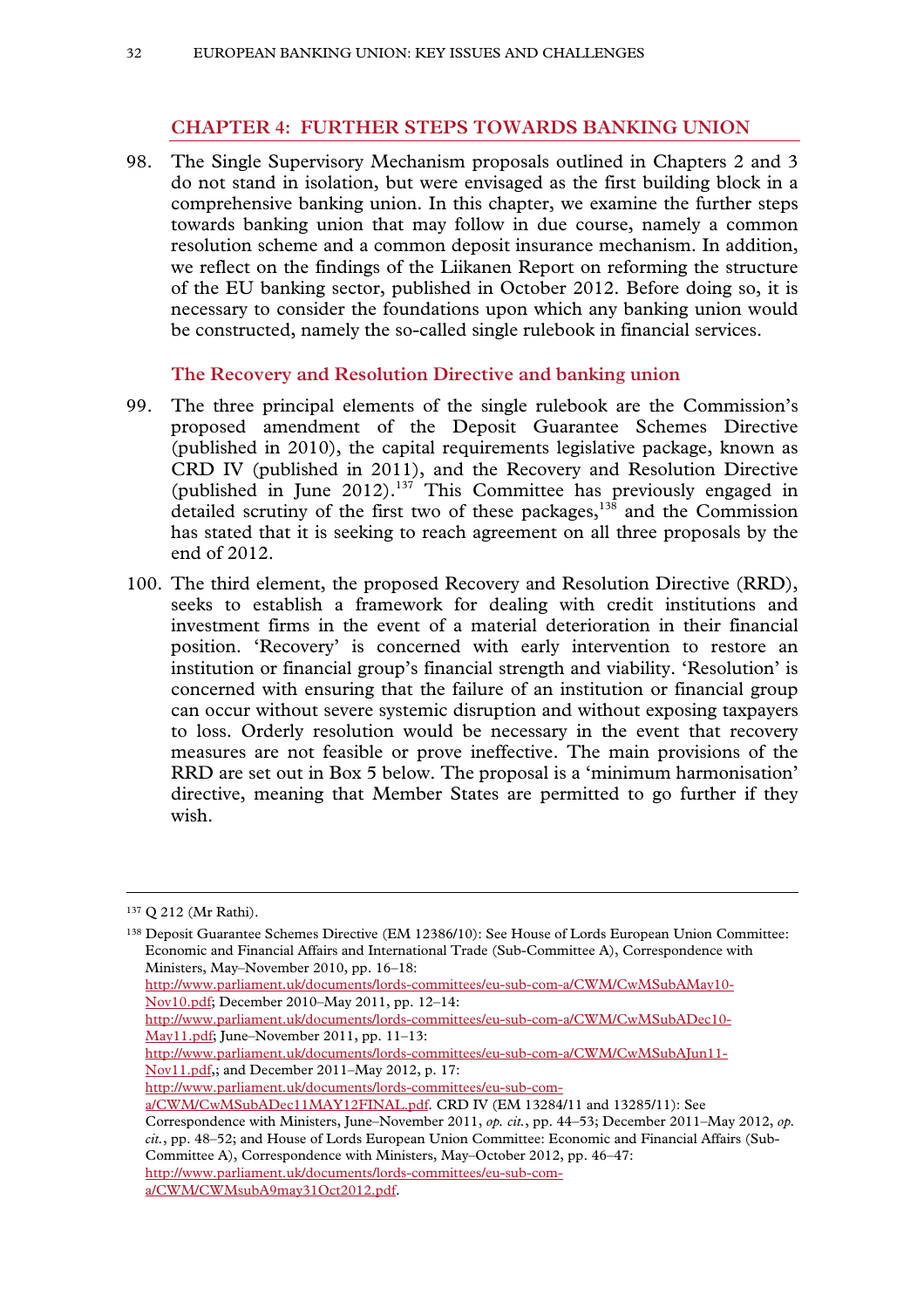#### **BOX 5**

# **The main provisions of the Recovery and Resolution Directive139**

- It would constitute the first step towards a harmonised EU regime for resolution.
- It would apply in relation to all credit institutions and most investment firms, including financial groups.
- It would require recovery and resolution plans ('living wills').
- It would provide for supervisory early intervention powers where the financial situation of an institution was deteriorating.
- It would specify minimum harmonised resolution tools.
- Resolution tools would include the power to sell businesses to third parties, to transfer a business to a State-owned bridge institution or to transfer bad assets to a publicly-owned asset management vehicle for eventual sale or orderly wind-down.
- Resolution tools would also include bail-in powers, which enable resolution authorities to write down debt or convert it into equity. Bail-in powers would apply to a wide range of unsecured liabilities. Institutions would be required to hold a minimum amount of 'bail-inable' liabilities by 1 January 2018.
- Member States would be required to establish national pre-funded resolution funds.
- It would provide for the use of national deposit guarantee schemes for resolution funding purposes.
- 101. The Committee currently retains this proposal under the parliamentary scrutiny reserve. We received a substantial amount of evidence on the RRD, which we will take into account in our continued scrutiny of the Directive.
- 102. The publication of the RRD was followed almost immediately by the June 2012 European Council, which set out the first steps towards banking union, including the possible introduction of a common resolution mechanism. Mr Pisani-Ferry told us that the Commission was aware that the RRD was not fully consistent with the logic of the SSM and at some point it would be asked to come back with further proposals.<sup>140</sup> Mr Lannoo and Mr Persson believed that the RRD had already been overtaken by events.<sup>141</sup>
- 103. Ambassador Boomgaarden described the RRD as "an essential part of the harmonisation effort."<sup>142</sup> Yet Mr Whyte stressed the limitations of a harmonised approach, $143$  arguing that it was "still embedded in the old

 <sup>139</sup> COM (2012) 280. See EM 11066/12.

<sup>140</sup> Q 52.

<sup>141</sup> QQ 68, 205.

<sup>142</sup> Q 189.

<sup>143</sup> Q 195.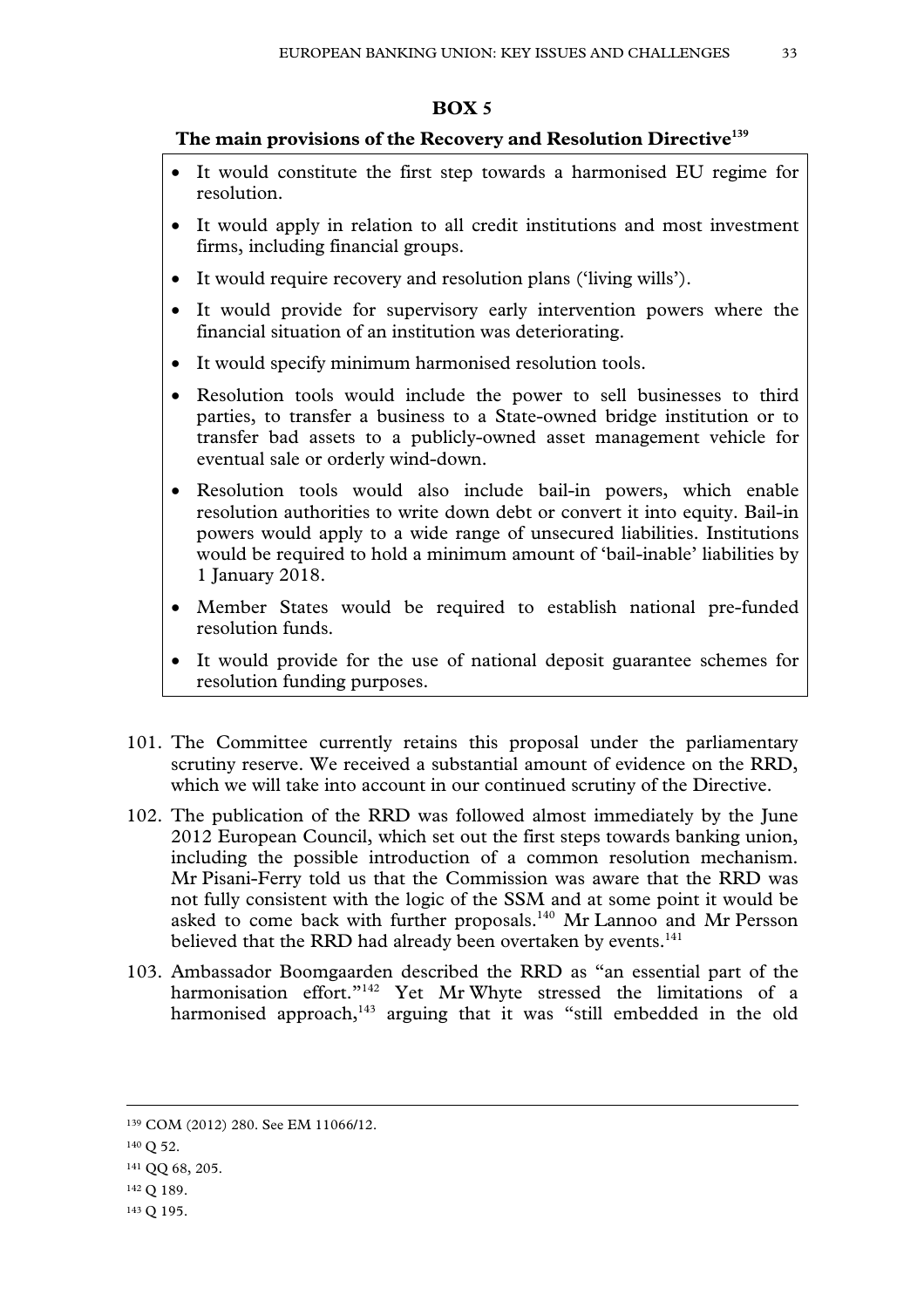system of the pre-banking union world, in which these sorts of things happen at national level rather than at federal or eurozone level."<sup>144</sup>

- 104. Attention is therefore shifting from the harmonised model that the RRD encapsulates, to the potential for a common resolution scheme as a key element of banking union. This again brings the concept of variable geometry into focus. Whereas the Recovery and Resolution Directive, as a harmonising measure, would apply across the EU as a whole, a common resolution mechanism would presumably apply only to those Member States who chose to participate in banking union.
- 105. **The Recovery and Resolution Directive is a necessary step towards strengthening the single rulebook. However, the harmonisation model that it encapsulates is no longer sufficient to ensure the effective operation of the euro area banking sector. While there is a need for further steps towards effective banking union within the euro area in the form of a single resolution mechanism, it is vital that these steps do not risk a deepening split within the single market.**

#### **Further steps towards banking union?**

- 106. Besides the Single Supervisory Mechanism, the *Towards a Genuine Economic and Monetary Union* report also referred to two other legs of a banking union: a potential single resolution scheme and a single deposit insurance scheme under the control of a common resolution authority. Even as the SSM proposals emerged, the prospect of the other elements being implemented quickly was receding. German pressure led to references to the proposal for a common deposit insurance scheme being removed from subsequent reports. President Van Rompuy conceded that whilst the common deposit insurance scheme and common resolution scheme were key elements of banking union, there was no consensus on their introduction.<sup>145</sup>
- 107. Mr Whyte told us that "if that is what you understand by a banking union then Germany does not believe in one. It believes, and has just about conceded, that you can transfer responsibility for supervising systemic banks, particularly in the eurozone. However, it does not believe in a common deposit protection scheme or a common resolution authority, or in having a common fiscal backstop to the eurozone. The question then is: is Germany going to get its way or, as has been the case to some extent for the past two years, is it going to have to give way on some of these issues over an extended timescale?"146
- 108. The conclusions of the October 2012 Summit reflected these tensions. The Conclusions merely noted the Commission's intention to propose a single resolution mechanism for Member States participating in the SSM once the existing proposals for a Recovery and Resolution Directive and for a Deposit Guarantee Schemes (DGS) Directive had been adopted. There was no reference at all to the proposal for a European deposit insurance scheme.<sup>147</sup> As such, the original banking union model has already been significantly diluted.

 <sup>144</sup> Q 205.

<sup>145</sup> See Appendix 4.

<sup>146</sup> Q 195.

<sup>147</sup> October 2012 European Council Conclusions, *op. cit.*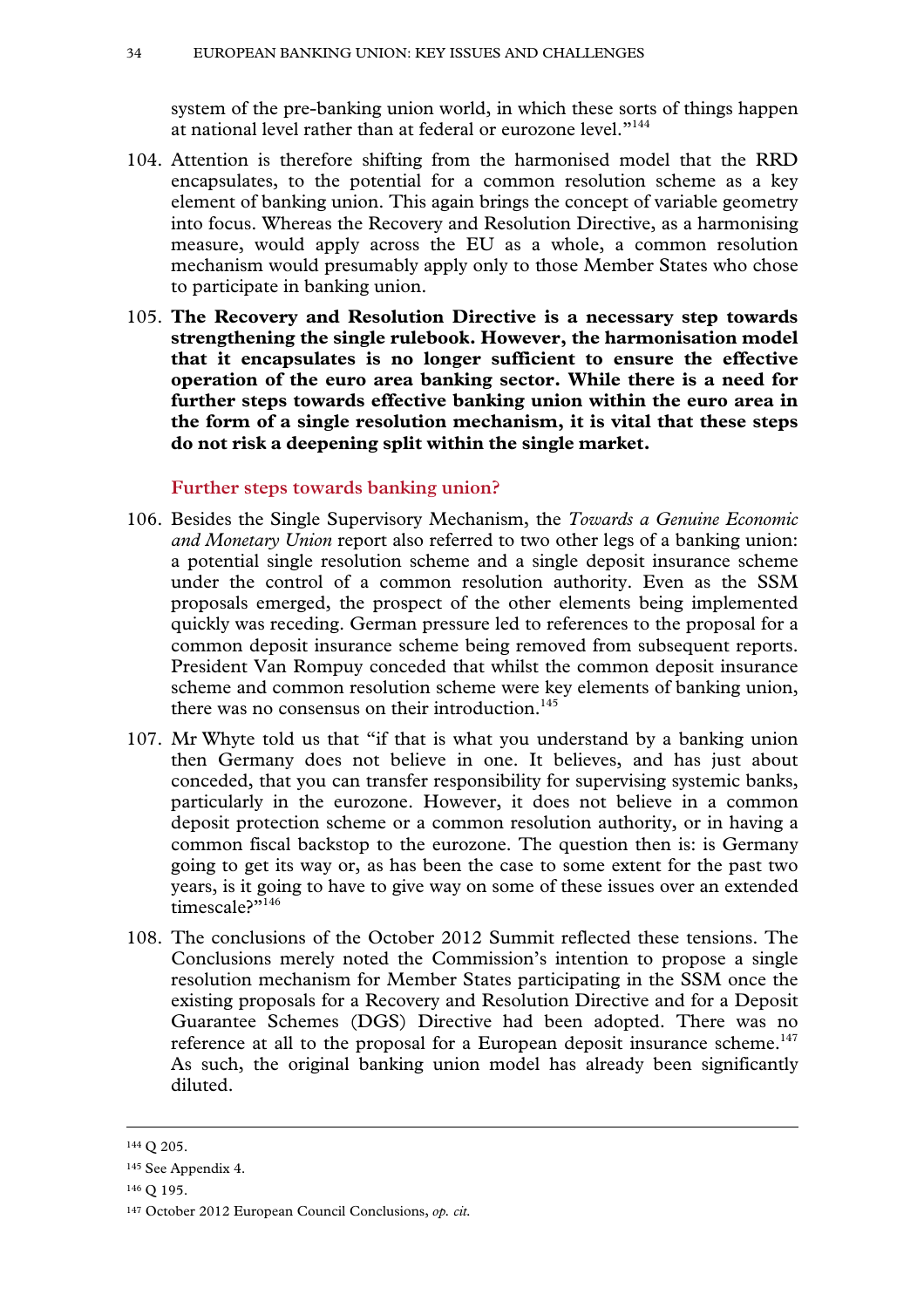- 109. The financing arrangements involved in a single resolution and single deposit mechanism help explain why such further steps are controversial. The Recovery and Resolution Directive requires the establishment of national resolution funds, which will require *ex ante* levies on banks and investment firms. The existing Deposit Guarantee Schemes Directive proposes a similar funding arrangement of *ex ante* levies from the industry, and one option of merging the two funds to create a joint "DGS-resolution fund".<sup>148</sup> The assumption is that, if either a single resolution or deposit insurance scheme were introduced, it would be funded at the European level, with levies on the banks and investment firms from within the participating Member States. But given that crises affecting banks are commonly macroeconomic in nature, any deposit insurance or resolution fund would be likely to run out of funds and ultimately government support would be needed to ensure credibility.149
- 110. Several witnesses argued that some form of debt mutualisation was therefore inevitable.150 Barclays felt it difficult to conceive of an effective banking union that did not have a mechanism for mutualising the cost of bank failures.<sup>151</sup> Mr Persson told us that, whilst a joint backstop for Europe's banks was a logical element of banking union, given that this would make one Member State's taxpayers liable for those in another, he understood why it was controversial.<sup>152</sup> The UK Government's view was that mutualised deposit insurance and a single resolution authority were such integral elements of a comprehensive banking union that mutualisation of fiscal risk was inevitable.<sup>153</sup>

#### *a) A single resolution mechanism*

- 111. Taking the two proposals in turn, the Commission's September 2012 paper, *A Roadmap towards Banking Union*, argued that a single resolution mechanism "would be more efficient than a network of national resolution authorities, in particular in the case of cross-border failures, given the need for speed and credibility in addressing banking crises. It would be a natural complement to the establishment of a single supervisory mechanism. It would also entail significant economies of scale, and avoid the negative externalities that may derive from purely national decisions."<sup>154</sup>
- 112. Mr Enria called for "stronger steps in the euro area towards a common resolution mechanism—maybe also a common resolution authority."155 Mr Whyte agreed, stating that "if you are talking about the stability of the eurozone", keeping resolution at the national level "is not really good enough."<sup>156</sup> Mr Pisani-Ferry pointed to the inconsistencies that would result from having a single supervisor but with recovery and resolution remaining at

156 Q 205.

 <sup>148 &#</sup>x27;Bank recovery and resolution proposal: Frequently Asked Questions', Official website of the European Union: http://europa.eu/rapid/press-release\_MEMO-12-416\_en.htm.

<sup>149 &#</sup>x27;A European Deposit Insurance and Resolution Fund', Centre for European Policy Studies, May 2012.

<sup>150</sup> QQ 1, 4 (Mr Lamberts); Q 80 (Mr Wieser).

<sup>151</sup> Barclays, Supplementary Evidence.

<sup>152</sup> Q 195.

<sup>153</sup> Q 234 (Mr Rathi).

<sup>154</sup> COM(2012) 510, *op. cit.* 

<sup>155</sup> Q 95.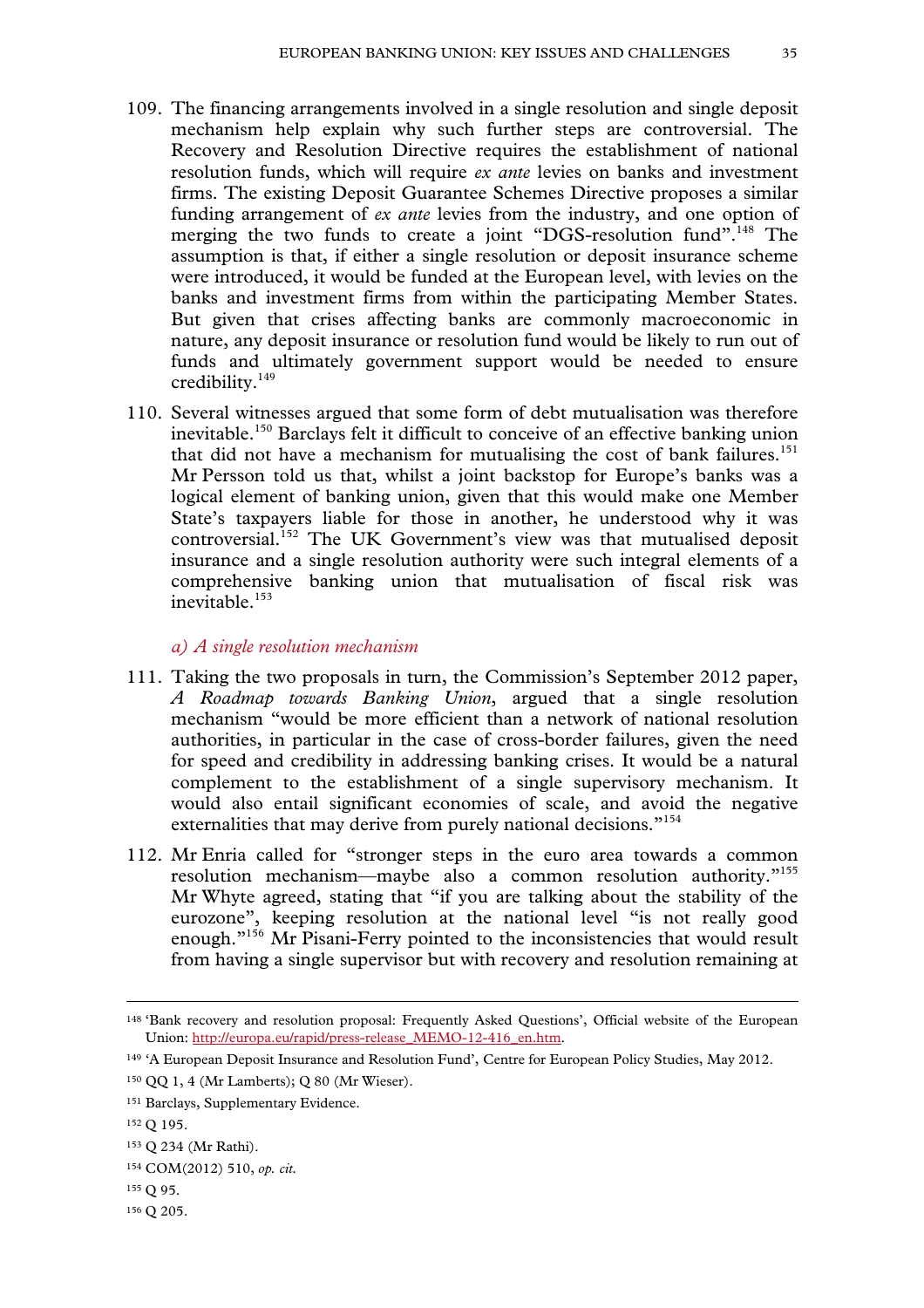the national level. He argued that, if there were to be a supervisory failure at the European level, national states would not be willing to pay for those mistakes.<sup>157</sup>

- 113. Others were more cautious. Mr Harding argued that a single resolution mechanism was "not an inevitable or an absolutely necessary thing."<sup>158</sup> Mr Constâncio saw a common resolution framework as the next step, but only for the largest cross-border banks.<sup>159</sup>
- 114. **We recognise the political and technical difficulties in moving towards a single resolution mechanism. However, it is a necessary step if the destructive link between banks and sovereign states is to be decisively broken.**

#### *b) A common deposit insurance scheme*

- 115. A common deposit insurance scheme is a mechanism specifically intended to tackle the problem of capital flight. Professor Lastra explained that "with perfect capital mobility, in order to prevent a flight of deposits from troubled countries to countries perceived to be 'safe', one needs to convince ordinary citizens that a euro in a bank account in one eurozone Member State is worth the same and is as secure as a euro in a bank account in another eurozone Member State".160 President Van Rompuy stated this was a logical step once banking union was in place, but it was "a case of first things  $first$ ".<sup>161</sup>
- 116. Ambassador Boomgaarden made clear Germany's opposition to a single deposit insurance scheme with "centralised credit lines between national intervention funds".<sup>162</sup> He stressed that further integration was necessary before a centralised scheme could be considered.<sup>163</sup> More recently, in comments delivered to a German mutual banking event in Frankfurt, the ECB President Mario Draghi indicated that plans for a common deposit scheme may not be revived.<sup>164</sup>
- 117. Mr Wieser felt that a harmonised approach was sufficient, and described himself as "in a minority of one" in Brussels in questioning the importance of deposit guarantee schemes.165 On the other hand, Mr Lannoo argued that a single deposit guarantee scheme would be crucial in a crisis, given the need for speedy decisions in terms of cost sharing.<sup>166</sup>

166 Q 65.

 <sup>157</sup> Q 45.

<sup>158</sup> Q 147.

<sup>159</sup> QQ 150, 169. The FDIC has broad statutory authority and wide-ranging powers to act as a receiver in order to liquidate or wind up the affairs of a failed institution, or act as a conservator to preserve the going concern value of the institution, either returning it to health or ultimately resulting in a receivership.

<sup>160</sup> Professor Lastra.

<sup>161</sup> See Appendix 4.

<sup>162</sup> Q 173.

<sup>163</sup> Q 193.

<sup>164 &#</sup>x27;Draghi cedes to Berlin fears on banking union', by Michael Steen, James Wilson and Alex Barker, *Financial Times*, 8 November 2012.

<sup>165</sup> Q 80.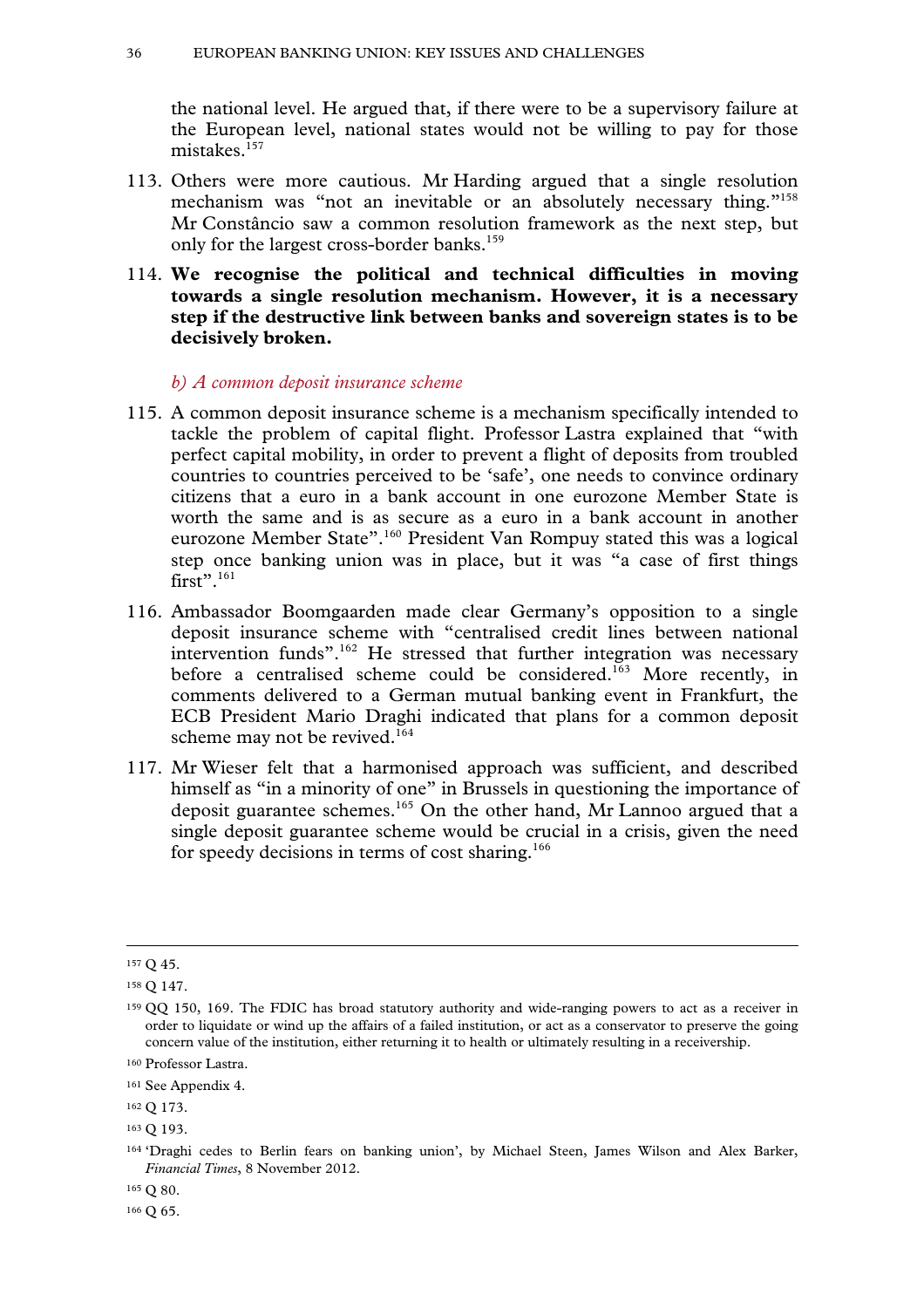- 118. Mr Constâncio told us that common deposit insurance could wait for now, and that the immediate priority should be to proceed with the SSM.<sup>167</sup> HM Treasury acknowledged that the proposal for common deposit insurance had been taken out of the Commission road map under German pressure. However they questioned whether this was a sustainable position.<sup>168</sup>
- 119. **We understand the controversial nature of the proposal for the introduction of a common deposit insurance scheme, given that it would represent a significant step towards debt mutualisation. Nevertheless, for banking union to succeed and for the euro area to thrive, some form of common insurance scheme for the euro area would make sense. The case for such a scheme should continue to be made in the coming months.**

# **The Liikanen report**

- 120. In February 2012 Commissioner Barnier established a High-level Expert Group on banking structural reforms, chaired by the Governor of the Central Bank of Finland, Erkki Liikanen. The mandate of the Group was to "assess whether additional reforms directly targeted at the structure of individual banks would further reduce the probability and impact of failure, ensure the continuation of vital economic functions upon failure and better protect vulnerable retail clients."<sup>169</sup>
- 121. The Liikanen report was published in October 2012.170 Its central conclusions are set out in Box 6. In relation to structural reform, the Group concluded that it was necessary to require legal separation of certain risky financial activities from deposit-taking banks within a banking group. In particular, they recommended that proprietary trading and other significant trading activities should be assigned to a separate legal entity if the activities to be separated amounted to a significant share of a bank's business. This would ensure that retail deposits would no longer directly support risky trading activities.

 <sup>167</sup> Q 150.

<sup>168</sup> Q 234 (Mr Rathi).

<sup>169 &#</sup>x27;High Level Expert Group on reforming the structure of the EU banking sector', by Erkki Liikanen, 2 October 2012.

<sup>170</sup> *ibid.*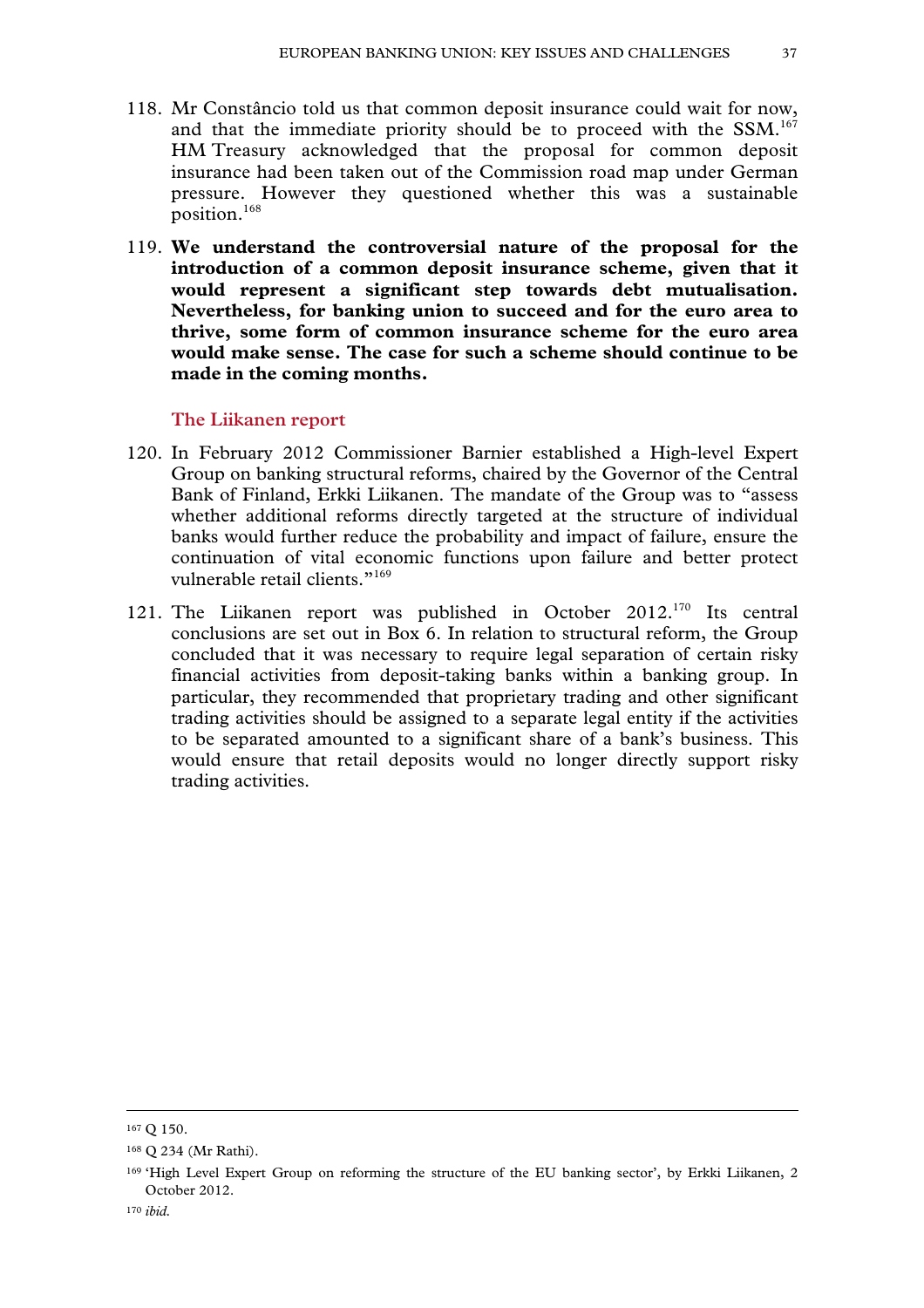# **BOX 6**

# Key recommendations of the Liikanen report<sup>171</sup>

- Proprietary trading and other significant trading activities should be assigned to a separate legal entity if the activities to be separated amount to a significant share of a bank's business.
- Banks need to draw up and maintain effective and realistic recovery and resolution plans as proposed by the Recovery and Resolution Directive. The resolution authority should request wider separation than considered mandatory above if deemed necessary.
- Banks should build up a sufficiently large layer of bail-inable debt and such debt should be held outside the banking system.
- There should be application of more robust risk weights in the determination of minimum capital standards and more consistent treatment of risk in internal models.
- There should be an augmentation of existing corporate governance reforms by specific measures to i) strengthen boards and management; ii) promote the risk management function; iii) rein in compensation for bank management and staff; iv) improve risk disclosure and v) strengthen sanctioning powers.
- 122. Attempts to separate retail banking from more risky activities are by no means a new phenomenon. The USA Glass-Steagall Act (1933), enacted in response to the failure of nearly 5000 banks during the Great Depression, prohibited commercial banks from engaging in the investment business. The Gramm-Leach-Bilely Act of 1999 repealed many of the most essential elements of the Glass-Steagall Act.
- 123. Interest in structural separation has intensified in the midst of the financial crisis. In the United States, the Volcker Rule, which forms part of the Dodd-Frank Act of 2010, advocates a ban on proprietary trading by commercial banks. In the UK, the September 2011 final report of the Independent Commission on Banking (ICB), chaired by Sir John Vickers, recommended retail ring-fencing of UK banks.<sup>172</sup>
- 124. The responses of our witnesses to the Liikanen report's recommendations were mixed. Mr Constâncio felt it was an "intelligent compromise between the so-called Vickers proposal and the Volcker rule."173 Commissioner Barnier agreed.<sup>174</sup> There were, however, some concerns over how the recommendations would be implemented.<sup>175</sup>
- 125. HSBC argued that, whilst ring-fencing was attractive from a political perspective, there were examples of banks that had failed that would be entirely or substantially inside a retail ring-fence. They felt it unlikely to reduce the probability of bank failure, although it could change the identity

 <sup>171</sup> *ibid.* 

<sup>172</sup> Independent Commission on Banking Final Report, September 2011, p. 11.

<sup>173</sup> Q 171.

<sup>174</sup> Q 97.

<sup>175</sup> Q 126 (Mr Harding).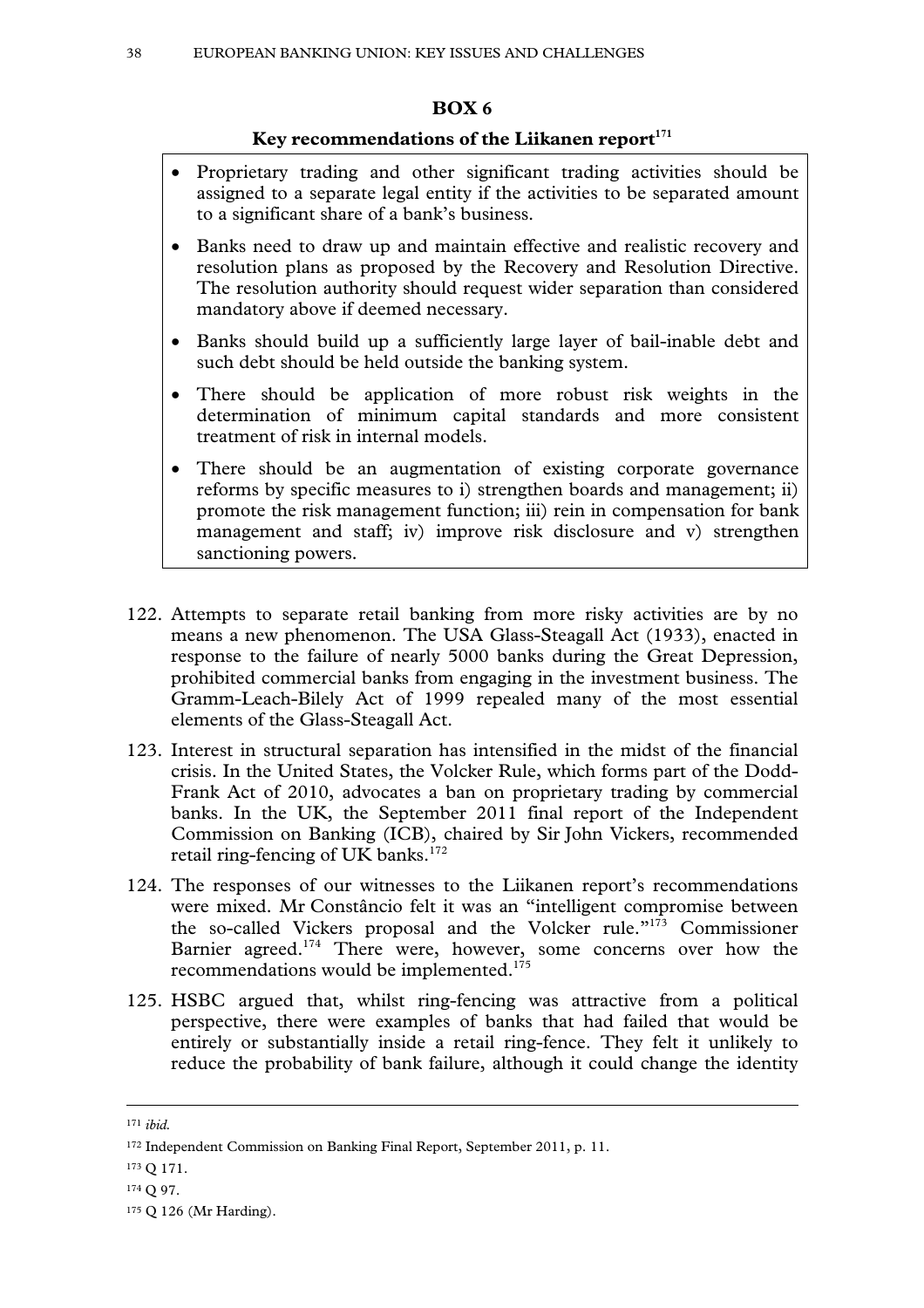of those who bore the cost.<sup>176</sup> Nationwide Building Society thought that ringfencing would reduce the risk to taxpayers from future crises.<sup>177</sup>

- 126. Commissioner Barnier and the Financial Secretary to the Treasury were both confident that the Liikanen conclusions were compatible with the Vickers recommendations,<sup>178</sup> although Professor Lastra had greater concerns.<sup>179</sup> Commissioner Barnier told us that the Commission intended to consult on Liikanen's findings and bring forward legislative proposals before the summer of 2013.<sup>180</sup> We will scrutinise any legislative proposals as they emerge. In the meantime we look forward to the findings of the Parliamentary Commission on Banking Standards, which is considering several of these issues.
- 127. **While the case for some form of structural separation within the banking sector may be attractive, the devil is in the detail. There remains considerable uncertainty as to how the ringfence proposed in the Liikanen report will function, and questions remain about its compatibility with the recommendations of the UK Independent Commission on Banking (the Vickers report). The Commission is considering the Liikanen report and we will scrutinise its legislative proposals as and when they emerge. In the meantime we look forward to receiving the findings of the Parliamentary Commission on Banking Standards on its consideration of these issues.**

176 HSBC.

177 Nationwide Building Society.

<sup>178</sup> QQ 97, 235.

<sup>179</sup> Q 116.

<sup>180</sup> Q 97.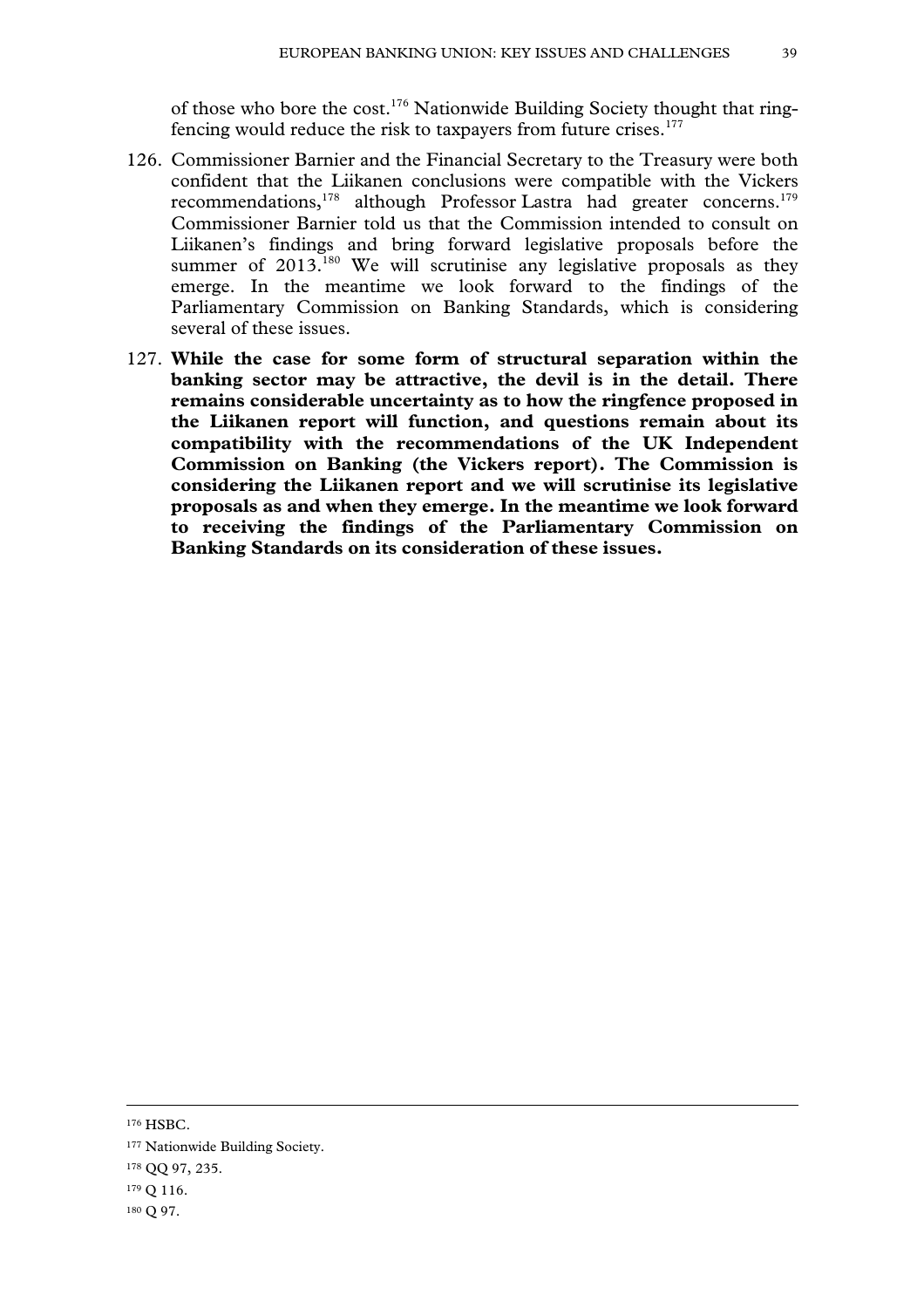# **CHAPTER 5: THE IMPACT ON THE UK AND THE SINGLE MARKET**

128. The impact of the banking union proposals on the UK and the single market are profound. The Government's decision to stand apart will have significant consequences for the UK financial sector. There are also repercussions for the UK's role within the EU, should the euro area (and potentially other Member States) pursue deeper integration. Concerns have also been expressed that deeper integration of an inner core of Member States could lead to a fracturing of the wider single market.

#### **The impact on the UK and its financial sector**

- 129. The Government have repeatedly stated that the UK will not participate in the banking union proposals, on the grounds that the measures logically flow from monetary union and are designed to secure the success of the single currency.<sup>181</sup> The Royal Bank of Scotland agreed with this approach.<sup>182</sup> On the other hand, given its position as a financial institution active in a number of Member States both inside and outside the euro area, Barclays perceived advantages (including a level playing field for conducting business in the EU and less supervisory divergence) and disadvantages in UK participation in banking union.<sup>183</sup>
- 130. Many were concerned about the potential impact of banking union on the UK financial sector. Mr Harding saw a threat to the provision of crossborder services, which was so fundamental to the success of the City.<sup>184</sup> Barclays warned that UK banks could be subject to deposit flight if the SSM was viewed as a stronger mechanism than that operating in the UK.<sup>185</sup> Mr Persson and HSBC feared that the City of London's success as an entry point to the single market for non-European banks could be put at risk.<sup>186</sup> President Van Rompuy was clear that there would be consequences for London, although he did not specify what they would be. $187$
- 131. On the other hand, Richard Kibble, Group Director, Strategy and Corporate Finance, Royal Bank of Scotland, and the ICFR pointed out that similar concerns were expressed in 1999 at the time of the creation of the euro, but that no such shift in financial activity had materialised.<sup>188</sup> Ambassador Boomgaarden told us that the UK was too big to be marginalised<sup>189</sup> and Mr Persson indicated that the risk of marginalisation was more of a concern for a country such as Sweden than for the UK.<sup>190</sup>

185 Barclays.

187 See Appendix 4.

- 189 Q 192.
- 190 Q 199.

 <sup>181</sup> Q 212; Letter from the Financial Secretary to the Treasury to Lord Boswell, Chairman of the House of Lords European Union Committee, 3 October 2012:

http://www.parliament.uk/documents/lords-committees/eu-sub-com-a/EuroCrisis/31012EACGovResponse.pdf. 182 Royal Bank of Scotland.

<sup>183</sup> Barclays.

<sup>184</sup> Q 148.

<sup>186</sup> Q 199, HSBC.

<sup>188</sup> Q 148, International Centre for Financial Regulation.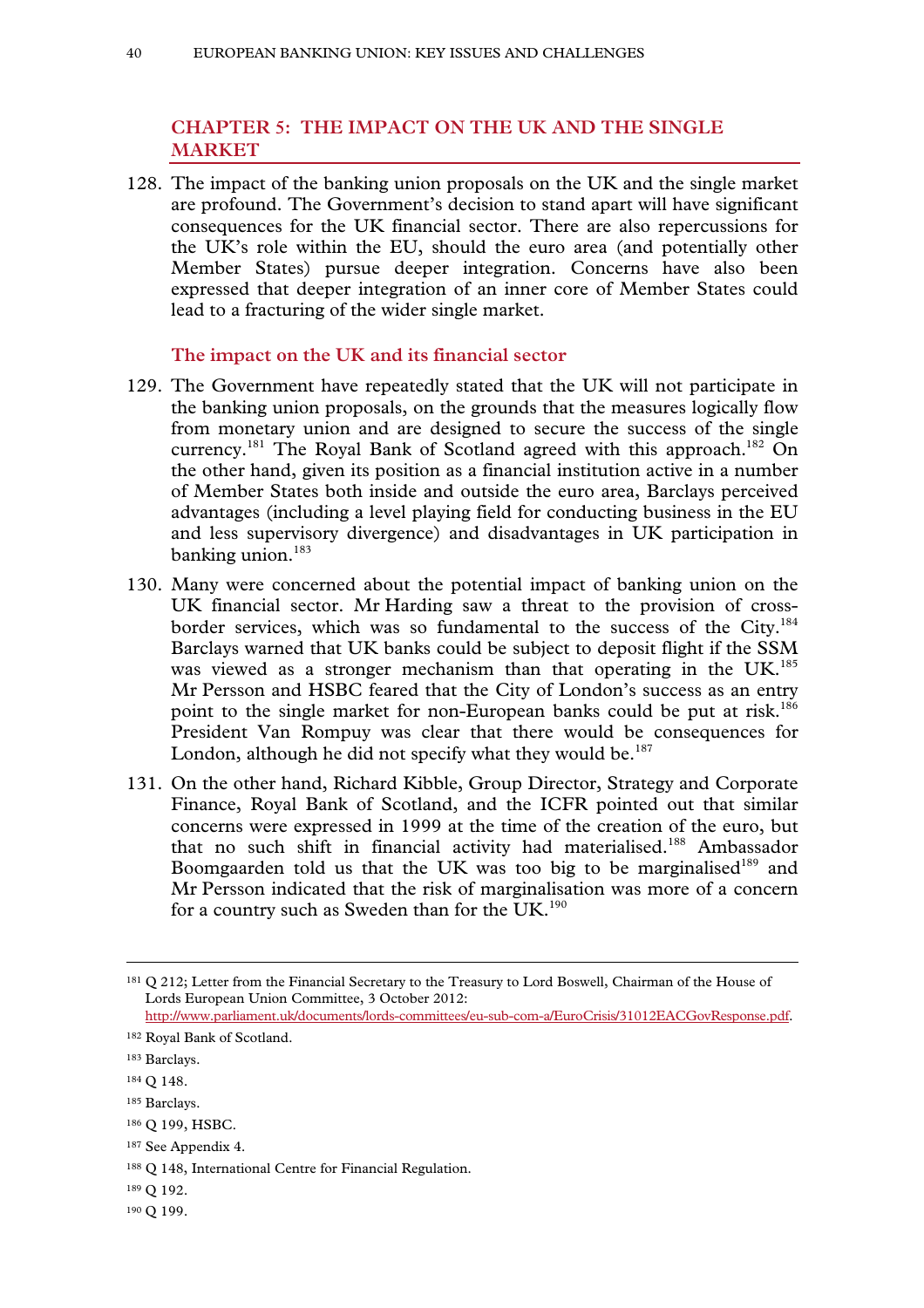- 132. The Government have stated that the UK financial services industry "will remain an unparalleled global financial centre outside the banking union. It will continue to offer strong and well-respected regulation and supervision, as well as culture, diversity and access to top quality services and skilled workforce that is unmatched in other financial centres. Clustering effects mean that there are national, regional and global services and clients within close proximity. All of these advantages will remain in place with a banking union across the euro area."<sup>191</sup> The Government must work to ensure that the UK retains such competitiveness advantages, rather than assuming that they will always remain.
- 133. **The UK's decision not to participate in the banking union proposals could have significant consequences. While the precise impact on the UK financial services industry is difficult to predict, a degree of marginalisation will be inevitable as the euro area (and possibly other Member States) take steps towards deeper integration. We fear that the Government's assurances that the pre-eminence of the UK financial sector will persist may prove misplaced. We urge them to do everything necessary to ensure that London's leading position is not imperilled by the move towards a banking union.**

**The impact on the single market** 

- 134. In the various documents relating to the banking union proposals there is a repeated explicit commitment to preserve the "integrity of the Single Market".<sup>192</sup> This in itself hints at the nervousness of EU leaders about the potential impact of these proposals. Mr Pisani-Ferry highlighted the concern that the euro area would begin to speak with one voice on single market issues.<sup>193</sup> Professor Lastra told us that there would not be an easy coexistence between the single market and banking union.<sup>194</sup> In her view, issues of jurisdictional domain haunted the proposals.<sup>195</sup>
- 135. On the other hand, Mr Constâncio argued that "the emergence or appearance of a new supervisor that in some way substitutes for several supervisors does not change at all the concept of the single market".<sup>196</sup> Commissioner Barnier assured us that he was committed to finding "the right methodology within the EBA" to address the concerns over the voting mechanisms (as we explored in Chapter 3).<sup>197</sup> We note the view of *Which?* that it would be inevitable that participating Member States would begin to develop common positions ahead of Council meetings.<sup>198</sup>
- 136. On the other hand, some witnesses stressed the risks to the single market of not taking action. The Association for Financial Markets in Europe (AFME) highlighted the fragmentation of banking sectors along national borders in

193 Q 48.

- 196 Q 156.
- 197 Q 102.
- <sup>198</sup> *Which?*

 <sup>191</sup> Letter from the Financial Secretary to the Treasury, 3 October 2012, *op. cit*.

<sup>192</sup> October 2012 European Council Conclusions, *op. cit.* 

<sup>194</sup> Q 103.

<sup>195</sup> Professor Lastra.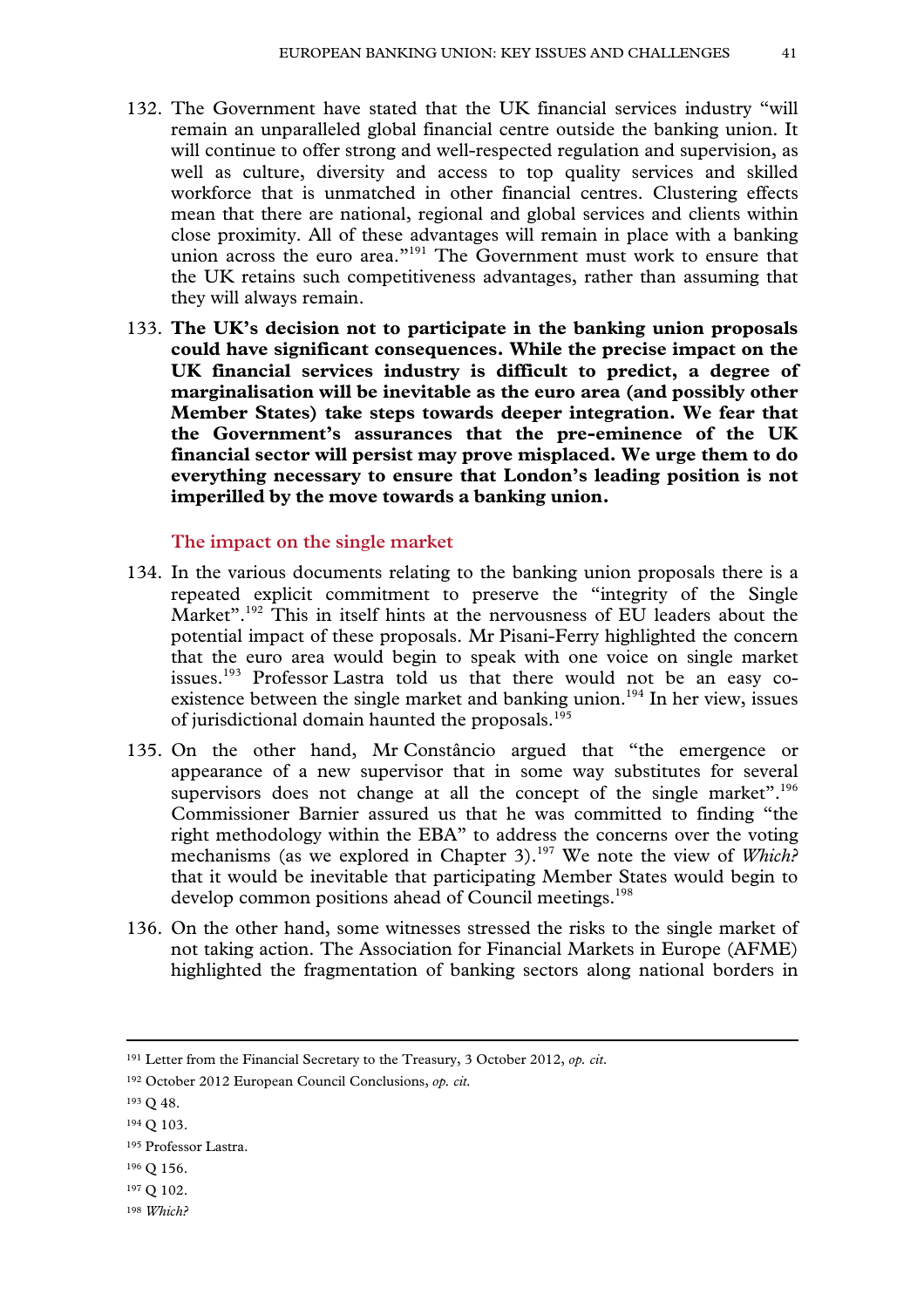the wake of the crisis.199 The ICFR agreed that the crisis had thrown the process of financial integration into reverse.<sup>200</sup>

- 137. The UK has its own obligation to defend the single market and the level playing field that it seeks to create. We were therefore concerned when HM Treasury stated that, while it was a key priority of the UK to ensure that any single supervisory rulebook kept to the key design principles of the single market, this was in order to "ensure that the Bank of England remains free to supervise banks in the way it sees fit."<sup>201</sup>
- 138. **While the banking union proposals are essential to restore the credibility and integrity of the EU banking sector, we are deeply concerned that closer integration of an inner core of Member States could threaten the integrity of the single market. It is inevitable that euro area countries and other participating Member States will converge towards common positions in a number of areas. This may place an EU-27 single market under severe strain, in particular if a majority of non-euro Member States choose to participate in banking union. The implications for the UK's position within the EU are troubling. We urge the Commission, as champion of the single market, to do all it can to preserve this most fundamental element of the EU project. The UK Government need to do likewise.**

#### **The UK's engagement with the EU**

- 139. Given the UK's decision not to participate in banking union, we have considered how the Government should seek to engage in these issues. The Association of British Insurers stressed the importance of the UK remaining at the "decision-making table".<sup>202</sup> Mr Persson was not impressed with the Government's tone in negotiations, "in particular when lecturing the Germans to press ahead with a severe form of eurozone fiscal and banking union that Britain itself ... wants absolutely nothing to do with."<sup>203</sup>
- 140. The sensitivities of the UK's engagement with the banking union proposals are compounded by the fragile nature of the UK's relationship with the EU. The International Centre for Financial Regulation indicated that the UK was struggling to get its views heard in Brussels.<sup>204</sup> Mr Whyte pointed out that many European countries blamed the financial crisis on "Anglo-Saxon capitalism". There was also a perception that the Government had sought to exploit the euro area crisis to get a better deal for the  $UK.^{205}$
- 141. The Government assured us that the UK was not becoming isolated nor losing influence within the EU, and that they were fully engaged in the negotiation process, although they were aware of the sensitivities in laying down demands to which the UK will not be subject.<sup>206</sup> Yet the Government's negotiating position across a number of issues has been contentious,

- 203 Q 208.
- 204 ICFR.
- 205 Q 208.

 <sup>199</sup> Association for Financial Markets in Europe (AFME).

<sup>200</sup> ICFR.

<sup>201</sup> HM Treasury, Supplementary Evidence.

<sup>202</sup> Association of British Insurers.

<sup>206</sup> Q 216; Letter from the Financial Secretary to the Treasury, 3 October 2012, *op. cit*.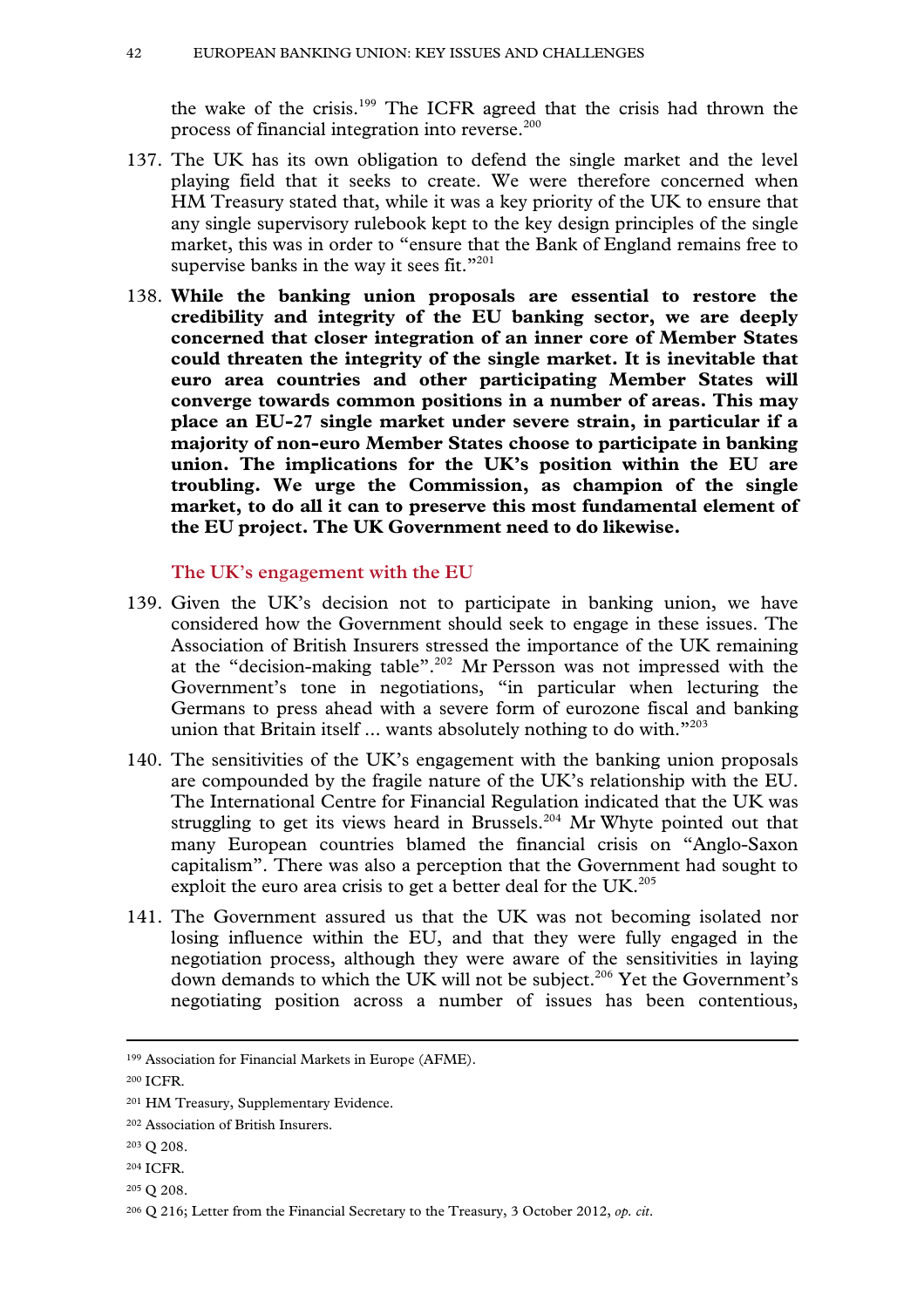including the veto of the fiscal pact last December, the proposed repatriation of powers in relation to justice and home affairs measures, as well as recent arguments over the EU budget. These tensions have exacerbated the problems faced by the UK in seeking to exert a positive influence on the banking union proposals. Mr Whyte pointed out that "there is a growing perception across Europe that the UK is on its way out of the EU, so why bend over backwards to accommodate the UK if we are?"207

142. **Even though the UK is choosing not to participate in the banking union proposals, the issues that we have examined in this report will have a significant impact on this country. The UK must retain an influential voice in discussions of the future of the EU financial sector. This is necessary not only for the financial health of the UK financial sector but, given London's status as the world's leading financial centre, for the EU as a whole. We urge the Government to ensure that the UK is able to exert a positive influence on these discussions. While we do not seek in this report to analyse the policies which the Government should pursue to achieve these ends, we would emphasise that it is our intention to report further on these matters and other aspects of the future development of European banking union during 2013. UK isolation in debates of fundamental importance not only for the euro area, but for the single market and the UK financial sector itself, would be disastrous.**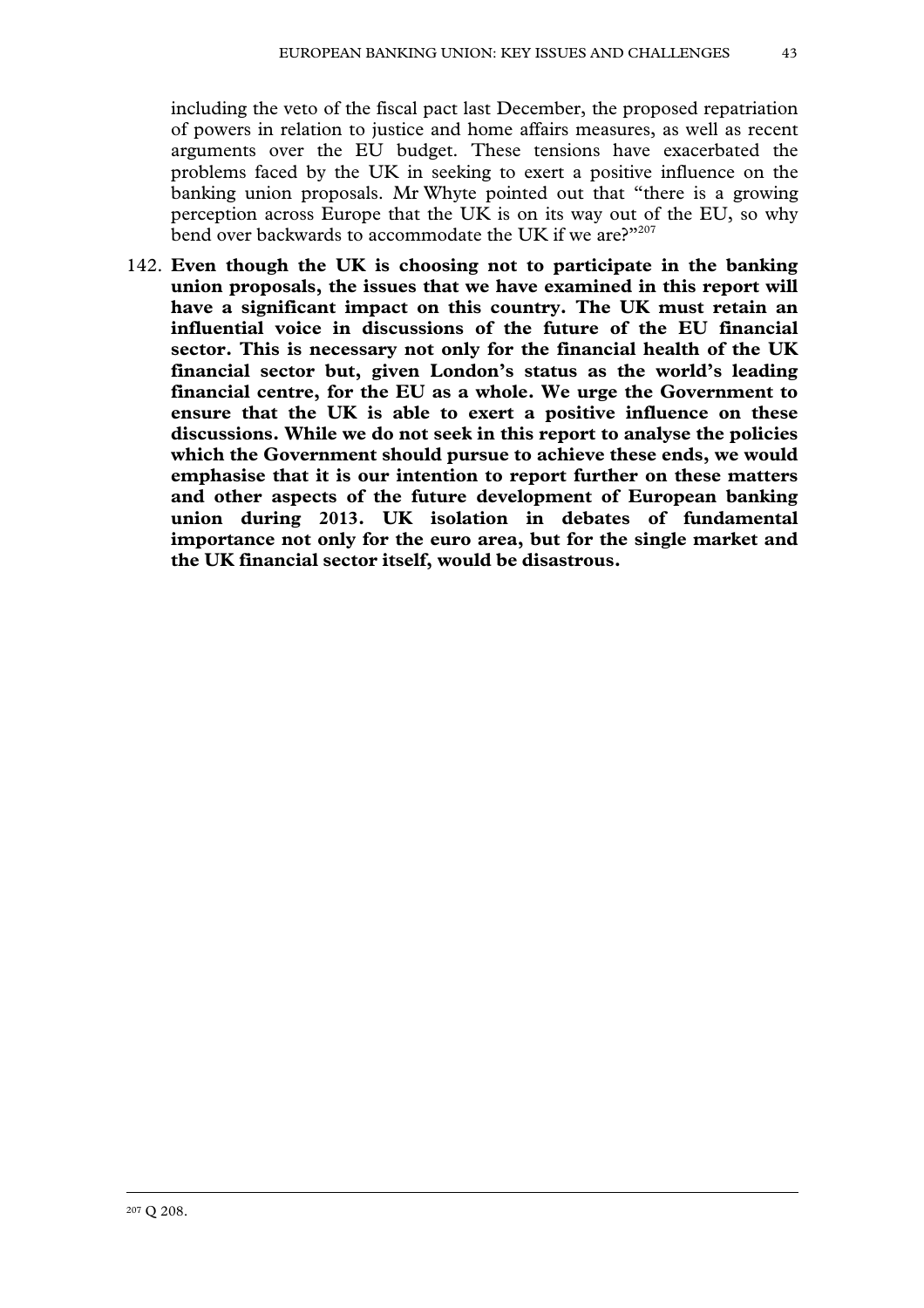# **CHAPTER 6: SUMMARY OF CONCLUSIONS**

#### **Chapter 1: Introduction**

- 143. We regret that it has taken so long for European leaders to bring forward concrete proposals to deal with the systemic deficiencies in the design of EMU. We welcome the necessary and long-overdue steps that have now been taken towards the introduction of a banking union. The June 2012 European Council was a watershed in acknowledging the imperative need to break the vicious cycle between banks and sovereign states. Yet the path to banking union will be far from straightforward. (para 13)
- 144. The three-pronged approach, outlined in the June 2012 report, *Towards a Genuine Economic and Monetary Union*, of a Single Supervisory Mechanism, a common resolution mechanism and a common deposit insurance scheme, constituted a firm and effective foundation on which to base the banking union proposals. This coherent model has already been undermined by political pressure, led by Germany. We regret that the controversial nature of the European resolution scheme, and, in particular, the European deposit insurance scheme, means that it is politically unrealistic to expect all three elements of the banking union to be taken forward quickly or in a united manner. (para 17)
- 145. In any assessment of the banking union proposals it is necessary to keep in mind the concept of variable geometry. These significant reforms will impact upon euro area and non-euro area Member States, and the banks and other credit institutions that operate within them, in different ways. Non-euro area Member States themselves will not approach the proposals in a uniform manner: it is not clear that many will follow the UK in staying out of banking union. (para 21)

# **Chapter 2: The Single Supervisory Mechanism and the role of the ECB**

- 146. Given the systemic weaknesses in the euro area banking sector that the financial crisis has brought to light, a system of single banking prudential supervision is now urgently required. The significance of this proposal as a first step towards a full banking union should not be underestimated. The following questions need to be addressed:
	- Is it appropriate for the ECB, as is proposed, to take on prudential supervisory tasks and, if so, what will the impact be on its monetary policy responsibilities?
	- What will be the impact on the ECB's governance structure?
	- Which banks should be directly supervised by the ECB, and what will be the impact on the role of national supervisors?
	- What accountability mechanisms need to be put in place?
	- What will be the impact on non-euro area Member States?
	- What is a realistic timetable for these reforms to be introduced?
	- Do these reforms require treaty change? (para 27)
- 147. There is an active debate about the appropriateness of a central bank taking on supervisory functions alongside its core monetary policy role. The US and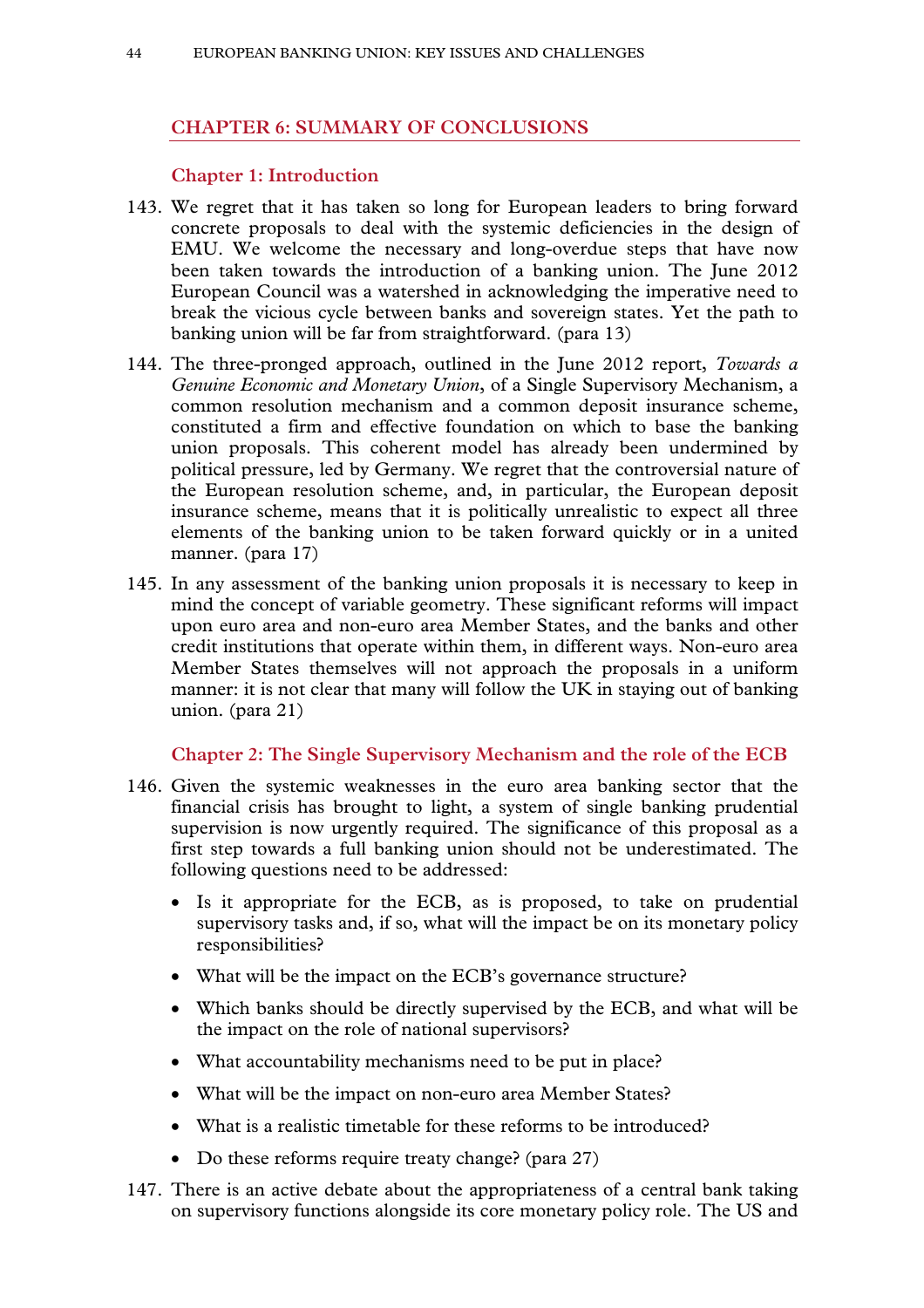the UK themselves are moving towards drawing such functions together in one organisation, and the majority of national central banks within the euro area already do so. A Single Supervisory Mechanism is vital if confidence in the euro area is to be restored. Giving this responsibility to the ECB is the only viable option. However this would represent a momentous step, creating a significant concentration of power in one institution, with huge implications for the ECB's role. Given the ECB's overriding focus on the euro area as opposed to the EU-27, it would also have consequences for the shape of the EU as a whole. (para 34)

- 148. There should be neither a conflict of interest, nor a perception of a conflict of interest, between the ECB's supervisory and monetary policy tasks. We recognise the difficulties in designing a structure that overcomes this dilemma whilst at the same time complying with the legal requirements of the Treaty on the Functioning of the European Union (TFEU) and the ECB Statute. As negotiations progress, the following principles should be observed:
	- The need for full separation of personnel between the supervisory and monetary policy tasks;
	- The need to grant the proposed Supervisory Board wide decision-making autonomy;
	- The need to minimise the role of the Governing Council in relation to supervision as far as is possible under the Treaty framework;
	- The need to ensure that it is clear which body within the ECB has ultimate responsibility in a crisis.

Without such principles the credibility of the Single Supervisory Mechanism will be significantly undermined. Whether these principles can be observed without recourse to treaty change is open to question. (para 39)

- 149. It is unrealistic to expect the ECB to engage in intensive supervision of all 6000 euro area banks. Yet the dangers created by the significant interdependence of banks that came to light during the financial crisis demonstrate that it is not only large credit institutions that pose a threat to the financial sector. A sensible compromise would be for the ECB to direct the conduct of supervision by national supervisors, and for the ECB itself to focus on day-to-day supervision of only the largest cross-border and systemically important banks, but with the power quickly to assume responsibility for the supervision of smaller banks as required. (para 47)
- 150. This model can only work if there is close and positive cooperation between the ECB and national supervisors. The ECB must also have the means to eliminate national supervisory bias where it occurs. The proposed supervisory arrangements must be stress-tested against conditions of acute crisis, setting out clearly who is in charge, the relationship between the parties involved, and how the chain of command will operate. Given that a banking crisis originating amongst participating Member States would inevitably spread to London and the single market as a whole, the Government must ensure that the UK is able to influence decisions on the design of the supervisory framework. (para 48)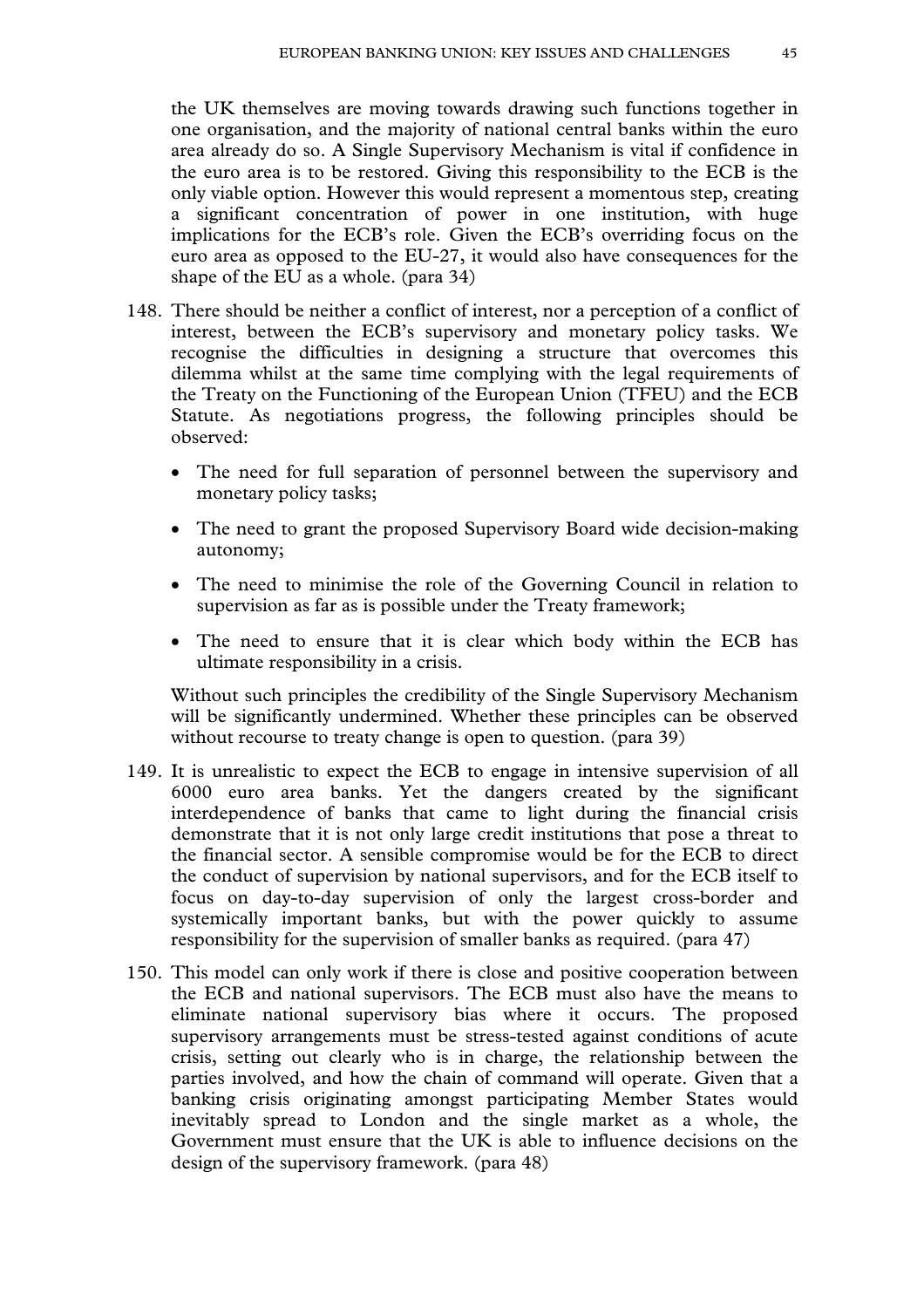- 151. The ECB will become an exceptionally powerful institution if it takes on the proposed supervisory powers. Four principles of accountability need to be borne in mind:
	- That the ECB should be fully answerable to the Council and European Parliament for the supervisory decisions that it undertakes;
	- That an effective, calibrated and streamlined mechanism of accountability to national parliaments should be established, in particular in relation to individual supervision decisions that have a significant impact on an individual Member State's banking sector. It must be for national Parliaments to set out how any new accountability structures and frameworks should operate in practice;
	- That an effective appeals system should be established within the ECB, with a timely and appropriate system of external legal challenge;
	- That the accountability mechanism should be able to operate speedily and effectively at moments of acute crisis. (para 56)
- 152. Judged by these principles, the accountability provisions in the original proposals are patently weak. The ECB must retain full independence in the exercise of its monetary policy role, as well as operational independence in relation to the supervisory function. We also acknowledge the legal constraints presented by Article 130 TFEU. Nevertheless, the case for a strong accountability mechanism is overwhelming. We are heartened by the ECB's acknowledgement that stronger accountability provisions are required. (para 57)
- 153. Many non-euro area Member States may wish to participate in the Single Supervisory Mechanism. The UK has made clear that it will not do so. It is important that those non-euro area Member States who do wish to participate enjoy *de facto* equality with euro area Member States in the ECB decision-making process. The constraints imposed by TFEU may mean that this ultimately requires treaty change. Interim arrangements need to be devised that are satisfactory to those non-euro area Member States who wish to participate. (para 65)
- 154. Given the complex and controversial nature of the Single Supervisory Mechanism proposals, the timetable for reaching agreement on the proposals by the end of 2012 was wholly unrealistic. The revised aim of agreeing a legislative framework by the end of 2012 remains extremely ambitious, and, even if achieved, will leave significant questions as to how the mechanism will work in practice still to be addressed. The rushed timetable was a direct consequence of the political decision to link implementation of the SSM with the perceived need urgently to recapitalise the Spanish banking sector. This link is a contentious one which constrains the ability to assess the SSM proposals on their own merits. The need to agree legislation quickly does not obviate the requirement for effective scrutiny. The decline in Spanish bond yields since the ECB began to intervene in the secondary markets has eased the immediate pressure for recapitalisation, yet Spain's prospects remain uncertain. The banking union proposals must not become an excuse for inaction on that front. (para 72)
- 155. In its design of the proposals the Commission has been constrained by the need to avoid necessitating treaty change. We remain to be convinced that an effective mechanism can be designed within existing treaty constraints.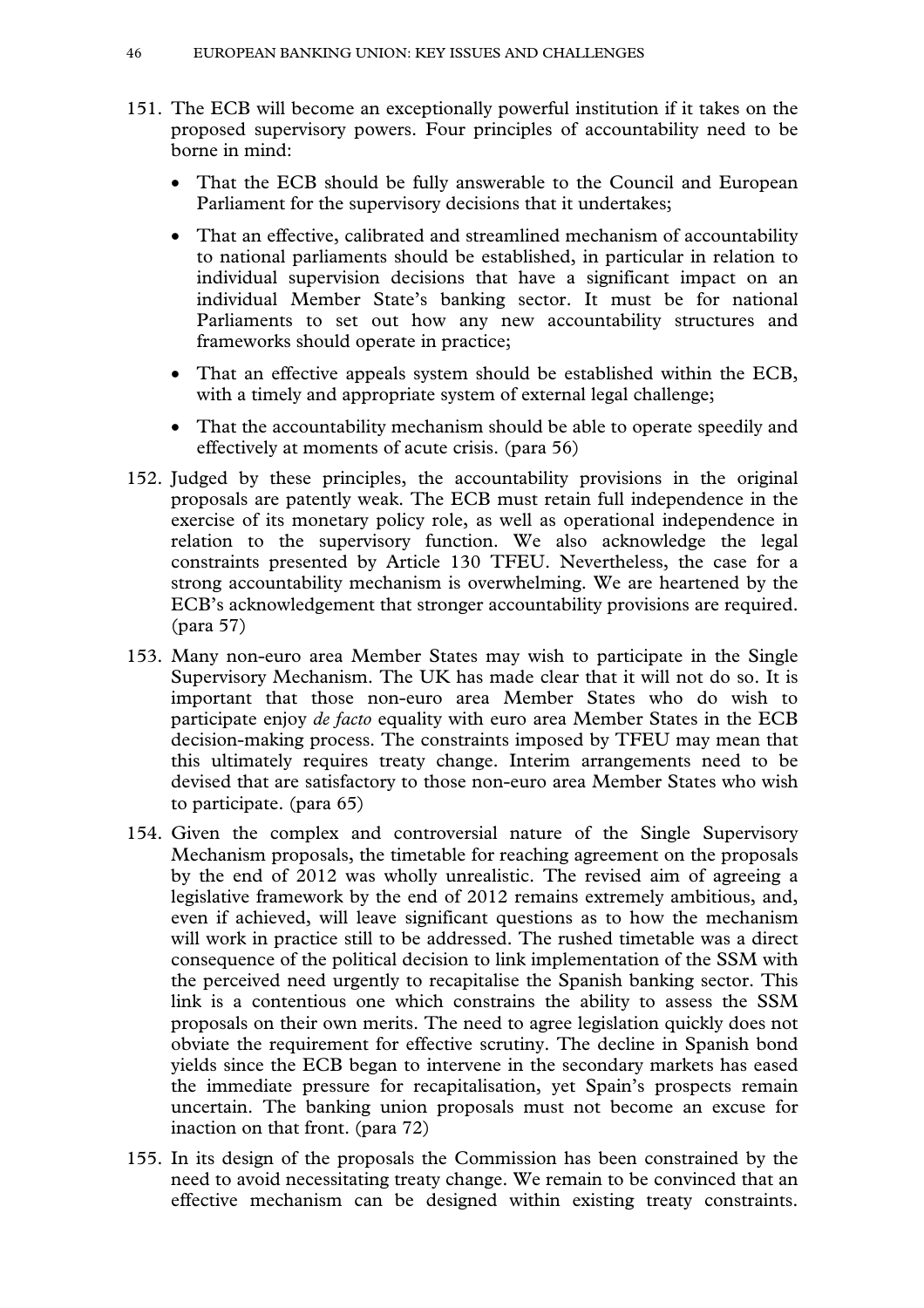European legislators may ultimately have to decide whether treaty change is a price they are willing to pay in order to bring about banking union. Adopting deficient and counterproductive legislation by way of compromise would be the worst of all possible outcomes. (para 75)

**Chapter 3: The impact of banking union on the EBA and the ESRB** 

- 156. We are concerned that the Single Supervisory Mechanism proposals may seriously undermine the authority of the EBA in its relations with the ECB. It is important to maintain the distinction between the EBA's role in setting rules across the EU and the ECB's role in supervising their operation within the Single Supervisory Mechanism. The ECB has assured us that it should be subject to the same procedure of mediation as any other supervisor. We are concerned that the sheer weight of influence that the ECB would exercise would make parity of treatment difficult to achieve in practice. The EBA needs the necessary resources, capacity and authority if it is to hold effective sway over such a powerful institution, and European leaders must reaffirm their commitment to its role. The Commission's forthcoming Review of the European System of Financial Supervision must, as a matter of priority, identify ways to buttress the EBA's position as defender of the single market. (para 83)
- 157. It is in our view inevitable that there will be a convergence towards a single view within the EBA among Member States participating in banking union. This makes it imperative for non-participating Member States to have an effective voice, whilst at the same time ensuring that the decision-making process within the EBA does not become sclerotic. The EBA's voting arrangements must ensure that it is able to defend the interests of the single market as a whole. A fracturing of the single market must be avoided at all costs. It is however hard to envisage non-participating Member States having a permanent veto, given that their numbers may be small from the start, and may shrink further. In our view, there cannot be an equitable and effective resolution of this dilemma unless the voting arrangements within the EBA reflect the significance of individual Member States' financial markets within the single market as a whole. (para 92)
- 158. There must be symmetry in the means by which the ECB and non-euro area authorities such as the UK's Prudential Regulatory Authority are subject to EBA decisions. A solution to this problem must be identified as a matter of urgency. (para 94)
- 159. The need for effective macroprudential oversight was an important lesson learned from the global financial crisis, and the ESRB continues to have a vital role to play. Insufficient consideration has been given to the effect of the Single Supervisory Mechanism proposals upon its position. There must be full analysis of the impact of these proposals on the ESRB in the context of the Commission's forthcoming Review of the European System of Financial Supervision. (para 97)

#### **Chapter 4: Further steps towards banking union**

160. The Recovery and Resolution Directive is a necessary step towards strengthening the single rulebook. However, the harmonisation model that it encapsulates is no longer sufficient to ensure the effective operation of the euro area banking sector. While there is a need for further steps towards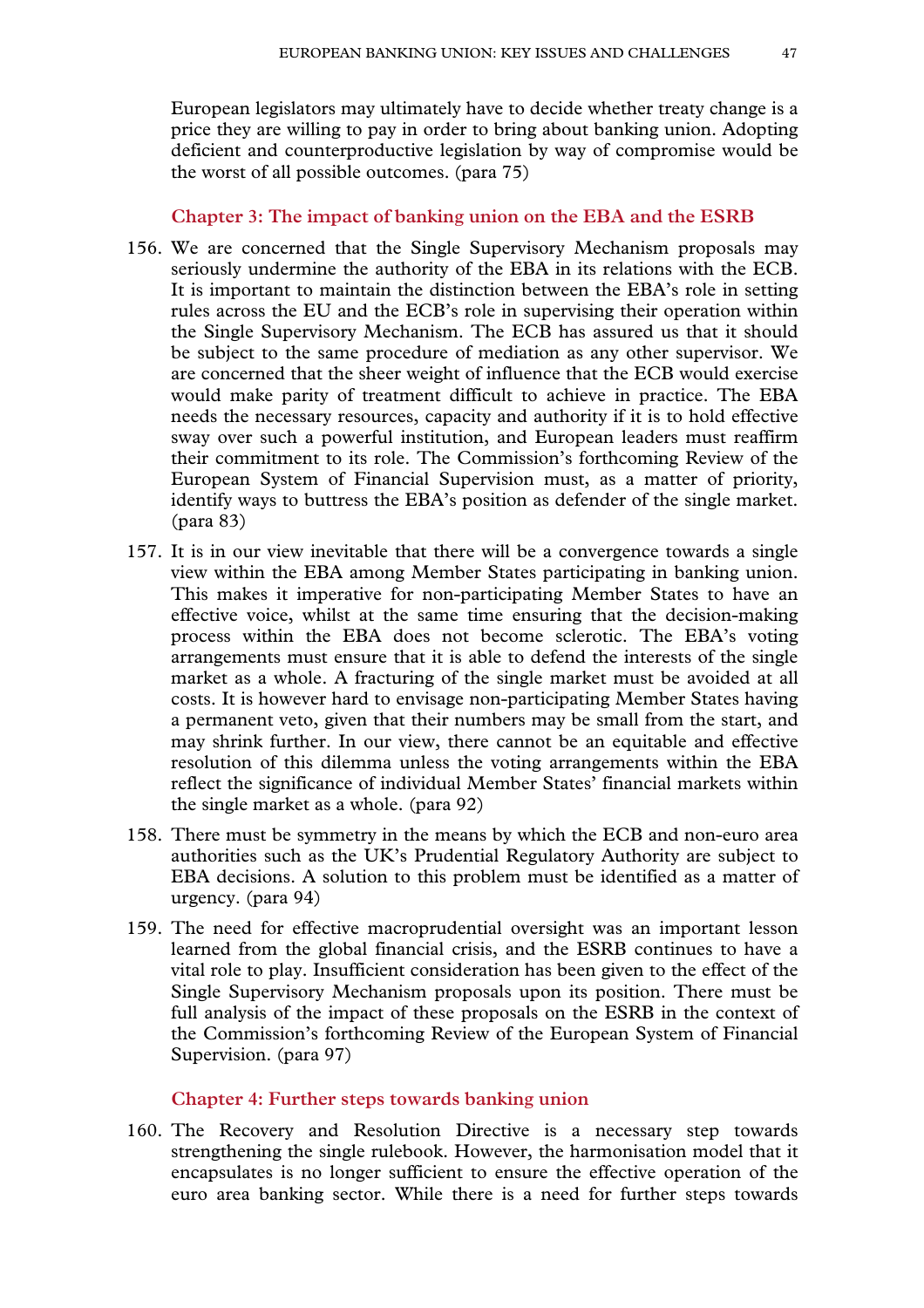effective banking union within the euro area in the form of a single resolution mechanism, it is vital that these steps do not risk a deepening split within the single market. (para 105)

- 161. We recognise the political and technical difficulties in moving towards a single resolution mechanism. However, it is a necessary step if the destructive link between banks and sovereign states is to be decisively broken. (para 114)
- 162. We understand the controversial nature of the proposal for the introduction of a common deposit insurance scheme, given that it would represent a significant step towards debt mutualisation. Nevertheless, for banking union to succeed and for the euro area to thrive, some form of common insurance scheme for the euro area would make sense. The case for such a scheme should continue to be made in the coming months. (para 119)
- 163. While the case for some form of structural separation within the banking sector may be attractive, the devil is in the detail. There remains considerable uncertainty as to how the ringfence proposed in the Liikanen report will function, and questions remain about its compatibility with the recommendations of the UK Independent Commission on Banking (the Vickers report). The Commission is considering the Liikanen report and we will scrutinise its legislative proposals as and when they emerge. In the meantime we look forward to receiving the findings of the Parliamentary Commission on Banking Standards on its consideration of these issues. (para 127)

#### **Chapter 5: The impact on the UK and the single market**

- 164. The UK's decision not to participate in the banking union proposals could have significant consequences. While the precise impact on the UK financial services industry is difficult to predict, a degree of marginalisation will be inevitable as the euro area (and possibly other Member States) take steps towards deeper integration. We fear that the Government's assurances that the pre-eminence of the UK financial sector will persist may prove misplaced. We urge them to do everything necessary to ensure that London's leading position is not imperilled by the move towards a banking union. (para 133)
- 165. While the banking union proposals are essential to restore the credibility and integrity of the EU banking sector, we are deeply concerned that closer integration of an inner core of Member States could threaten the integrity of the single market. It is inevitable that euro area countries and other participating Member States will converge towards common positions in a number of areas and this is only likely to increase should further steps towards fiscal and, ultimately, political union, be taken. This may place an EU-27 single market under severe strain, in particular if a majority of noneuro Member States choose to participate in banking union. The implications for the UK's position within the EU are troubling. We urge the Commission, as champion of the single market, to do all it can to preserve this most fundamental element of the EU project. The UK Government need to do likewise. (para 138)
- 166. Even though the UK is choosing not to participate in the banking union proposals, the issues that we have examined in this report will have a significant impact on this country. The UK must retain an influential voice in discussions of the future of the EU financial sector. This is necessary not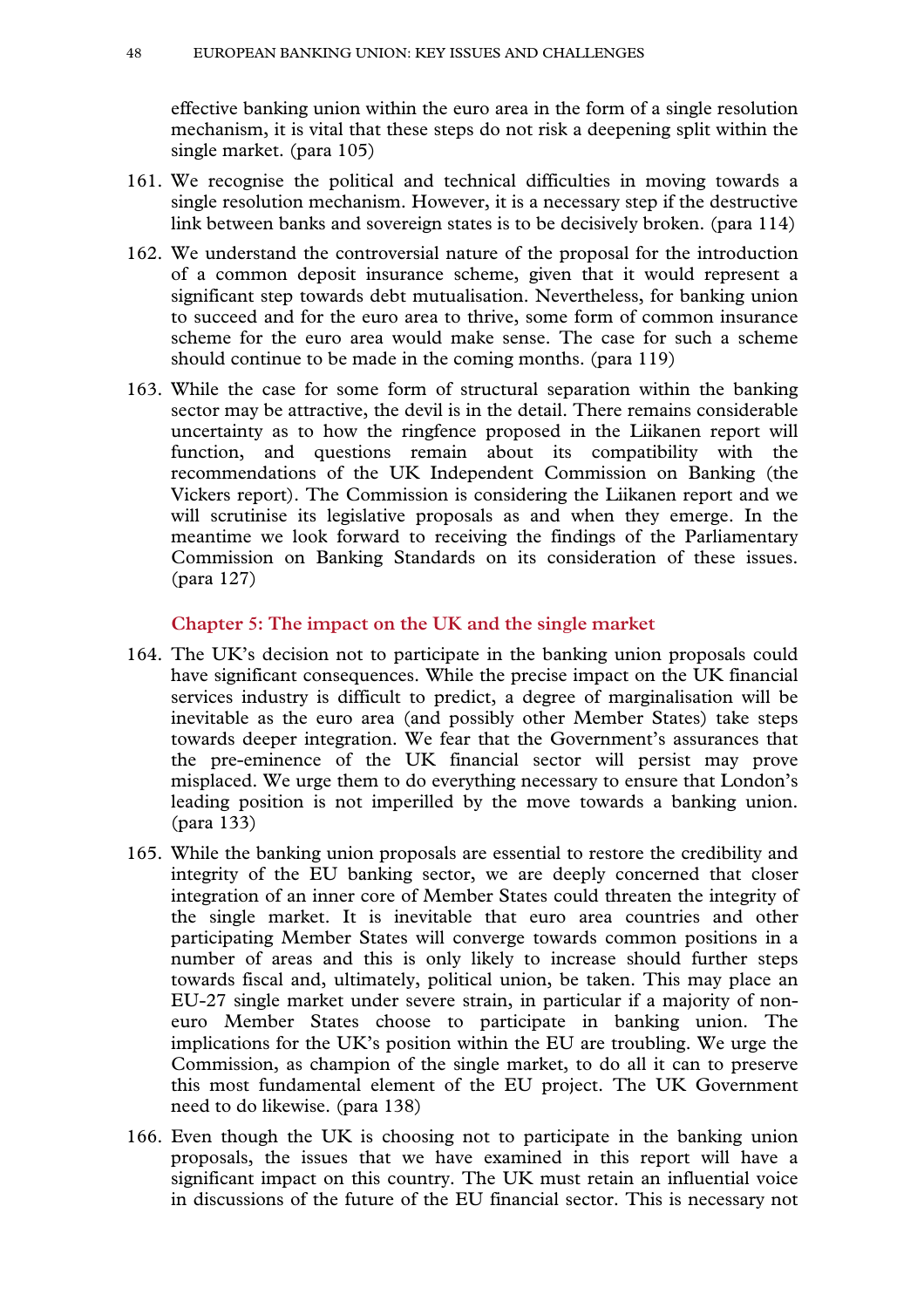only for the financial health of the UK financial sector but, given London's status as the world's leading financial centre, for the EU as a whole. We urge the Government to ensure that the UK is able to exert a positive influence on these discussions. While we do not seek in this report to analyse the policies which the Government should pursue to achieve these ends, we would emphasise that it is our intention to report further on these matters and other aspects of the future development of European banking union during 2013. UK isolation in debates of fundamental importance not only for the euro area, but for the single market and the UK financial sector itself, would be disastrous. (para 142)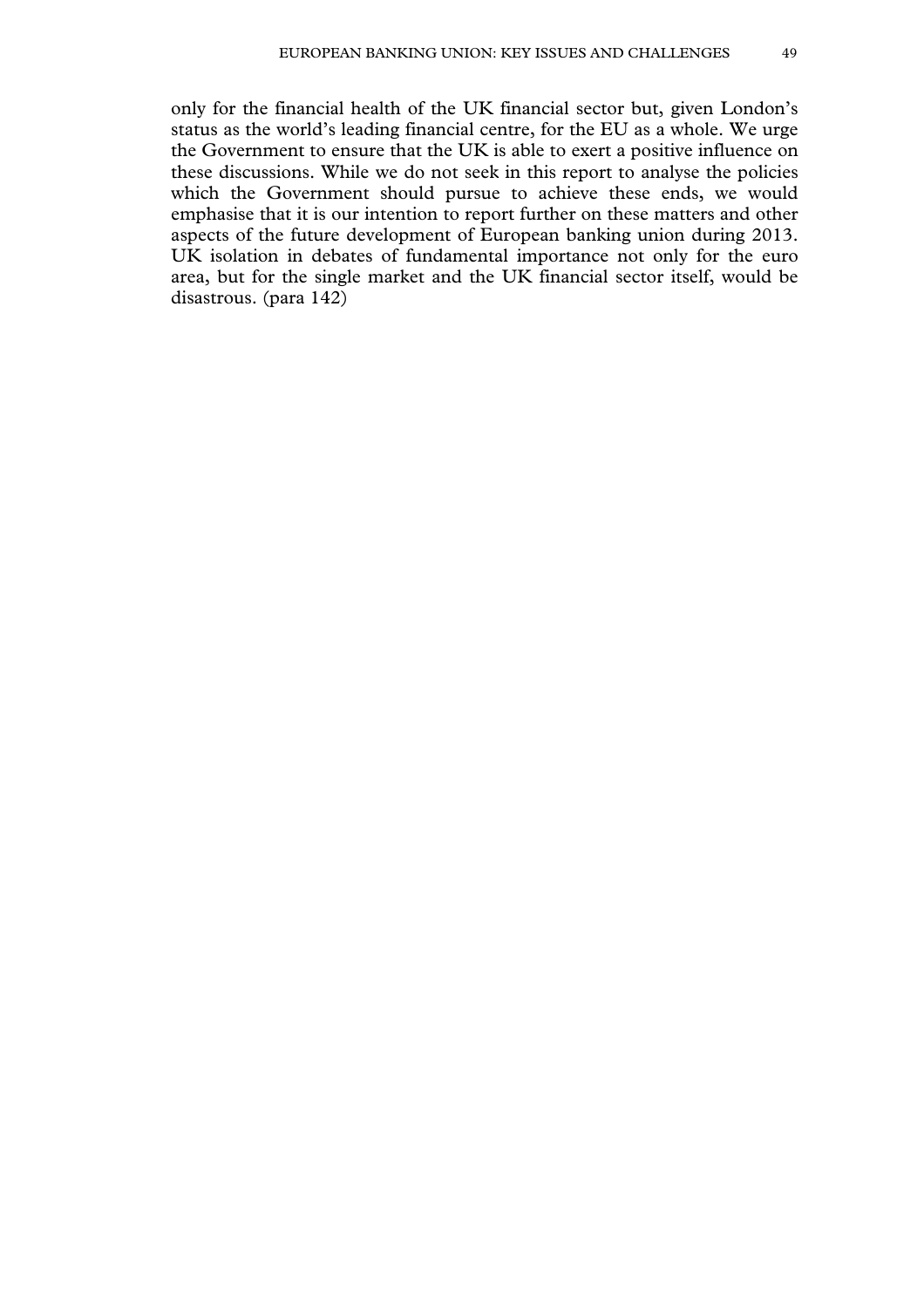# **APPENDIX 1: EU SUB-COMMITTEE ON ECONOMIC AND FINANCIAL AFFAIRS**

The members of the Sub-Committee who conducted this inquiry were:

Viscount Brookeborough Lord Dear Lord Flight Lord Hamilton of Epsom Lord Harrison (Chairman) Baroness Hooper Lord Jordan Lord Kerr of Kinlochard Baroness Maddock Lord Marlesford Baroness Prosser Lord Vallance of Tummel

#### **Declaration of Interests**

Viscount Brookeborough *None relevant* 

#### Lord Dear

*None relevant* 

#### Lord Flight

*Senior Non-executive Director, Metro Bank plc (retail bank)* 

Lord Harrison

*None relevant* 

#### Lord Hamilton of Epsom

*Non-Executive Director, Jupiter Dividend and Growth Trust PLC (investment trust) Director, IREF Global Holdings (Bermuda) Ltd (property fund)* 

*Director, IREF Australian Holdings (Bermuda) Ltd (property fund) Non-Executive Director, MSB Ltd (management consultancy)* 

# Baroness Hooper

*None relevant* 

# Lord Jordan

*Chairman, Homes and Communities Pension Scheme* 

# Lord Kerr of Kinlochard

*Non-executive Director and Senior Independent Director, Scottish American Investment Co Ltd Member, Advisory Board, Edinburgh Partners Chairman, Centre for European Reform (London) Vice President, European Policy Centre (Brussels)* 

#### Baroness Maddock

*None relevant* 

#### Lord Marlesford

*Independent National Director, Times Newspapers Holdings Ltd Non-executive Director, Gavekal Research (Hong Kong) Advisor to Sit Investment Associates Minneapolis As a farmer —payments are received through the EU CAP*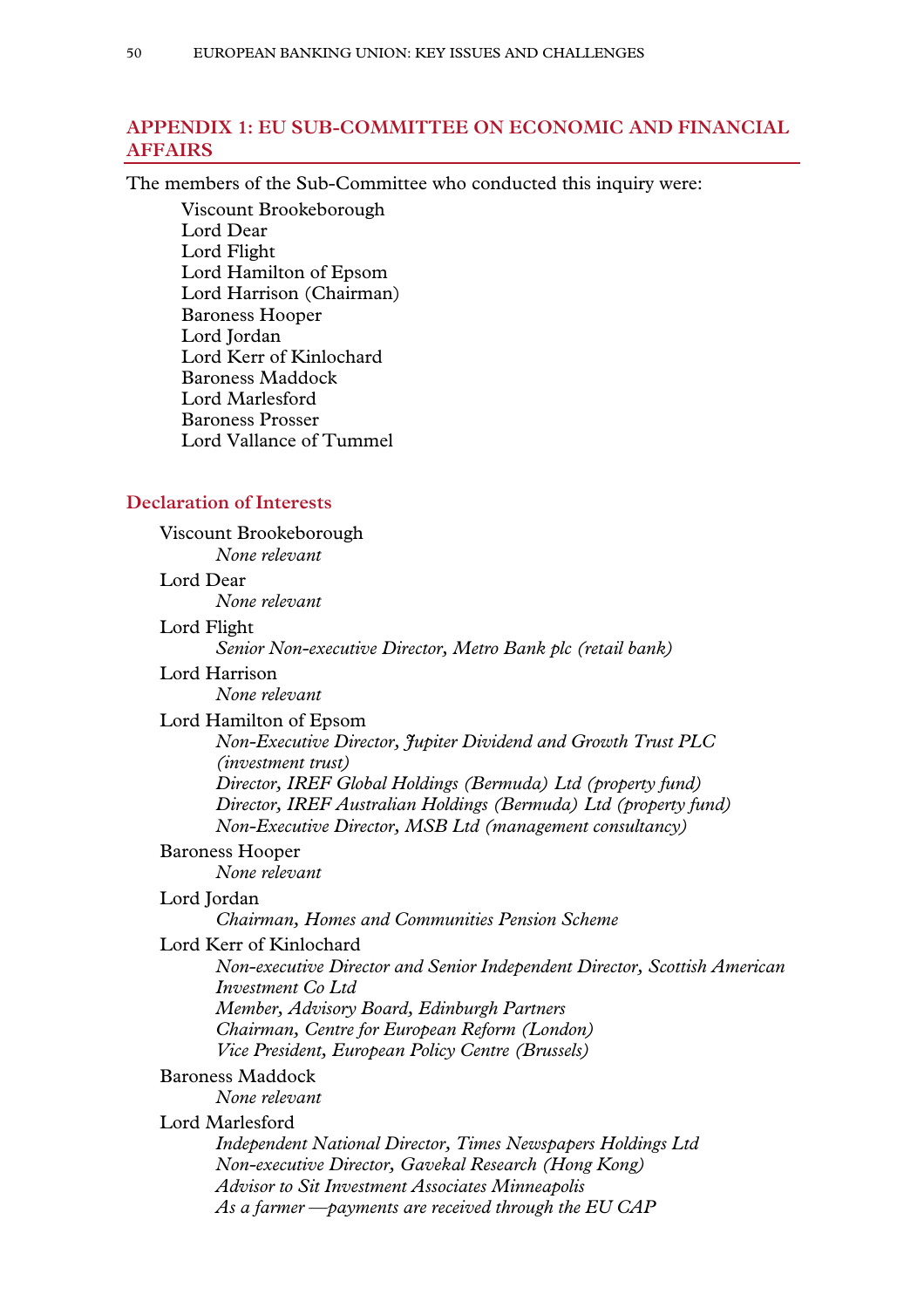Baroness Prosser *Director, Trade Union Fund Managers Trustee, Industry and Parliament Trust*  Lord Vallance of Tummel *Member, Supervisory Board, Siemens AG Member, International Advisory Board, Allianz SE* 

The following Members of the European Union Committee attended the meeting at which the report was approved:

Lord Boswell (Chairman) Lord Bowness Lord Dear Baroness Eccles of Moulton Lord Foulkes of Cumnock Lord Harrison Lord Maclennan of Rogart Lord Marlesford Baroness O'Cathain Lord Richard Baroness Scott of Needham Market Lord Teverson Lord Tomlinson Lord Trimble Baroness Young of Hornsey

A full list of registered interests of Members of the House of Lords can be found at http://www.parliament.uk/mps-lords-and-offices/standards-and-interests/registerof-lords-interests/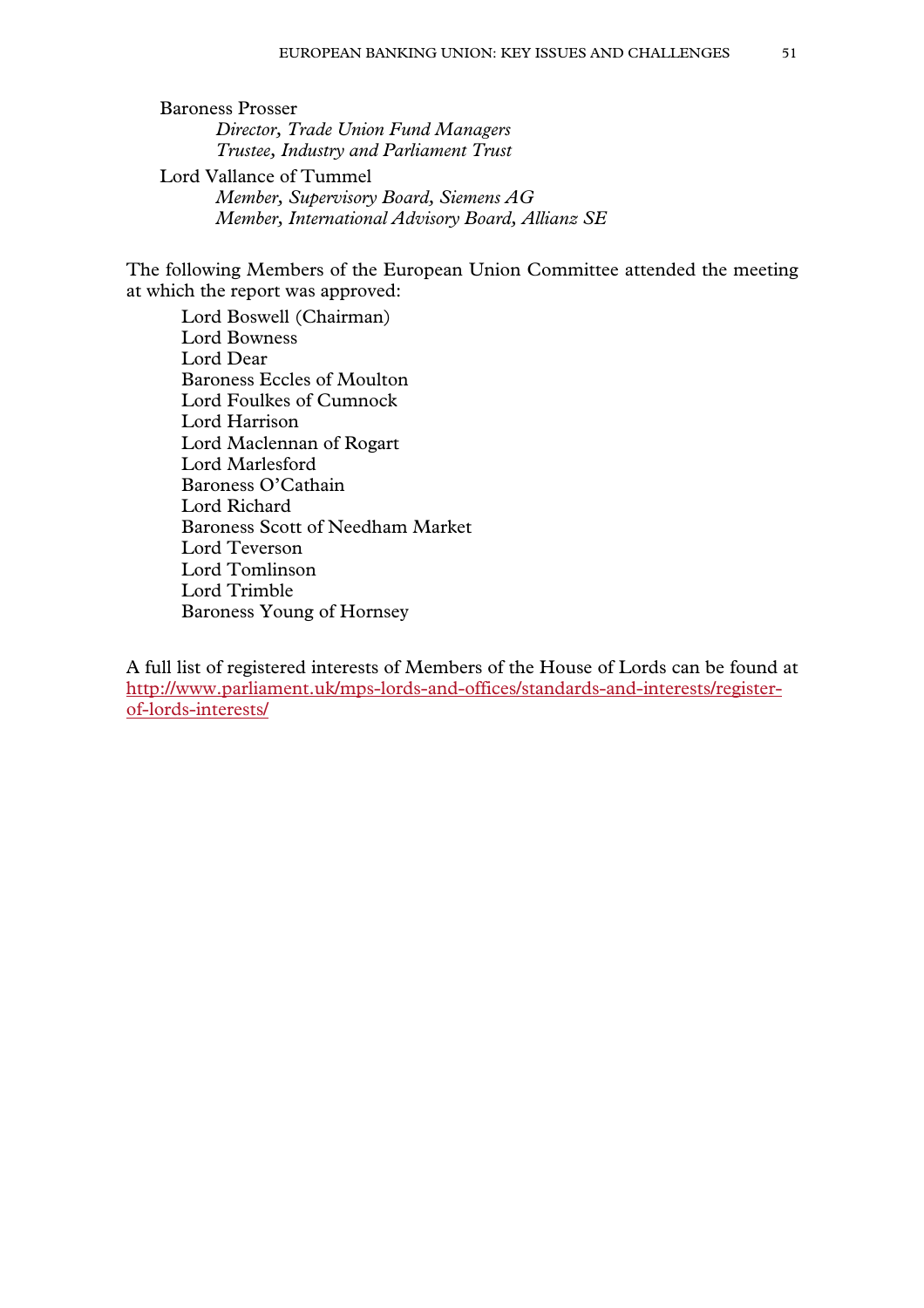# **APPENDIX 2: LIST OF WITNESSES**

Evidence is published online at http://www.parliament.uk/hleua and available for inspection at the Parliamentary Archives (020 7219 5314)

Evidence received by the Committee is listed below in chronological order of oral evidence session and in alphabetical order. Those witnesses marked with \* gave both oral evidence and written evidence. Those marked with \*\* gave oral evidence and did not submit any written evidence. All other witnesses submitted written evidence only.

# **Oral evidence in chronological order**

| $\star\star$ | $(QQ 1-18)$      | Philippe Lamberts, Member, European Parliament                                                                                                                                           |
|--------------|------------------|------------------------------------------------------------------------------------------------------------------------------------------------------------------------------------------|
| ★★           | $(QQ 19 - 39)$   | Sharon Bowles, Member, European Parliament                                                                                                                                               |
| ★★           | $(QQ 40 - 53)$   | <b>Bruegel</b>                                                                                                                                                                           |
| ★★           | $(QQ 54 - 70)$   | Centre for European Policy Studies                                                                                                                                                       |
| ★★           | $(QQ 71 - 81)$   | Euro Working Group                                                                                                                                                                       |
| ★★           | $(QQ 82 - 96)$   | European Banking Authority (EBA)                                                                                                                                                         |
| ★★           | $(QQ 97-102)$    | <b>Commissioner Michel Barnier</b>                                                                                                                                                       |
| $\star$      | $(QQ 103 - 118)$ | Professor Kern Alexander, Senior Research Fellow,<br>The Centre for Financial Analysis and Policy,<br>University of Cambridge, and Professor of Law and<br>Finance, University of Zurich |
| $\star$      |                  | Professor Rosa M. Lastra, Centre for Commercial Law<br>Studies, Queen Mary University of London                                                                                          |
| $\star$      | $(QQ 119-148)$   | <b>Barclays</b>                                                                                                                                                                          |
| $^\star$     |                  | Royal Bank of Scotland (RBS)                                                                                                                                                             |
| ★★           | (QQ 149-171)     | European Central Bank (ECB)                                                                                                                                                              |
| ★★           | $(QQ 172 - 194)$ | Georg Boomgaarden, German Ambassador to the UK                                                                                                                                           |
| ★★           | $(QQ 195 - 208)$ | Centre for European Reform                                                                                                                                                               |
| ★★           |                  | Open Europe                                                                                                                                                                              |
| $\star$      | (QQ 209–237)     | <b>HM</b> Treasury                                                                                                                                                                       |

# **Alphabetical list of all witnesses**

\* Professor Kern Alexander, Senior Research Fellow, The Centre for Financial Analysis and Policy University of Cambridge, and Professor of Law and Finance, University of Zurich (QQ 103–118)

Marta Andreasen, Member, European Parliament

Association of British Insurers (ABI)

Association for Financial Markets in Europe (AFME)

 Professor Emilios Avgouleas, LLB, LLM, PhD, Chair in International Banking Law and Finance, School of Law, University of Edinburgh

 $\star$  Barclays (QQ 119–148)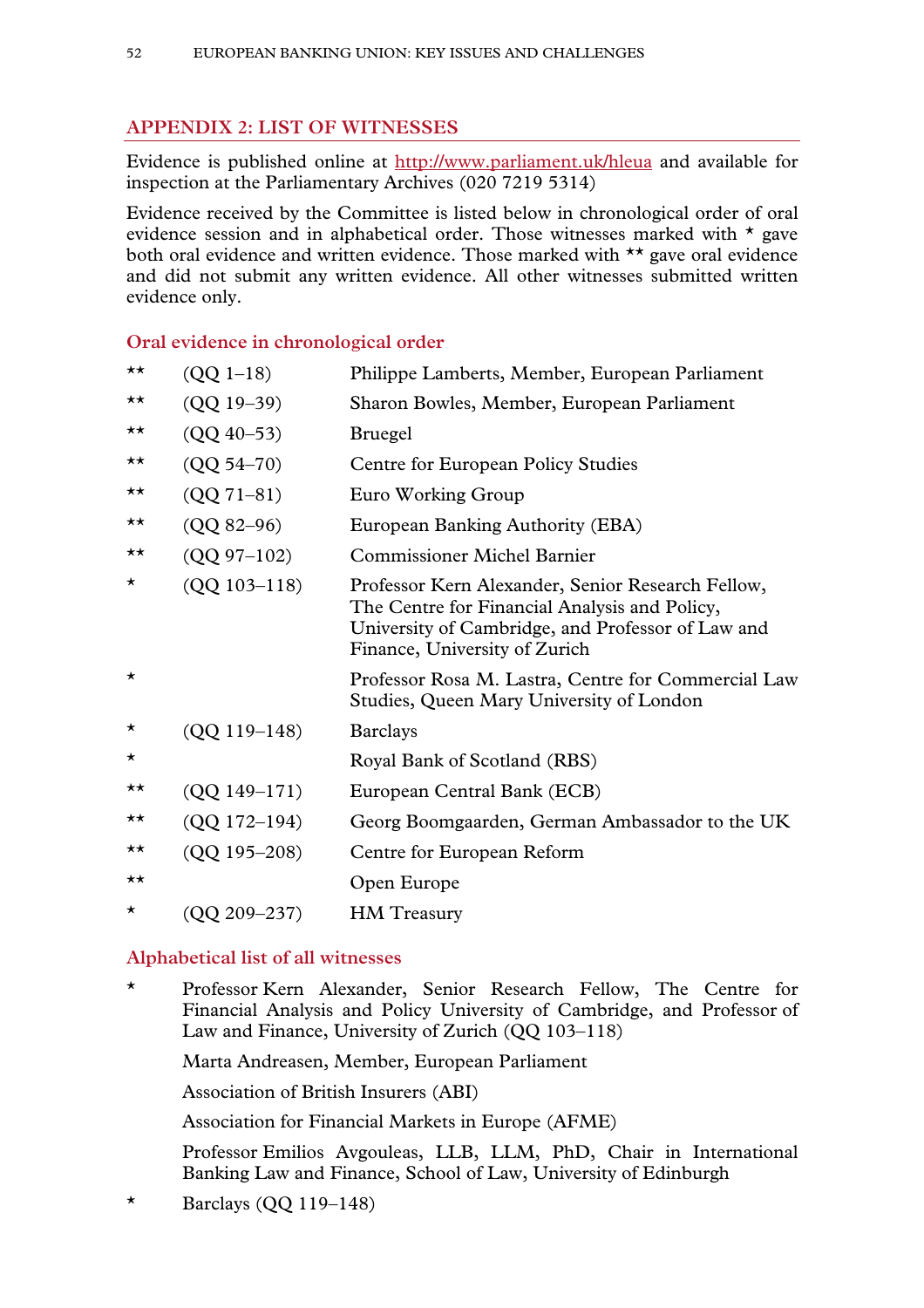- \*\* Commissioner Michel Barnier (QQ 97–102) BlackRock [submission accepted on a confidential basis and not published]
- \*\* Georg Boomgaarden, German Ambassador to the UK (QQ 172–194)
- \*\* Sharon Bowles, Member, European Parliament (QQ 19–39) British Bankers' Association (BBA)
- \*\* Bruegel  $(QQ 40-53)$

Building Societies Association

 Professor Andrew Campbell, Professor of International Banking & Finance Law, School of Law, University of Leeds

- \*\* Centre for European Policy Studies (QQ 54–70)
- \*\* Centre for European Reform (QQ 195–208)
	- John Chapman

John Chown

City of London Corporation

- \*\* European Banking Authority (EBA) (QQ 82–96)
- \*\* European Central Bank (ECB) (QQ 149–171)
- \*\* Euro Working Group (QQ 71–81)
- \* HM Treasury (QQ 209–237) **HSBC**

International Centre for Financial Regulation (ICFR)

Italian Federation of Credit Cooperative Banks (Federcasse)

- \*\* Philippe Lamberts, Member, European Parliament (QQ 1–18)
- \* Professor Rosa M. Lastra, Centre for Commercial Law Studies, Queen Mary University of London (QQ 103–118)

Lloyds Banking Group

Lloyds Consulting Associates (LCA Europe Ltd)

Nationwide Building Society

- \*\* Open Europe (QQ 195–208)
- \* Royal Bank of Scotland (RBS) (QQ 119–148) Which?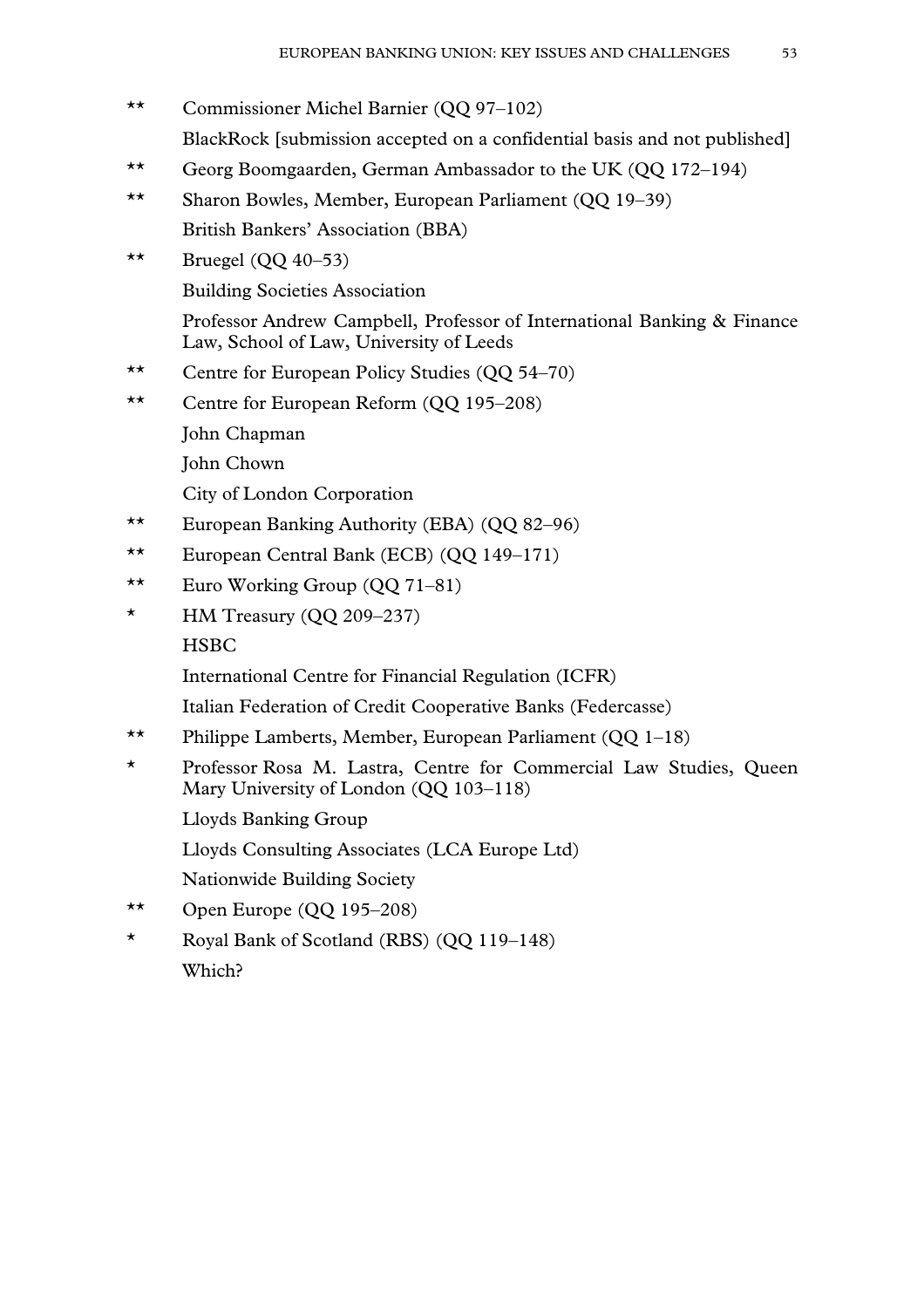# **APPENDIX 3: CALL FOR EVIDENCE**

The House of Lords EU Sub-Committee on Economic and Financial Affairs, chaired by Lord Harrison, is launching an inquiry into reform of the EU Banking Sector. We invite you to contribute evidence to this inquiry.

The ongoing euro area crisis, and the strain that it has placed on the EU banking sector, has led to calls for reform of the way in which the banking sector operates and is regulated. Proposals for an EU Directive on bank recovery and resolution were published in June. However, these proposals have already been subsumed into a wider debate about the steps towards "banking union" that are needed if the financial crisis is to be resolved.

The June 2012 report of the President of the European Council, Herman Van Rompuy, *Towards a Genuine Economic and Monetary Union*, proposes a vision for a stable and prosperous EMU based on "four essential building blocks", including an integrated financial framework elevating responsibility for bank supervision to European level, and providing common mechanisms to resolve banks and guarantee customer deposits.

At a summit on 28–29 June 2012, euro area leaders confirmed their intention to "break the vicious circle between banks and sovereigns", including through the development of a single banking supervisory mechanism, with a key role for the European Central Bank (ECB). These proposals are expected to be published shortly. At the same time, President Van Rompuy has been commissioned to develop "a specific and time-bound road map for the achievement of a genuine Economic and Monetary Union".

Although the Government have made clear that the UK will not take part in the fundamental elements of a banking union, the implications of these developments for the UK cannot be ignored. The Government argue that the UK's nonparticipation should not and need not adversely affect London's position as the leading financial centre in Europe, nor undermine the single market. The strength of this argument may soon be tested.

The Sub-Committee welcomes evidence on the proposals that have been set out so far, and, given that this is a fast-moving agenda, also welcomes further evidence on the proposals for reform as they continue to take shape in the coming weeks and months.

**Particular questions raised to which we invite you to respond are as follows (there is no need for individual submissions to deal with all of the issues, and witnesses are also invited to deal with any additional issues or proposals that emerge in the weeks and months after the Call for Evidence is published):** 

**Banking reform, banking union and the euro area crisis** 

- (1) What has the euro area crisis revealed about the weaknesses of the EU banking sector? In what ways do you believe that the EU banking sector needs to be reformed?
- (2) Steps towards 'banking union' were set out in the Van Rompuy report Towards a Genuine Economic and Monetary Union. How would you define 'banking union' in the EU context? What is your assessment of the report's conclusions, and what will its impact be on existing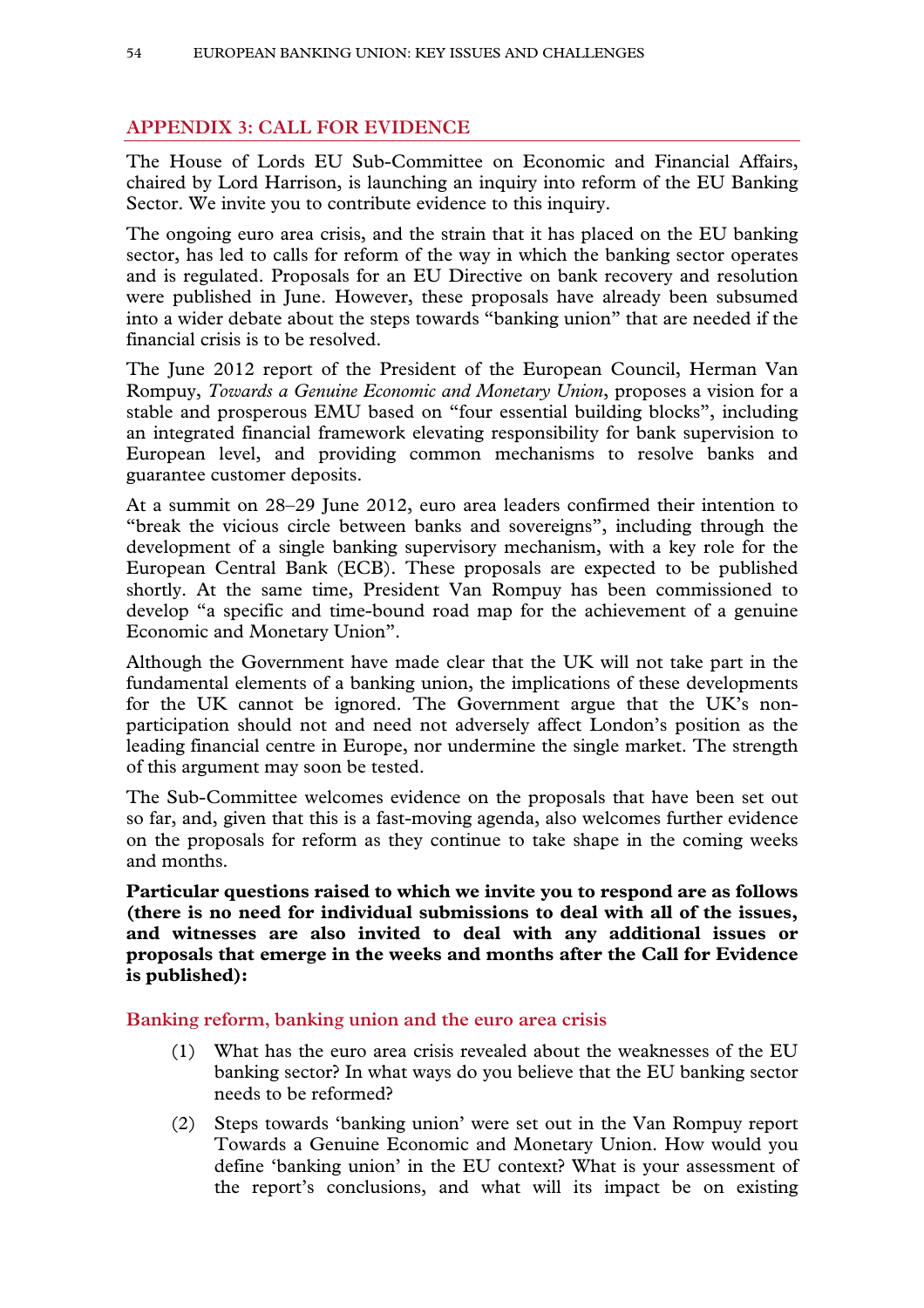proposals (such as CRD IV)? What are the key elements of such a banking union if it is to function effectively?

- (3) The 28/29 June euro area summit statement said that when an effective single supervisory mechanism is established, involving the ECB, for banks in the euro area the ESM could recapitalise banks directly. What is your assessment of this proposal? How likely is it that this would successfully stabilise the EU banking sector?
- (4) In January 2012 European Commissioner Michel Barnier set up a high level expert group to explore possible ways to reform the structure of the EU banking sector, including consideration of structural reforms such as activity restrictions as applies under the Volcker Rule, size limits, and structural separation of retail deposit banks from investment banking. What is your assessment of such proposals for structural reforms? Which, if any, would help ensure the future health of the EU banking sector?

#### **Banking supervision**

- (5) The European Commission are expected to present proposals for a single European banking supervisory framework in September. What is the purpose of such a framework, and what key elements need to be included if it is to succeed? How likely is it that such a framework will be adopted?
- (6) What is the most appropriate division of responsibility between national and EU supervision under such a framework?
- (7) In what way, if at all, should supervisory powers vary depending on the size and nature of banks?
- (8) What powers and responsibilities is it appropriate for the ECB to possess in relation to regulation of the European banking sector, and in particular in relation to supervision of euro area banks? How should the ECB be held accountable for the exercise of such responsibilities?

#### **European Deposit Insurance schemes**

(9) What is your assessment of the Van Rompuy proposals for a European deposit insurance scheme for banks, to be overseen under the new European banking supervisory framework and with the ESM as a fiscal backstop? What is the purpose of the proposal and what will its impact be on the existing Deposit Guarantee Schemes Directive proposal? Is it likely to be effective? How likely is it that such proposals will be enacted?

#### **The proposed Directive for bank recovery and resolution**

- (10) What is your assessment of the proposed Directive (COM (2012) 280) establishing a framework for the recovery and resolution of credit institutions and investment firms? What will be the impact on these proposals of the steps towards banking union (including a resolution framework) as set out in the Van Rompuy report?
- (11) What will be the impact of the Directive upon the European Banking Authority (EBA)? Are the new responsibilities proposed under the Directive for the EBA appropriate?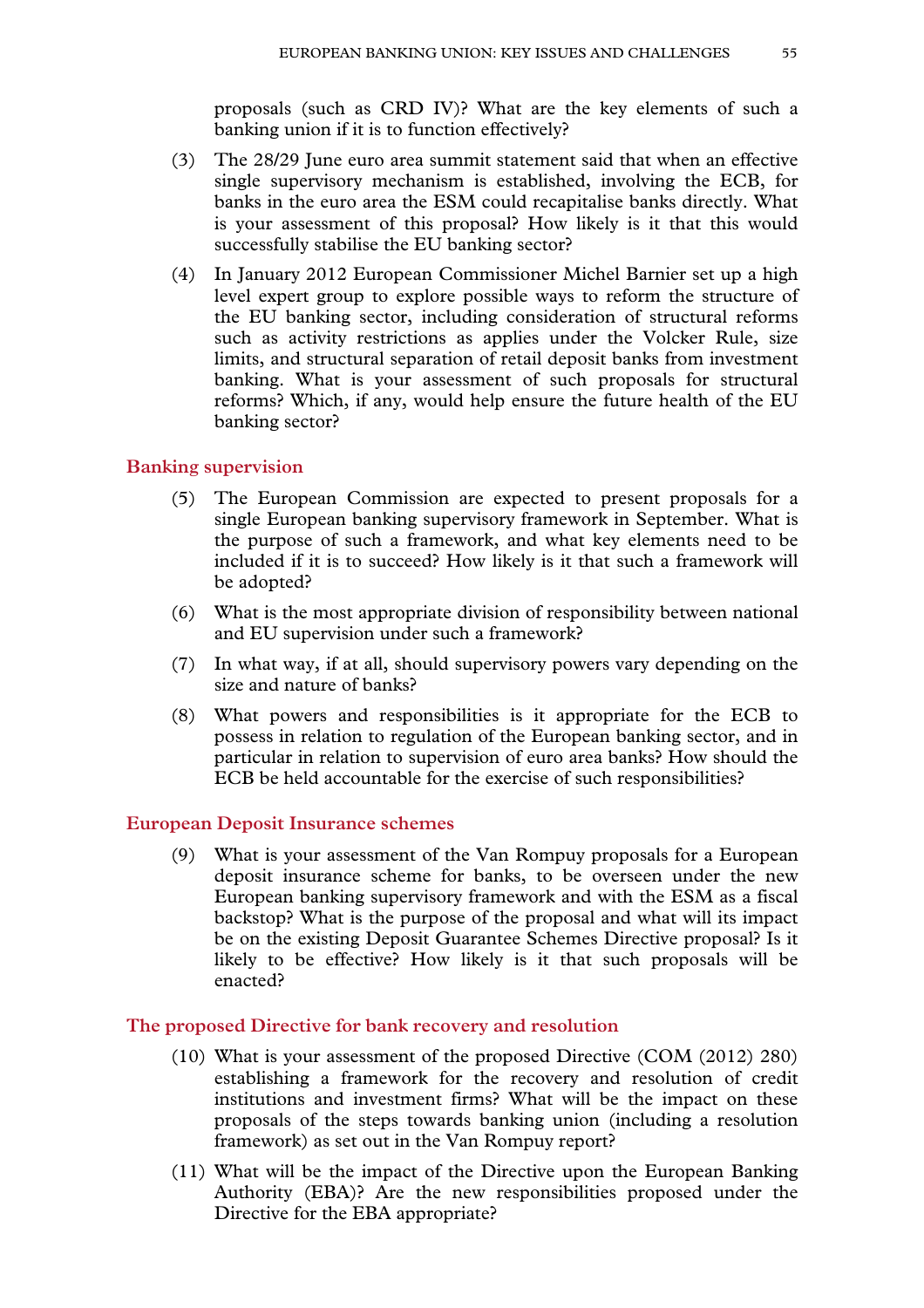- (12) What is your assessment of the proposed 'bail-in' tool (Articles 37–38 and 41–50)?
- (13) What is your assessment of the following specific elements of the Commission's proposals, as set out in the Directive, in relation to:
	- (a) Recovery and resolution planning (Articles 5–12)?
	- (b) Group recovery and resolution and cross-border activity (including resolution colleges) (Articles 7–8, 11–12 and 80–83)?
	- (c) Preventative powers (Articles 13 and 14)?
	- (d) Intra-group financial support (Articles 16–22)?
	- (e) Early intervention measures, including the 'Special Manager' tool (Articles 23 and 24)?
	- (f) The various resolution tools, including sale of business, bridge institution and asset separation (Articles 31–55)?
	- (g) Cooperation with third country authorities (Articles 84–89)?
	- (h) The proposed system of financing arrangements (Articles 90–99)?

#### **The impact on the UK**

- (14) The Government have made clear that the UK will not take part in the fundamental elements of a banking union, and will neither be part of common deposit guarantees nor come under the jurisdiction of a single European financial supervisor. What is your assessment of this position? How should the UK respond to these proposals?
- (15) What will be the implications of steps towards banking union for those countries, such as the UK, that intend to stand apart? How realistic is the Government's argument that the UK's non-participation should not and need not adversely affect London's position as the leading financial centre in Europe, nor adversely affect the operation of the single market?
- (16) How do you assess the risk that, as elements of a banking union, including supervision, are addressed by a subset of its members, the Council's role in banking regulation will be undercut, with its legislative debates pre-empted and/or decisions pre-determined in discussion amongst banking union members?

The deadline for written evidence is **Monday 1 October 2012**.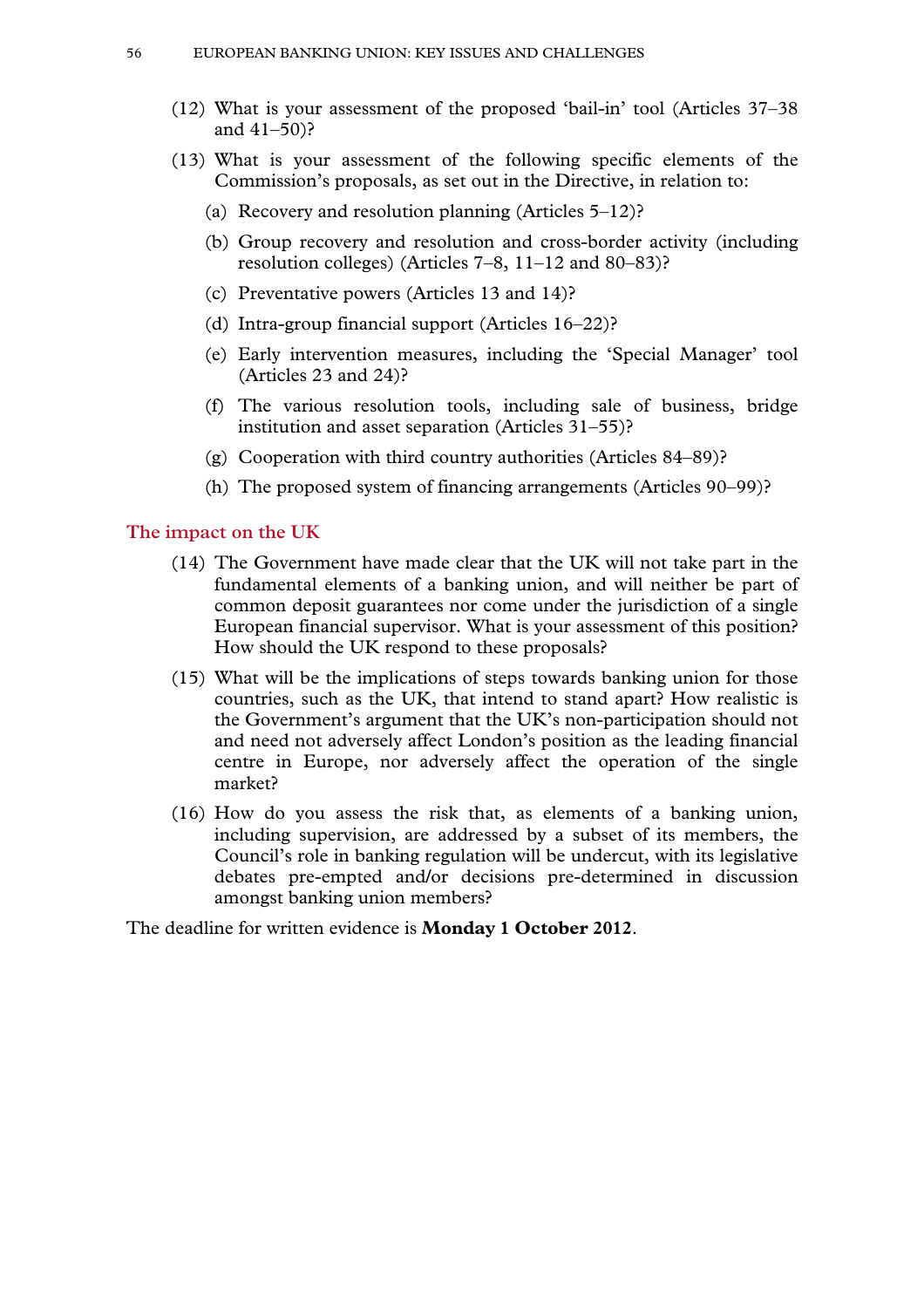# **APPENDIX 4: NOTE OF THE SUB-COMMITTEE'S MEETING WITH HERMAN VAN ROMPUY, PRESIDENT OF THE EUROPEAN COUNCIL, 2 OCTOBER 2012**

Lord Harrison thanked President Van Rompuy for agreeing to meet with the Sub-Committee. He asked him to provide an overview of the current challenges facing the EU, and of the extent of his role in addressing them.

President Van Rompuy replied that in the two-and-a-half years since he took on the post, there had been one over-riding task—to address the economic and financial crisis. Agreement had been found on new mechanisms, new rules and a new treaty. Steps that would have been unthinkable three years ago had been undertaken because there was no other option. He pointed out that there were 17 "lively democracies" in the eurozone, and 27 in the whole Union, so these steps had taken time to agree. He conceded that sometimes the response had been too little, too late. The need for unanimity in the European Council meant that much preparatory work was required to ensure that the Conclusions of each meeting were acceptable to everybody.

The President said that the EU was in a better place than a few months ago. Noone was now speaking about imminent eurozone collapse. Although the problems had not disappeared, things were "on the right track" but the EU might ultimately need to give Greece more time. The new Greek government was doing a good job in difficult circumstances. The programme of reforms already agreed to were a massive adjustment in its primary balance. He acknowledged that this was deflationary but said that, in the case of Greece, there was no other option. And without the bailout loan and debt write-offs, it would have faced a far more drastic situation. He asserted that Greek competitiveness was improving. He said that the problems in Cyprus and Spain were also important but they did not threaten the existence of the eurozone.

The President added that the other big challenge was to deepen EMU. His interim report, drafted in cooperation with the Presidents of the Commission, ECB and Eurogroup, would be ready in time for the October Council. Draft Conclusions would be sent to Member States that evening. He stressed that it was very much an interim report intended to clarify concepts and test the degree of support for various ideas. There would be most detail on the Single Supervisory Mechanism. He said that "Banking Union", as it was called by some, had two other components. On deposit guarantee schemes, he was looking for progress on the existing Commission proposal. He said that mandatory lending between Member States would be "dealt with separately", in the language of the draft Conclusions. There was currently no agreement on mandatory lending so it had to be postponed. On banking resolution, there would be a single resolution authority common for the eurozone, but these steps were for later. He conceded that there was no consensus on many elements, in particular in relation to debt mutualisation.

Another chapter in the interim report was on fiscal union. President Van Rompuy said that it would already be an achievement if agreement could be reached on the "two pack" currently before the EP. Going further than that on the "discipline" side would mean touching on core issues of national sovereignty. On the "solidarity" side, a new—and embryonic—idea of fiscal capacity for the eurozone in the form of a supplementary budget was being explored, based on the idea that monetary union requires fiscal capacity, but there were different ideas about the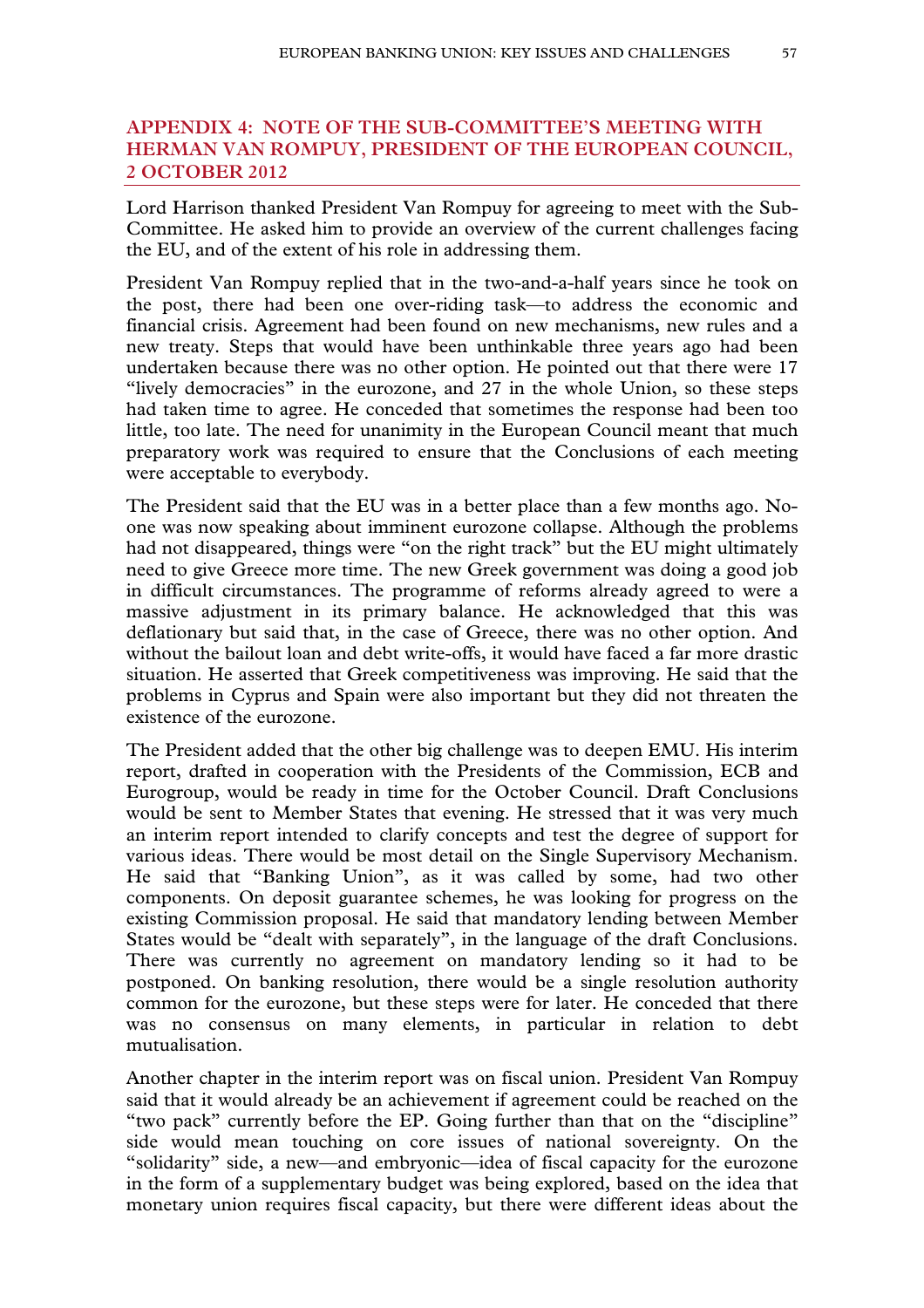objectives of such a budget, for instance to deal with asymmetric shocks or to help countries undertake structural reforms, as well as providing possible incentives. These ideas were at an early stage.

Regarding economic union, the Country-Specific Recommendations and the Macro-economic Imbalances Procedure were already in place. There was now a new idea of developing individual "contracts" for Member States on reforms and their implementation, with the Member State, Commission and Council working together.

Overall the EU had already done a lot. Going further was a problem for many Member States, not only the UK. Therefore, at this stage, the focus would be on a single supervisory mechanism and to start to explore new ideas for fiscal capacity and contracts with Member States.

In November there would also be a separate European Council meeting on the Multiannual Financial Framework (MFF). This would begin on Thursday 22 November and go on until the Sunday if necessary. The MFF was an important issue, but was only 1% of EU GDP; in fact the current arguments concerned what amounted to less than 0.1% of EU GDP. The President did not underestimate the political ramifications but said that Member States "must stay cool and rational". Agreement must be found—if the European Council could not agree on this, on what could it agree? And it would be even more difficult to find agreement later.

Lord Harrison asked about the Liikanen report and the timetable for Banking Union.

President Van Rompuy replied that he hadn't yet seen the Liikanen report. On the timetable, there was a link between the Single Supervisory Mechanism and recapitalisation of banks. It had been agreed to proceed with recapitalisation once an effective supervisory mechanism was in place. He stressed that a decision must be made as soon as possible: he hoped to get much agreed in the Spring. He intended to ask the European Council to approve "broad outlines" so that the Council (ECOFIN) and the EP could seek agreement before the end of year, with the details following thereafter.

Lord Harrison agreed that this seemed a more realistic timetable.

Lord Jordan asked what needed to be done to ensure that the ECB was democratically accountable for its new powers.

The President said that this was part of the solution which had to be found. The ECB was much more accountable to the European Parliament than people thought, appearing before its ECON Committee at least four times a year, and at least once a year before the plenary. Therefore this was more than simply a dialogue; if the ECB took on supervisory powers, then he foresaw an "evolution" of the European Parliament's role.

Lord Kerr asked about the link between the ECB and the EBA, and President Van Rompuy's statement that the division of responsibility would be clear and workable. He asked whether the President agreed with the Commission's proposal to change the EBA's voting rules.

President Van Rompuy said that what he personally thought was not important his role was to find agreement. He stressed that the EBA would keep its current competencies—the single rulebook, common standards and so on, and would ensure the integrity of the single market. But, when there was a single supervisor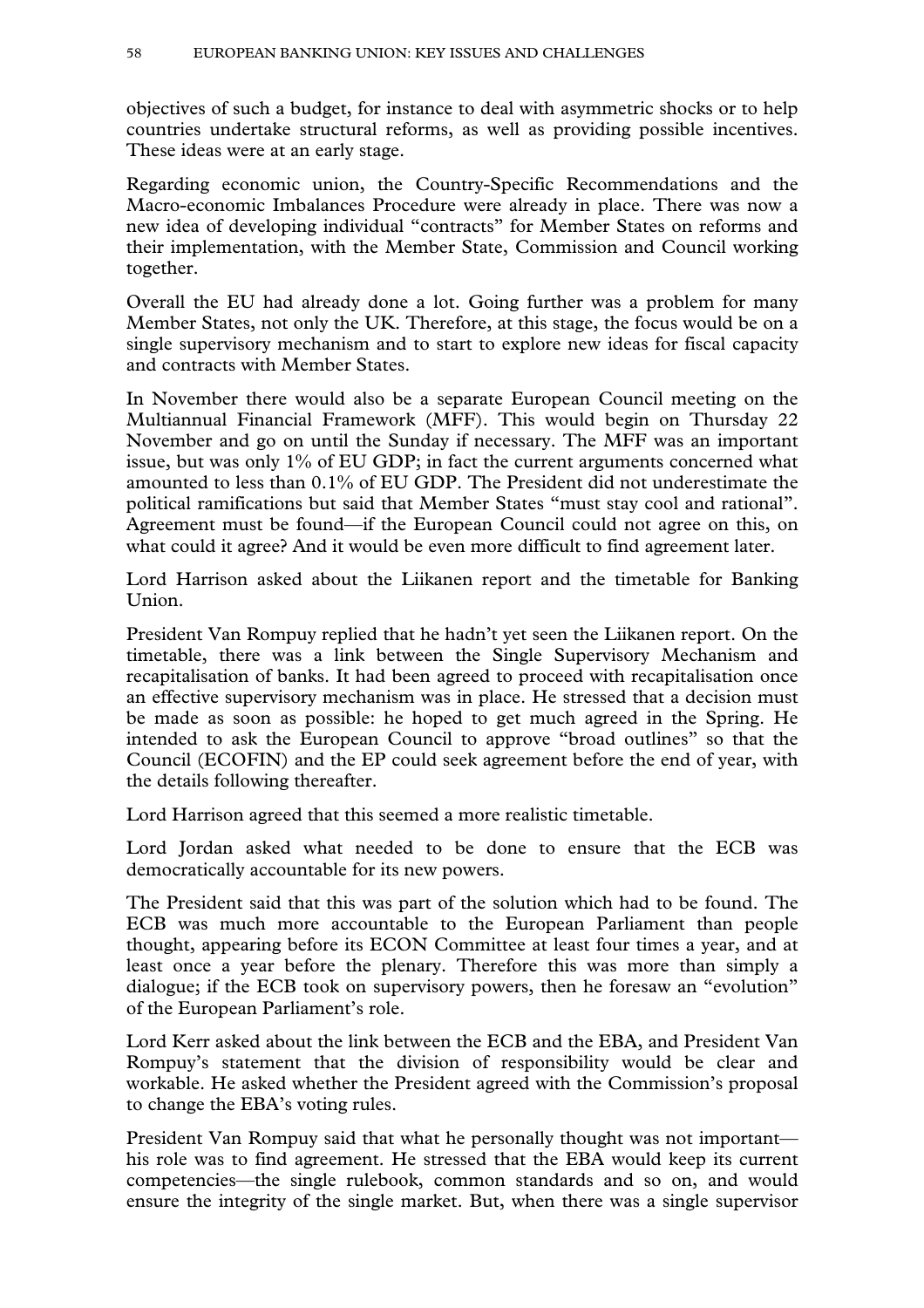for the eurozone 17 or more, the EBA's voting rules would have to be adapted so that those outside the mechanism did not feel discriminated against. That was a political problem that needed a solution. The Commission's proposal was not the end of the road.

Baroness Prosser said that not everyone was happy with the idea of being supervised and regulated, and that not all banks were the same. She asked whether the supervisory mechanism should cover all institutions.

President Van Rompuy stressed the need to phase in supervision, starting with the largest and most systemically important banks, to ensure that a supervisory infrastructure could be developed. After bilateral meetings with Member States and the European Parliament, he believed that this was something on which there was widespread support, but that it was necessary to find agreement on the pacing of this: "the who and the when". But the principle of eventually supervising all institutions starting with the largest and most systemically important, was reasonable to most Member States.

Lord Marlesford questioned whether it was right to refer to Spain as a minor problem when the markets said otherwise.

President Van Rompuy stressed that Spain was not a minor problem, but rather not an existential problem. At present the interest rate spread was below 6%. As a former economist, he questioned why an interest rate of 6% should be unsustainable for a limited period. He stressed that the interest rate of average debt in Spain was lower, and some perspective was necessary. If spreads went up significantly, then there was a possibility of asking for help, as indicated by the June decision. Not every Member State was keen for this to happen, not least because there was a need to ask the Bundestag and other national parliaments, following which the EFSF could proceed to intervene in the primary market, and the ECB in the secondary market, essentially working as a lender of last resort.

Lord Flight asked about deposit guarantee schemes and how President Van Rompuy's call for a deposit insurance scheme related to the existing Deposit Guarantee Schemes Directive. He said that the US had found that deposit guarantee schemes were crucial to stopping retail bank runs.

The President said that this was a logical step once banking union was in place, but it was "a case of first things first". Deposit insurance would contain an element of debt mutualisation, which was very difficult at this stage. It was not possible to solve all the problems at the same time. A single supervisory mechanism was the first priority.

Lord Kerr asked whether he was content to see the implementation of the 2010 Deposit Guarantee Schemes Directive and the Recovery and Resolution Directive for now, and whether the single supervisory mechanism was the priority for the October Council meeting.

President Van Rompuy agreed with both points.

Lord Hamilton asked what the impact would be on the City of London of the UK not participating in banking union.

President Van Rompuy said that we all had to make choices and draw our own conclusions from that choice. If the UK chose not to be a part of banking union there would be consequences for London. Nevertheless the EBA would be there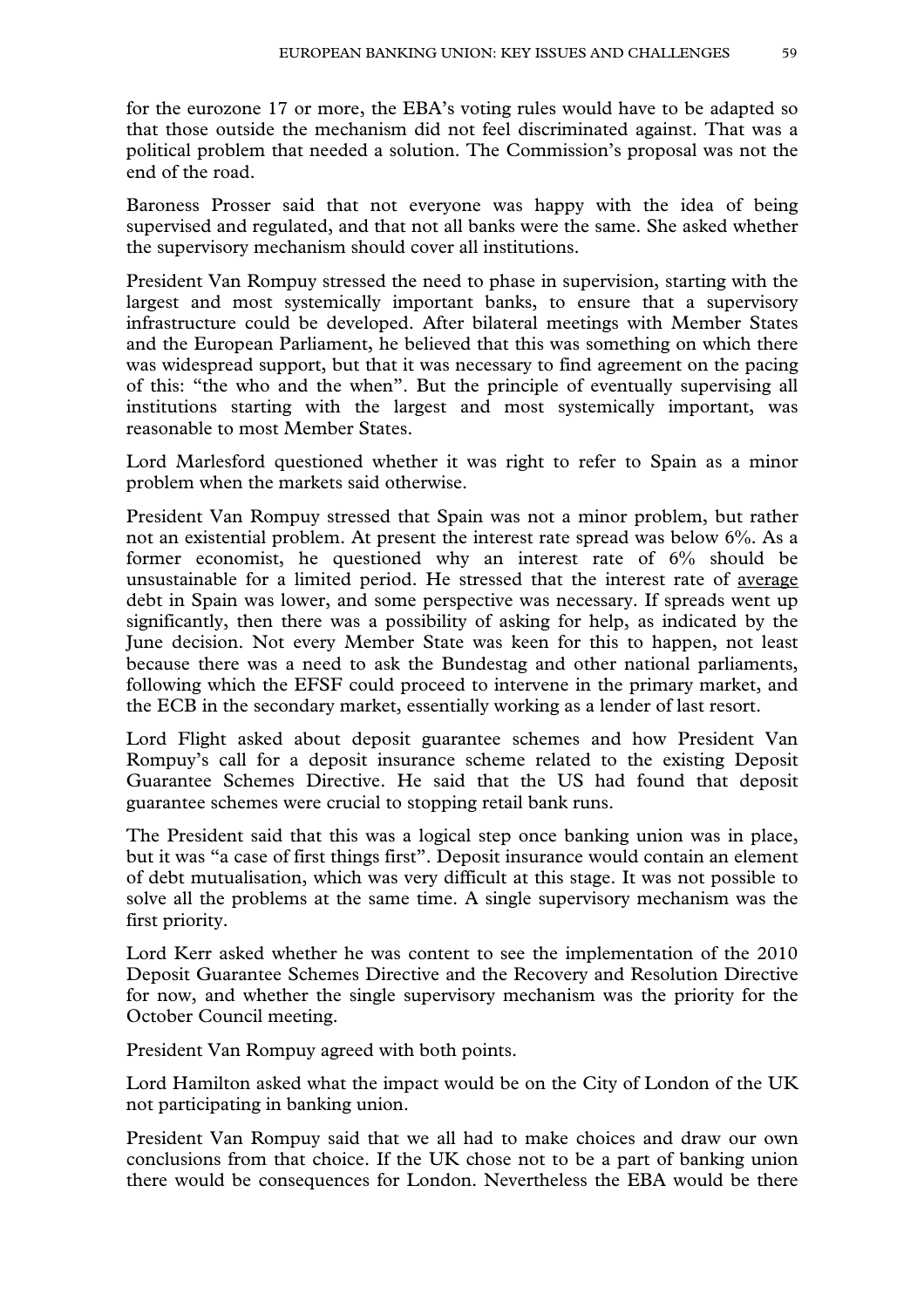and there was the guarantee of the single financial market, which was in itself the biggest guarantee.

Lord Hamilton asked if there would in effect a eurozone voting bloc within the EBA.

President Van Rompuy conceded that this was difficult. It was necessary to find ways to ensure the UK was not in an isolated position with decisions being taken by "continentals". He said he understood that point and that it needed to be looked at. He believed that there was openness in the rest of the EU to addressing this issue.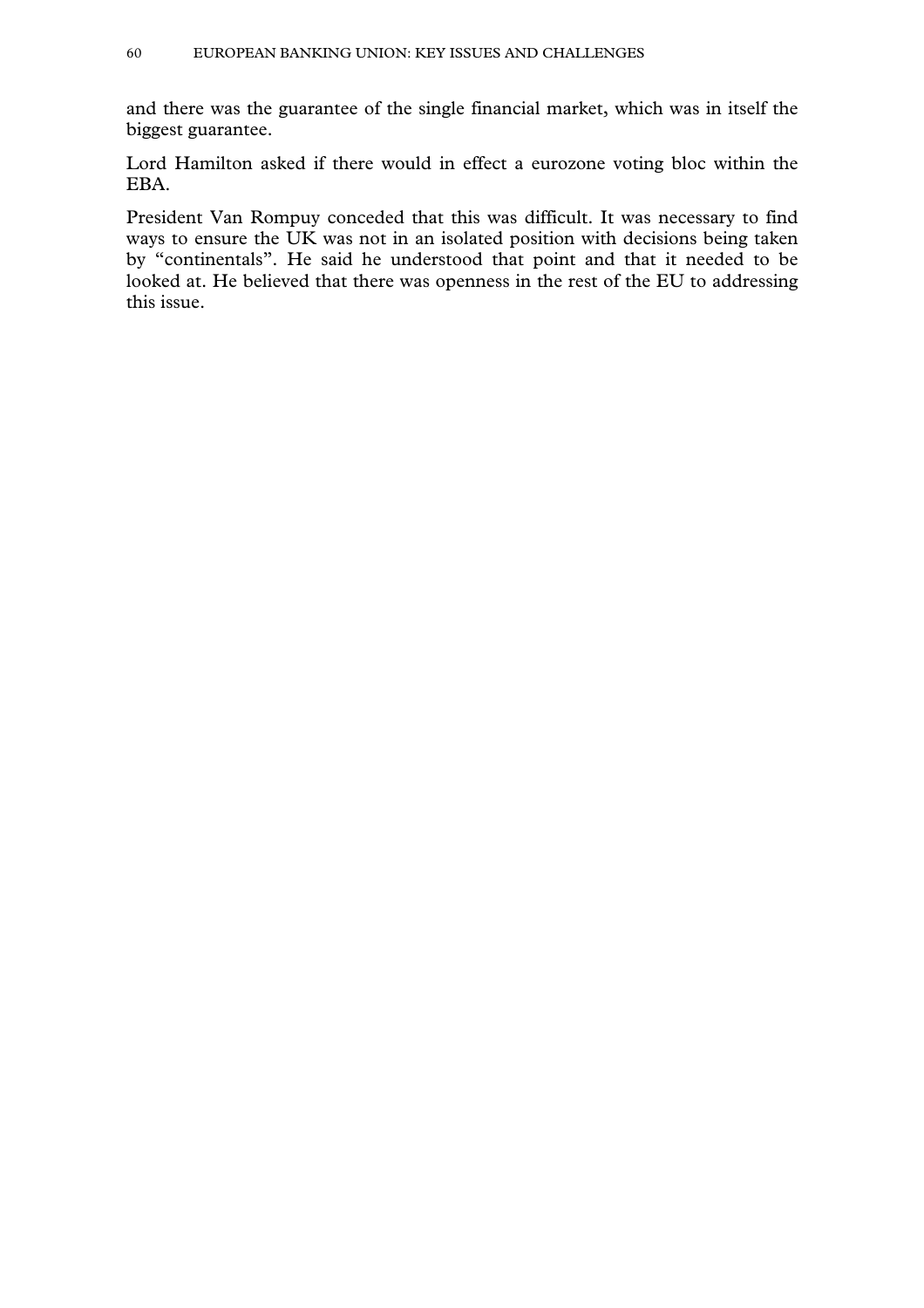# **APPENDIX 5: THE PROVISIONS OF THE ECB REGULATION208**

- The conferral on the ECB of specific tasks concerning policies relating to the prudential supervision of credit institutions.
- All Euro area credit institutions regardless of size or business model would be included. The ECB would therefore have prudential supervisory responsibilities for the 6000 or so deposit-taking banks located in the euro area.
- The ECB would have 'exclusive competence' for a list of prudential supervisory tasks:
	- o the authorisation and licensing of credit institutions;
	- o the assessment of acquisitions and disposals of holdings in credit institutions;
	- o ensuring compliance with EU capital, liquidity and related requirements and, in cases specifically set out in Union acts, setting higher or additional requirements;
	- o applying capital buffers, including setting countercyclical buffer rates and other measures aimed at addressing systemic or macro-prudential risks;
	- o overseeing robust and sound internal governance, internal assessment and risk management arrangements, strategies, processes and mechanisms;
	- o carrying out supervisory stress tests;
	- o carrying out consolidated supervision over credit institutions' parents established in participating Member States;
	- o participating in consolidated supervision in relation to parents not established in a participating Member State;
	- o participating in supplementary supervision of financial conglomerates;
	- o early intervention in a credit institution that did not meet or was likely to breach prudential requirements, in coordination with relevant resolution authorities;
	- o coordinating and expressing a common position of the competent authorities of participating Member States in EBA decision-making contexts for issues relating to the tasks conferred on the ECB;
	- o performing host state supervisory responsibilities in relation to euro area branches of credit institutions established in nonparticipating Member States.
- The ECB would be equipped with supervisory and investigatory powers for the purposes of carrying out the tasks conferred on it. The ECB would also have the power to impose administrative financial sanctions. The

 <sup>208</sup> COM (2012) 511, *op. cit*. See EMs 13682/12, 13683/12 and 13854/12, *op. cit*.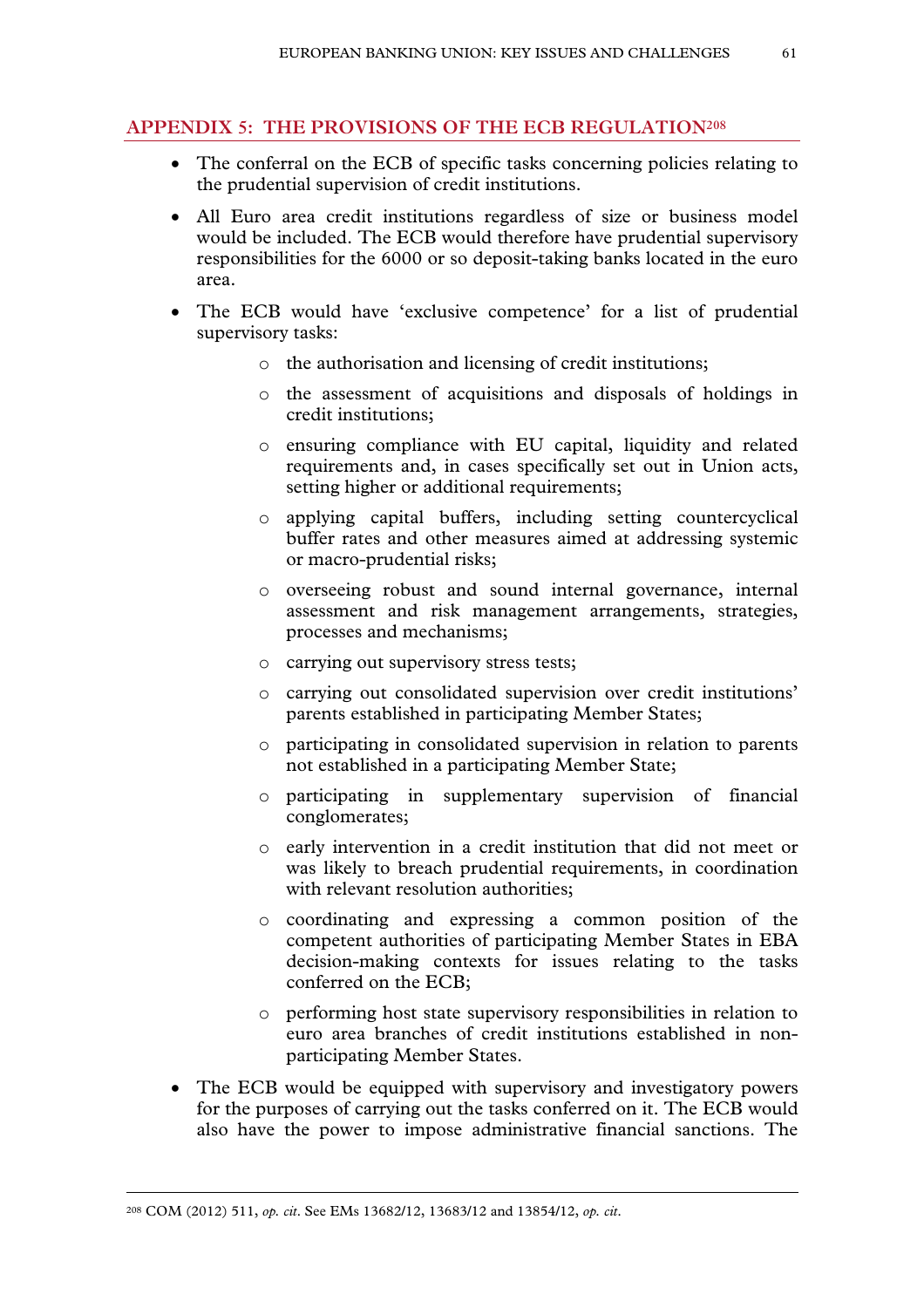ECB would have the same rights and obligations as national competent authorities under EU law with respect to the exchange of information.

- Pending the conferral of resolution powers on a European body, the ECB would be expected to coordinate with national authorities to ensure a common understanding about respective responsibilities in a crisis.
- The ECB and the national competent authorities (i.e. bank prudential supervisors) would together form the Single Supervisory Mechanism.
- National competent authorities would remain responsible for supervisory tasks that were not transferred to the ECB.
- National competent authorities would be required to assist the ECB in the areas in which it would have exclusive competence and must comply with the ECB's instructions. It would be for the ECB to define the framework and conditions under which prudential supervision was conducted at a national level. The ECB could arrange for the exchange and secondment of staff.
- The ECB could levy proportionate fees on credit institutions.
- The ECB would be required to budget separately for the carrying out of supervisory tasks.
- The objectives that the ECB would be required to pursue in carrying out its supervisory tasks would be the promotion of the safety and soundness of credit institutions and the stability of the financial system, with due regard for the unity and integrity of the single market.
- The ECB would be required to ensure due separation between the supervisory and monetary policy functions. An ECB Supervisory Board would be set up to achieve separation. The membership of the Supervisory Board would comprise representatives of the ECB and of the national competent authorities. The Supervisory Board would be responsible for planning and executing the supervisory tasks conferred on the ECB. The Governing Council of the ECB might delegate to the Supervisory Board clearly defined supervisory tasks and related decisions about an individual institution or set of institutions. Subject to this possibility of limited delegation, the Governing Council would be ultimately responsible for decision-making with respect to supervision.
- The ECB would be required to act independently in carrying out the tasks conferred on it. It would be accountable to the European Parliament and to the Council, and would be required to report annually to the Parliament, the Council, the Commission and the Eurogroup. The Chair of the Supervisory Board could be required to appear before relevant Committees of the European Parliament. The ECB would be required to answer questions put to it by the European Parliament or the Eurogroup.
- A non-participating Member State and the ECB could enter into 'close cooperation'. The Member State would be required to meet certain conditions, including undertaking to abide by and implement relevant ECB acts. When a close cooperation arrangement was in place, the ECB would be required to carry out its supervisory tasks in relation to credit institutions established in that Member State. A representative of the relevant Member State's competent authority would be entitled to take part in the activities of the ECB Supervisory Board.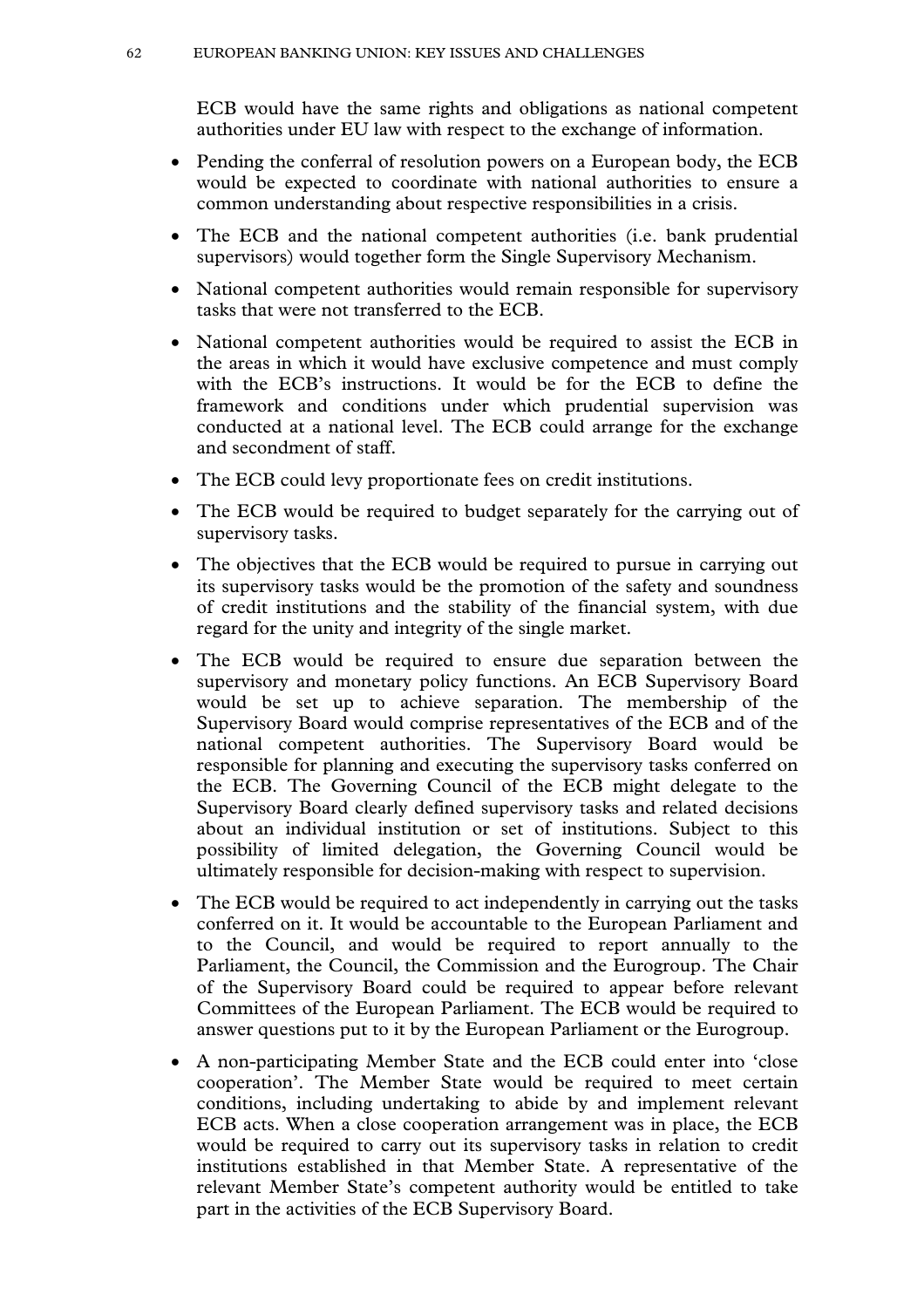**APPENDIX 6: COMPARISON OF THE ORGANISATION OF PRUDENTIAL SUPERVISION IN UK, USA AND THE EURO**  APENDIX 6: COMPARISON OF THE ORGANISATION OF PRUDENTIAL SUPERVISION IN UK, USA AND THE EURO<br>AREA

|                                         | <b>Authority (Bank of England)</b><br><b>Prudential Regulation</b>                                                                                                                                                                                                                      | <b>US Federal Reserve</b>                                                                                                                                                                                                                                                                                                                                                                                                                                                                                        | European Central Bank                                                                                                                                                                                                                                                                                                                                                                                     |
|-----------------------------------------|-----------------------------------------------------------------------------------------------------------------------------------------------------------------------------------------------------------------------------------------------------------------------------------------|------------------------------------------------------------------------------------------------------------------------------------------------------------------------------------------------------------------------------------------------------------------------------------------------------------------------------------------------------------------------------------------------------------------------------------------------------------------------------------------------------------------|-----------------------------------------------------------------------------------------------------------------------------------------------------------------------------------------------------------------------------------------------------------------------------------------------------------------------------------------------------------------------------------------------------------|
| Regulatory<br>Role                      | Prudential supervisor                                                                                                                                                                                                                                                                   | regulatory responsibilities shared with Office of<br>Comptroller of the Currency (OCC), Federal<br>federal authorities, and with bank supervisors<br>Prudential supervisor (some supervisory and<br>Deposit Insurance Corporation and other<br>of various States).                                                                                                                                                                                                                                               | national competent authorities of euro<br>Prudential supervisor (together with<br>area countries). Possibility for other<br>EU Member States to opt-in.                                                                                                                                                                                                                                                   |
| Responsibility<br>Prudential<br>Primary | soundness of PRA-authorised<br>persons. Contribute to the<br>securing of an appropriate<br>insurance policyholders.<br>degree of protection for<br>Promote the safety and                                                                                                               | supervisory authorities to ensure the safety and<br>soundness of financial institutions, stability in<br>the financial markets, and fair and equitable<br>Provide a safe, flexible, and stable financial<br>system. Work with other federal and state<br>treatment of consumers in their financial<br>transactions.                                                                                                                                                                                              | for the unity and integrity of the single<br>credit institutions and the stability of<br>the financial system, with due regard<br>Promote safety and soundness of<br>market                                                                                                                                                                                                                               |
| Regulatory<br>Coverage                  | other PRA-regulated activities.<br>firms. HM Treasury may add<br>arrangers, certain investment<br>PRA has powers of direction<br>companies and, potentially,<br>National: banks, insurers,<br>Lloyd's underwriters and<br>over financial holding<br>non-financial holding<br>companies. | Council for supervision by the Federal Reserve.<br>of the Federal Reserve System, and savings and<br>companies), state chartered banks that are part<br>designated by Financial Stability Oversight<br>Systemically important non-bank financial<br>firms and financial market utilities can be<br>chartered by the OCC are required to be<br>loan holding companies. National banks<br>members of the Federal Reserve System<br>companies (including financial holding<br>National/Federal: all US bank holding | Member States that choose to opt-in.<br>supervisory remit to extend to credit<br>consolidated supervision of financial<br>institutions established in other EU<br>established in euro area (including<br>financial holding companies, and<br>Regional: all credit institutions<br>participation in supplementary<br>holding companies and mixed<br>conglomerates). Prudential<br>supervision of financial |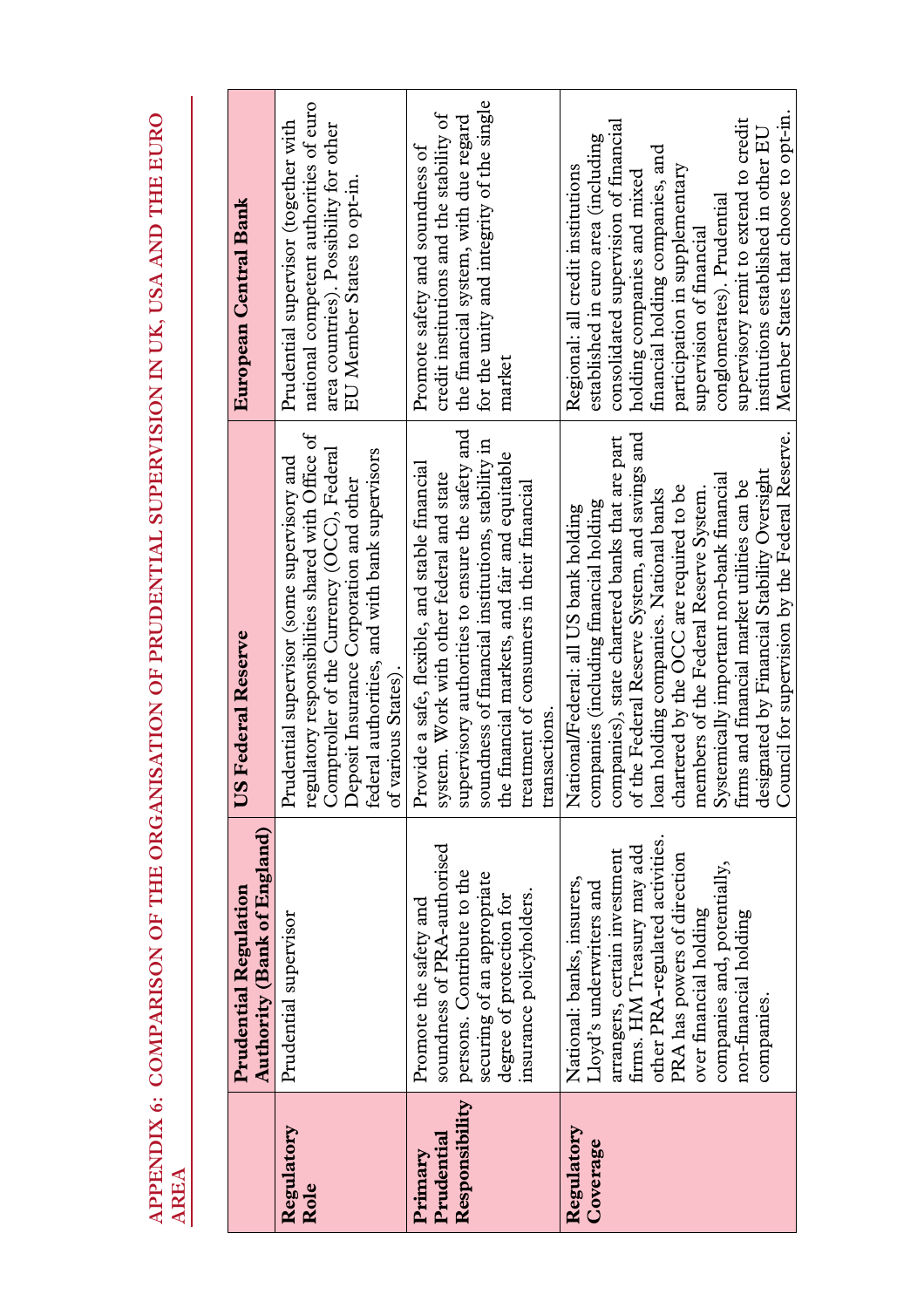|                                                            | <b>Authority (Bank of England)</b><br><b>Prudential Regulation</b>                                                                                                                                                                                                     | <b>US Federal Reserve</b>                                                                                                                                                                                                                                                                                                                                                                                                                                                                                                                                                                                                                                      | European Central Bank                                                                                                                                                                                                                                                                                                                                                                                                                                    |
|------------------------------------------------------------|------------------------------------------------------------------------------------------------------------------------------------------------------------------------------------------------------------------------------------------------------------------------|----------------------------------------------------------------------------------------------------------------------------------------------------------------------------------------------------------------------------------------------------------------------------------------------------------------------------------------------------------------------------------------------------------------------------------------------------------------------------------------------------------------------------------------------------------------------------------------------------------------------------------------------------------------|----------------------------------------------------------------------------------------------------------------------------------------------------------------------------------------------------------------------------------------------------------------------------------------------------------------------------------------------------------------------------------------------------------------------------------------------------------|
| Associated<br>prudential<br>oversight<br>bodies:<br>macro- | macro-prudential measures. Can<br>respect to the implementation of<br>Can give directions to PRA with<br>persons including HM Treasury<br>Financial Policy Committee<br>also make recommendations<br>within the Bank, or to other<br>(Bank of England)<br>and the PRA. | Can make recommendations to the primary<br>Plays an important role in designating non-<br>bank financial firms and infrastructures for<br>financial regulatory agencies for new or<br>Financial Stability Oversight Council<br>enhanced supervision.<br>heightened standards.                                                                                                                                                                                                                                                                                                                                                                                  | Body with EU-wide remit. ESRB can<br>issue recommendations and warnings<br>States, to the European Supervisory<br>European Commission, to Member<br>European Systemic Risk Board<br>to the Union as a whole, to the<br>Authorities and to national<br>supervisors.                                                                                                                                                                                       |
| Associated<br>resolution<br>bodies:                        | PRA, in consultation with Bank<br>manages the resolution process.<br>special resolution regime. SRU<br>Special Resolution Unit (Bank<br>and HM Treasury, makes<br>decision to put bank into<br>of England)                                                             | receiver requires recommendation and vote by<br>Invoking OLA and appointment of FDIC as a<br>the Federal Reserve and designated regulator<br>new ordinary liquidation authority (OLA) to<br>Corporation for insurance companies) and<br>insured banks, non-FDIC institutions and<br>determinations by Treasury Secretary (in<br>Federal Deposit Insurance Corporation.<br>FDIC has extensive authority to resolve<br>close, liquidate and resolve systemically<br>(e.g. FDIC, Securities and Exchange<br>Commission (SEC), Federal Insurance<br>g. FDIC, Securities and Exchange<br>consultation with the President).<br>portant financial institutions.<br>im | national authority must determine that<br>crisis. Provision for resolution colleges<br>in Recovery and Resolution Directive.<br>cooperate with national authorities to<br>institution is failing. ECB required to<br>Resolution Directive (draft) ECB or<br>Withdrawal of banking licence is an<br>about respective responsibilities in<br>ensure a common understanding<br>ECB task. Under Recovery and<br>Euro area national resolution<br>authorities |
| <b>Associated</b><br>insurance<br>deposit<br>bodies:       | $\pounds85{,}000$ per depositor per bank.<br>Compensation Scheme-up to<br><b>Financial Services</b>                                                                                                                                                                    | Financial Deposit Insurance Corporation-up<br>\$250,000 per depositor per insured bank.<br>$\overline{c}$                                                                                                                                                                                                                                                                                                                                                                                                                                                                                                                                                      | depositor per bank (EU harmonisation<br>Euro area national deposit insurance<br>schemes —up to $\epsilon$ 100,000 per<br>of payout level).                                                                                                                                                                                                                                                                                                               |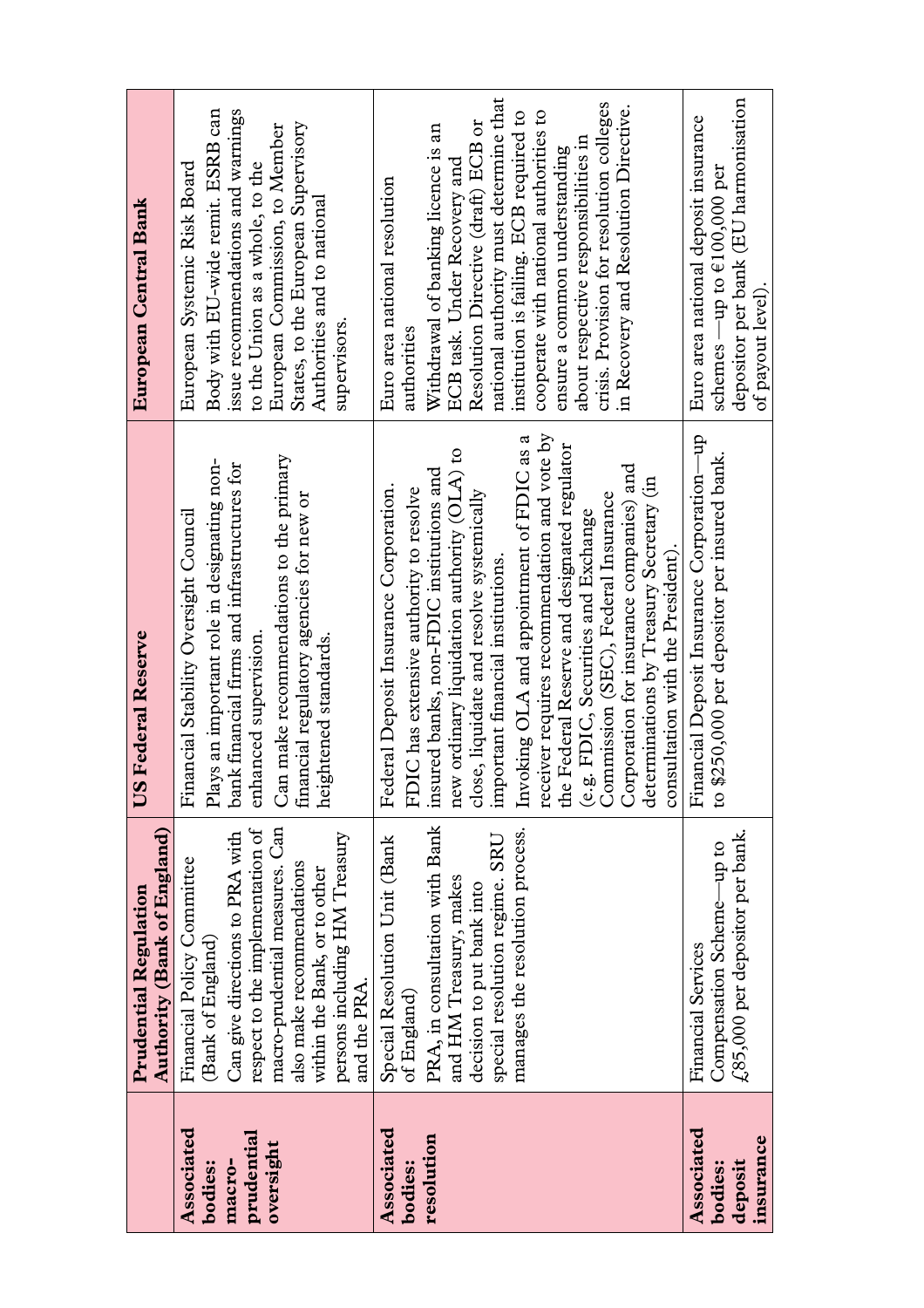# **APPENDIX 7: GLOSSARY OF KEY INSTITUTIONS AND ORGANISATIONS**

| <b>BCBS</b> | The Basel Committee on Banking Supervision provides a forum for<br>regular cooperation on banking supervisory matters. Member<br>countries are represented by their central bank and by their<br>prudential supervisor if it is not the central bank. The members<br>come from Argentina, Australia, Belgium, Brazil, Canada, China,<br>France, Germany, Hong Kong SAR, India, Indonesia, Italy, Japan,<br>Korea, Luxembourg, Mexico, the Netherlands, Russia, Saudi<br>Arabia, Singapore, South Africa, Spain, Sweden, Switzerland,<br>Turkey, the United Kingdom and the United States. The European<br>Commission and the European Central Bank are observers.                                                                                                                                                                                                                                                                                                                                                                                                                                                                                                    |
|-------------|----------------------------------------------------------------------------------------------------------------------------------------------------------------------------------------------------------------------------------------------------------------------------------------------------------------------------------------------------------------------------------------------------------------------------------------------------------------------------------------------------------------------------------------------------------------------------------------------------------------------------------------------------------------------------------------------------------------------------------------------------------------------------------------------------------------------------------------------------------------------------------------------------------------------------------------------------------------------------------------------------------------------------------------------------------------------------------------------------------------------------------------------------------------------|
|             | The BCBS formulates minimum supervisory standards, guidelines<br>and recommendations. BCBS standards do not have the force of<br>law but can harden into law by being incorporated into national, or<br>in the case of the EU, regional legal systems. The BCBS is<br>responsible for the Basel III Capital Accord (2010, revised 2011),<br>which contains the revised international regulatory standards on<br>bank capital and liquidity.                                                                                                                                                                                                                                                                                                                                                                                                                                                                                                                                                                                                                                                                                                                          |
| <b>EBA</b>  | The European Banking Authority is a European agency, established<br>by Regulation (EU) 1093/2010 and operational from January 2011.<br>The EBA is based in London. The bank supervisors of the Member<br>States are the voting members of the EBA's Board of Supervisors.<br>The Board of Supervisors makes decisions by simple majority or, on<br>specified matters, by qualified majority voting (QMV). Day-to-day<br>matters are the responsibility of the Management Board, which is<br>comprised of the EBA Chair, six persons elected by and from<br>national supervisory authorities and a representative of the<br>European Commission. The UK is currently an elected member of<br>the EBA Management Board.                                                                                                                                                                                                                                                                                                                                                                                                                                                |
|             | The EBA's powers include: developing binding technical standards;<br>ensuring compliance with EU law; taking certain action in the event<br>of an emergency situation; and settling cross-border disputes<br>between supervisors by imposing a binding decision. Decisions<br>taken by the EBA in the exercise of its powers must not impinge in<br>any way on the fiscal responsibilities of a Member State. Other areas<br>in which the EBA has responsibilities include writing non-binding<br>guidelines and recommendations, conducting peer reviews,<br>mediating disputes between supervisors on a non-binding basis,<br>promoting supervisory cooperation, convergence and coordination,<br>facilitating home/host Member State relations, and providing<br>opinions to the Union Institutions. The EBA is required to<br>cooperate generally with the European Systemic Risk Board and to<br>collaborate with it on certain specific matters including the<br>development of common approaches to the identification and<br>measurement of systemic risk and stress testing arrangements.<br>The EBA has conducted three rounds of stressing testing (2009, |
|             | 2010, 2011). It has done so in a bottom-up fashion using                                                                                                                                                                                                                                                                                                                                                                                                                                                                                                                                                                                                                                                                                                                                                                                                                                                                                                                                                                                                                                                                                                             |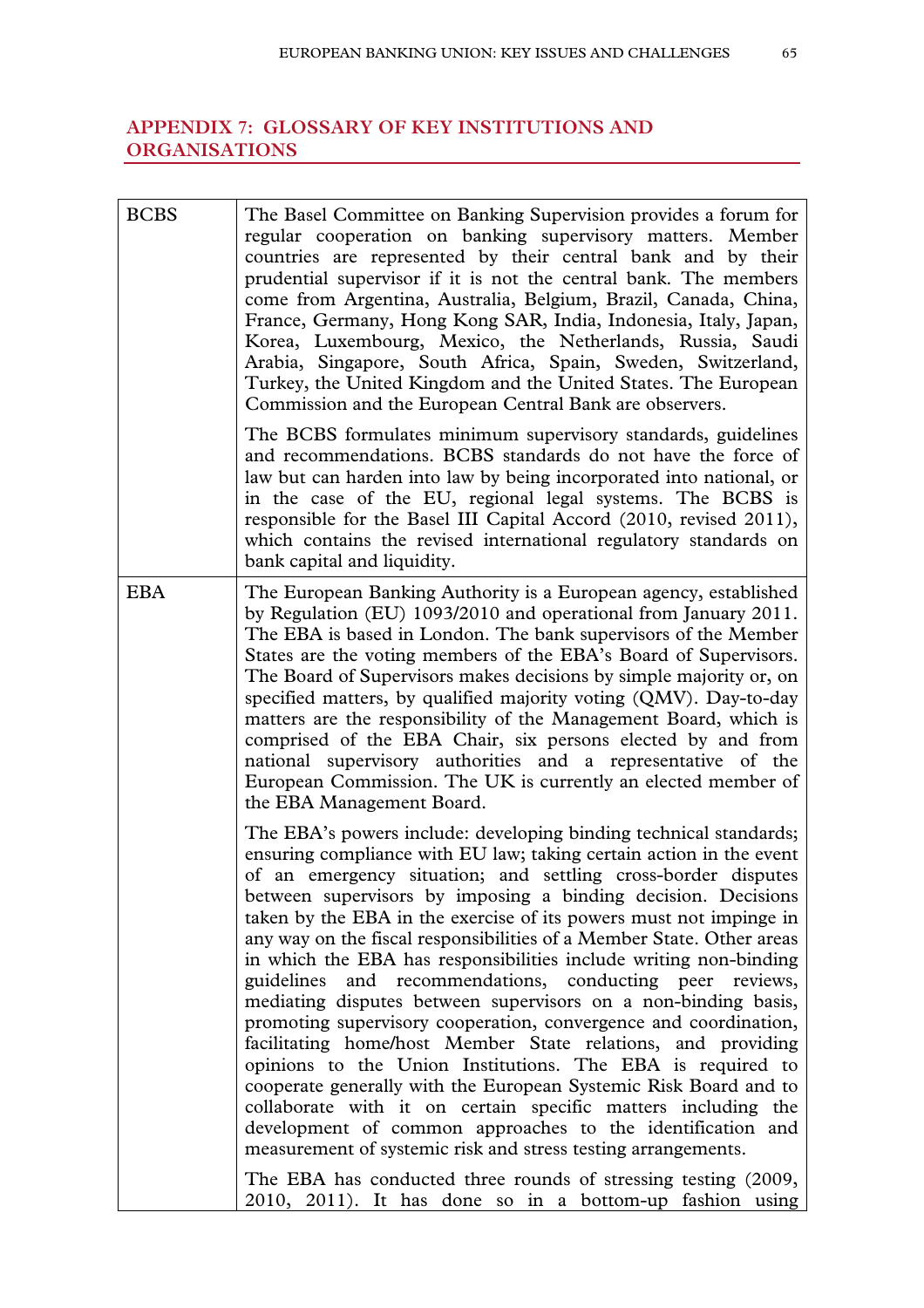|              | methodologies, scenarios and key assumptions, which it developed<br>in cooperation with the European Systemic Risk Board, the<br>European Central Bank and the European Commission.                                                                                                                                                                                                                                                                                                                                                                                                                                                                                                                                                                                                                                                                                                                                                                                                   |
|--------------|---------------------------------------------------------------------------------------------------------------------------------------------------------------------------------------------------------------------------------------------------------------------------------------------------------------------------------------------------------------------------------------------------------------------------------------------------------------------------------------------------------------------------------------------------------------------------------------------------------------------------------------------------------------------------------------------------------------------------------------------------------------------------------------------------------------------------------------------------------------------------------------------------------------------------------------------------------------------------------------|
| <b>ECB</b>   | The European Central Bank is the central bank for the euro. It has<br>performed this role since 1999, and is based in Frankfurt. The ECB<br>is responsible for the determination and implementation of<br>monetary policy for the euro area. In its monetary policy role the<br>ECB's primary statutory objective is to maintain price stability. In<br>performing the supervisory tasks that are proposed to be conferred<br>on it the ECB would be required to pursue only the objectives of<br>promoting the safety and soundness of credit institutions and the<br>stability of the financial system, with due regard for the unity and<br>integrity of the single market. The ECB was created by the<br>Maastricht Treaty which entered into force in 1993. Since<br>November 2009 its legal basis has been the Treaty on the<br>Functioning of the European Union and the Statute of the<br>European System of Central Banks and of the European Central<br>Bank annexed to it. |
| <b>EIOPA</b> | The European Insurance and Occupational Pensions Authority is<br>the sister EU agency to the European Banking Authority for the<br>insurance and occupational pensions sector. It was established by<br>Regulation (EU) 1094/2010 and has been in operation since<br>January 2011. EIOPA is based in Frankfurt.                                                                                                                                                                                                                                                                                                                                                                                                                                                                                                                                                                                                                                                                       |
| <b>ESAs</b>  | The European Supervisory Authorities are the European Banking<br>Authority, the European Insurance and Occupational Pensions<br>Authority and the European Securities and Markets Authority.                                                                                                                                                                                                                                                                                                                                                                                                                                                                                                                                                                                                                                                                                                                                                                                          |
| <b>ESCB</b>  | The European System of Central Banks is a composite body<br>comprising the ECB and the national central banks of all EU<br>Member States whether or not they have adopted the euro. The<br>ESCB is governed by the ECB's decision-making bodies: the<br>Governing Council and the Executive Board.                                                                                                                                                                                                                                                                                                                                                                                                                                                                                                                                                                                                                                                                                    |
| <b>ESFS</b>  | The European System of Financial Supervision comprises the three<br>European Supervisory Authorities (European Banking Authority,<br>European Insurance and Occupational Pensions Authority and<br>European Securities and Markets Authority), the Joint Committee<br>of the European Supervisory Authorities, the European Systemic<br>Risk Board, and national supervisors. The ESFS is a network that is<br>intended to ensure that the rules applicable to the financial sector<br>are properly implemented.                                                                                                                                                                                                                                                                                                                                                                                                                                                                      |
| <b>ESM</b>   | The European Stability Mechanism is an intergovernmental<br>institution based in Luxembourg, set up to provide financial<br>assistance to euro area Member States experiencing, or being<br>threatened by, severe financing problems, if this is indispensable for<br>safeguarding financial stability in the euro area as a whole. The<br>Treaty establishing the European Stability Mechanism (ESM)<br>entered into force on 27 September 2012. At the euro area Summit<br>in June 2012 it was agreed that the ESM could have the possibility<br>to recapitalise banks directly once an effective Single Supervisory<br>Mechanism was established. Direct recapitalisation would rely on<br>appropriate conditionality. The initial maximum lending capacity of                                                                                                                                                                                                                     |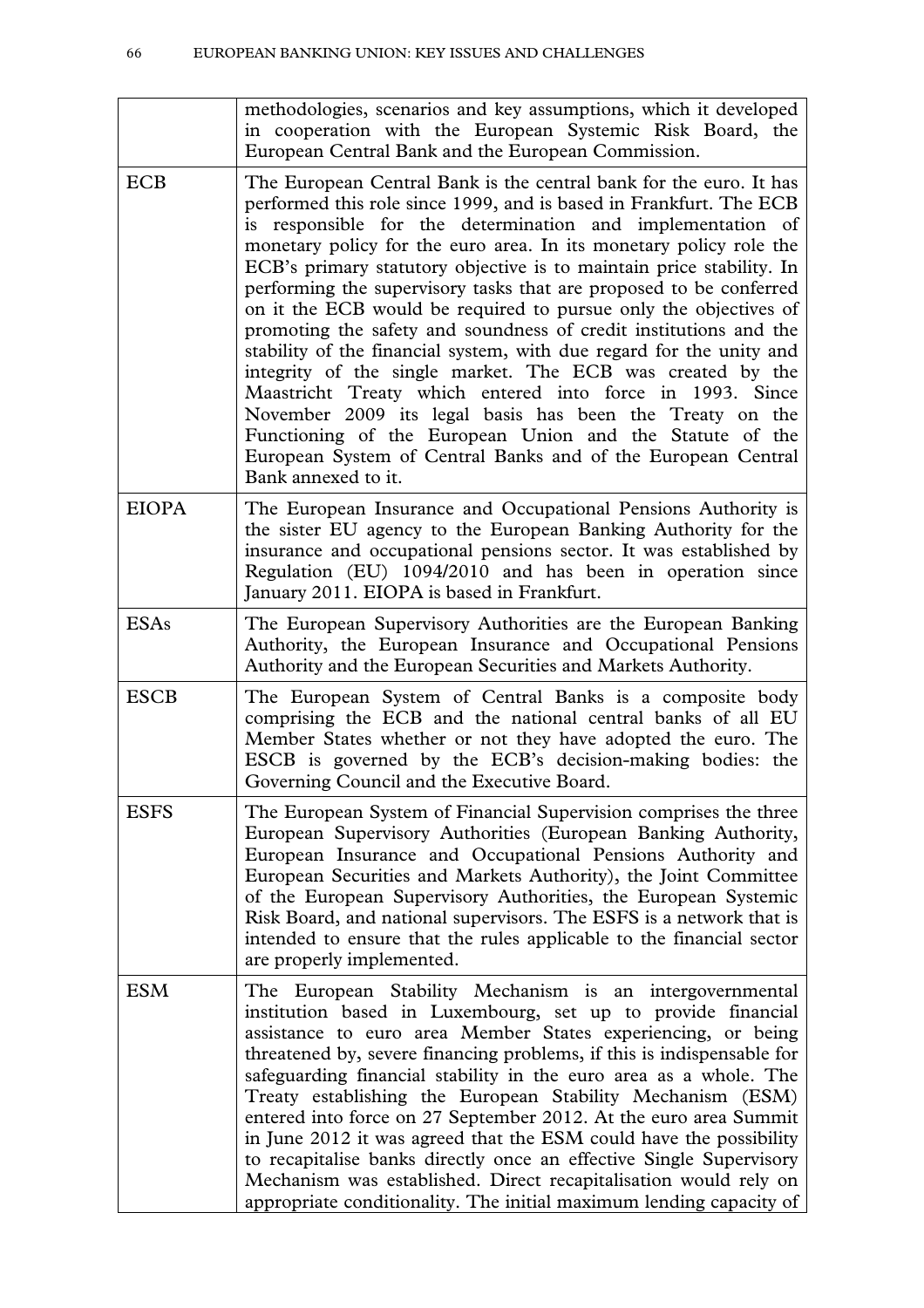|             | the ESM is set at $€500$ billion. This is achieved with subscribed<br>capital of $\epsilon$ 700 billion ( $\epsilon$ 80 billion paid-in capital, the rest callable).                                                                                                                                                                                                                                                                                                                                                                                                                                                                                                                                                                                                                                                                                                                                                                                                                                                                                                                                                                                                                                       |
|-------------|------------------------------------------------------------------------------------------------------------------------------------------------------------------------------------------------------------------------------------------------------------------------------------------------------------------------------------------------------------------------------------------------------------------------------------------------------------------------------------------------------------------------------------------------------------------------------------------------------------------------------------------------------------------------------------------------------------------------------------------------------------------------------------------------------------------------------------------------------------------------------------------------------------------------------------------------------------------------------------------------------------------------------------------------------------------------------------------------------------------------------------------------------------------------------------------------------------|
| <b>ESMA</b> | The European Securities and Markets Authority is the sister EU<br>agency to the European Banking Authority for securities and<br>markets. It was established by Regulation (EU) 1095/2010 and has<br>been in operation since January 2011. ESMA is based in Paris.                                                                                                                                                                                                                                                                                                                                                                                                                                                                                                                                                                                                                                                                                                                                                                                                                                                                                                                                         |
| <b>ESRB</b> | The European Systemic Risk Board is responsible for the macro-<br>prudential oversight of the EU financial system. This oversight is<br>intended to contribute to the prevention or mitigation of systemic<br>risks to financial stability in the Union that arise from developments<br>within the financial system, so as to avoid periods of widespread<br>financial distress. The ESRB is also required to contribute to the<br>smooth functioning of the single market and thereby ensure a<br>sustainable contribution of the financial sector to economic growth.<br>The ESRB was established (by Regulation 1092/2010) as part of<br>the same package of EU institutional changes that created the<br>European Banking Authority and the other European Supervisory<br>Authorities. Unlike the European Supervisory Authorities, the<br>ESRB does not have legal personality or any legally-binding powers.<br>The ESRB can issue recommendations and warnings to the Union<br>as a whole, to the European Commission, to Member States, to the<br>European Supervisory Authorities and to national supervisors. The<br>ESRB also has power to request information from a wide range of<br>sources. |
|             | Voting members of the General Board of the ESRB include the<br>President and the Vice-President of the ECB, the Governors of the<br>national central banks, a member of the European Commission,<br>and the Chairs of the European Banking Authority, European<br>Insurance and Occupational Pensions Authority and European<br>Securities and Markets Authority. There are also non-voting<br>members including one representative from each Member State's<br>national supervisory authorities.                                                                                                                                                                                                                                                                                                                                                                                                                                                                                                                                                                                                                                                                                                          |
|             | The ESRB is based in Frankfurt. The ECB provides its secretariat.                                                                                                                                                                                                                                                                                                                                                                                                                                                                                                                                                                                                                                                                                                                                                                                                                                                                                                                                                                                                                                                                                                                                          |
| Eurogroup   | The Eurogroup is the informal gathering of the finance ministers of<br>the euro area Member States. The Eurogroup President (until the<br>end of December 2012) is Jean-Claude Juncker, Prime Minister of<br>Luxembourg.                                                                                                                                                                                                                                                                                                                                                                                                                                                                                                                                                                                                                                                                                                                                                                                                                                                                                                                                                                                   |
| <b>FCA</b>  | The Financial Conduct Authority will be the UK's financial<br>conduct supervisor from 2013. The FCA will be responsible for<br>regulation of conduct in retail and wholesale financial markets and<br>the infrastructure that supports those markets. The FCA will also<br>have responsibility for the prudential regulation of firms that do not<br>fall under the Prudential Regulation Authority's scope. The FCA's<br>strategic objective will be to ensure that relevant markets function<br>well. The FCA's operational objectives will be to secure an<br>appropriate degree of protection for consumers, to protect and<br>enhance the integrity of the UK financial system, and to promote<br>effective competition in the interests of consumers in the markets.<br>The FCA will be required, so far as is compatible with acting in a<br>way which advances the consumer protection objective or the                                                                                                                                                                                                                                                                                            |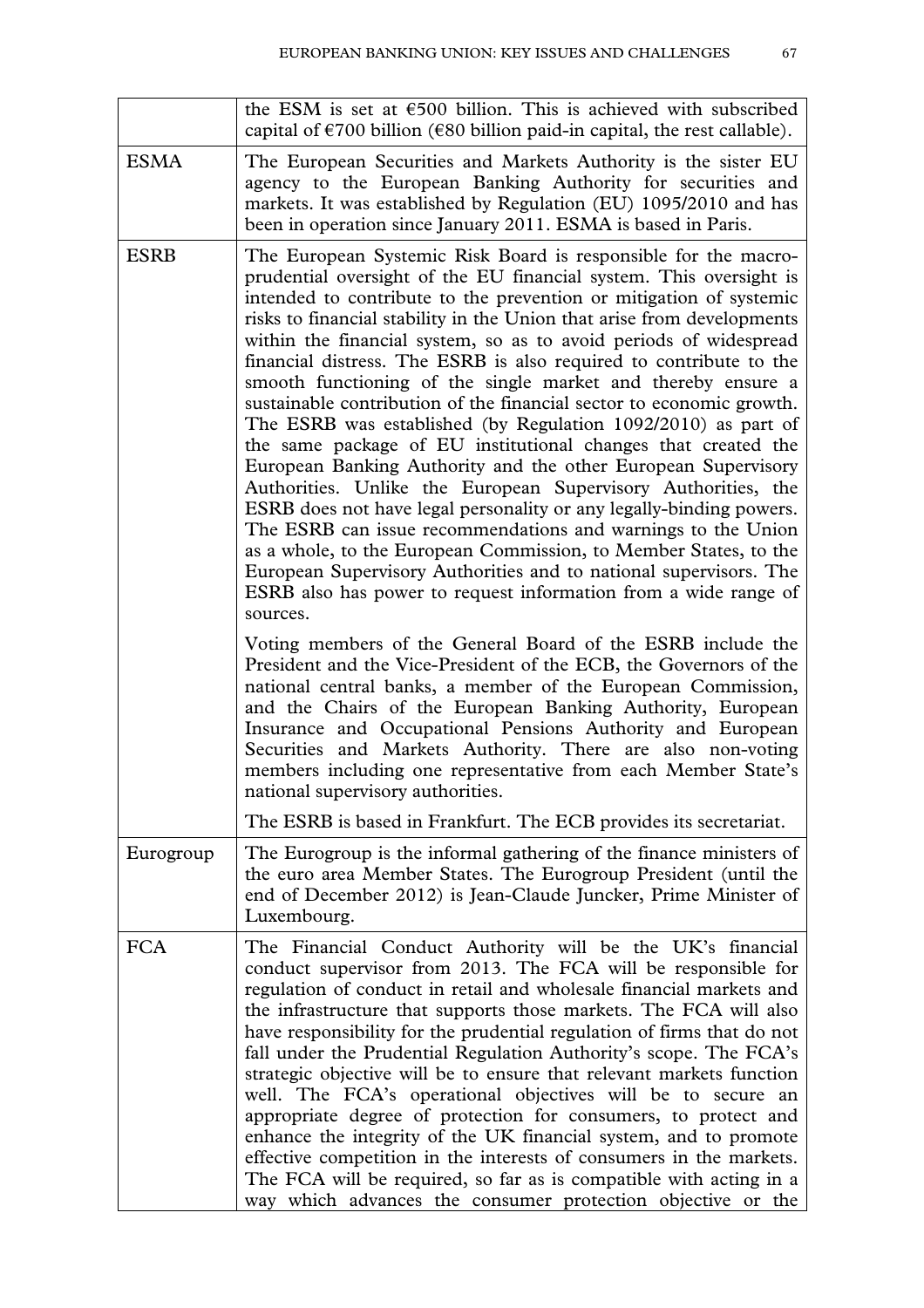|                    | integrity objective, to discharge its general functions in a way which<br>promotes effective competition in the interests of consumers.                                                                                                                                                                                                                                                                                                                                                                                                                                                                                                                                                                                                                                                                                                                                                                                                                                                                                                                                                                                                                                                                                                                                              |
|--------------------|--------------------------------------------------------------------------------------------------------------------------------------------------------------------------------------------------------------------------------------------------------------------------------------------------------------------------------------------------------------------------------------------------------------------------------------------------------------------------------------------------------------------------------------------------------------------------------------------------------------------------------------------------------------------------------------------------------------------------------------------------------------------------------------------------------------------------------------------------------------------------------------------------------------------------------------------------------------------------------------------------------------------------------------------------------------------------------------------------------------------------------------------------------------------------------------------------------------------------------------------------------------------------------------|
| <b>FDIC</b>        | The overarching mission of the US Federal Deposit Insurance<br>Corporation is to maintain stability and public confidence in the US<br>financial system. The FDIC is responsible for deposit insurance and<br>for the management of the resolution of failing financial institutions.<br>In the aftermath of the financial crisis the FDIC's authority has<br>been extended beyond federally insured banks and thrift institutions<br>include also non-bank financial companies, and holding<br>to<br>companies and affiliates of insured institutions. Banks that are<br>members of the Federal Reserve must insure themselves through<br>the FDIC. Banks that are not affiliated with the Federal Reserve<br>(i.e. state banks without an Office of the Comptroller of the<br>Currency charter and access to the Federal Reserve's payment and<br>liquidity facilities) are often required to insure themselves through<br>the FDIC.                                                                                                                                                                                                                                                                                                                                               |
| Federal<br>Reserve | The US Federal Reserve, which originated in the Federal Reserve<br>Act of 1913, a measure signed into law in response to a number of<br>financial panics, is the federal supervisor and regulator of all US<br>bank holding companies, including financial holding companies,<br>and state-chartered commercial banks that are members of the<br>Federal Reserve System. The Federal Reserve also has responsibility<br>for the international operations of state member banks and US bank<br>holding companies, and the US operations of foreign banking<br>The<br>Federal Reserve<br>organisations.<br>has<br>been<br>assigned<br>responsibilities for non-bank financial firms and financial market<br>utilities that have been designated by the Financial Stability<br>Oversight Council as systemically important. The Federal Reserve<br>has assumed responsibility for the consolidated supervision of<br>saving and loan holding companies and their subsidiaries. The<br>Federal Reserve seeks primarily to promote safety and soundness,<br>including compliance with laws and regulations.                                                                                                                                                                               |
| <b>FPC</b>         | The Financial Policy Committee is the UK's macroprudential<br>oversight body. The FPC has been operating on an interim basis<br>since 2011 and will be put onto a formal statutory footing in 2013.<br>The FPC is a Sub-Committee of the Bank of England's Court of<br>Directors. The interim FPC contributes to maintaining financial<br>stability by identifying, monitoring and publicising risks to the<br>stability of the financial system and advising action to reduce and<br>mitigate them. The statutory FPC will assume these functions. The<br>FPC's statutory objectives will be to exercise its functions with a<br>view to (a) contributing to the achievement by the Bank of the<br>Financial Stability Objective, and (b) subject to that, supporting the<br>economic policy of the UK Government, including their objectives<br>for growth and employment. The statutory FPC will have the power<br>to give directions to the Financial Conduct Authority or the<br>Prudential Regulation Authority with respect to the implementation<br>of macroprudential measures. The FPC will be entitled to make<br>recommendations within the Bank, to HM Treasury, to the<br>Financial Conduct Authority and the Prudential Regulation<br>Authority, or to other persons. |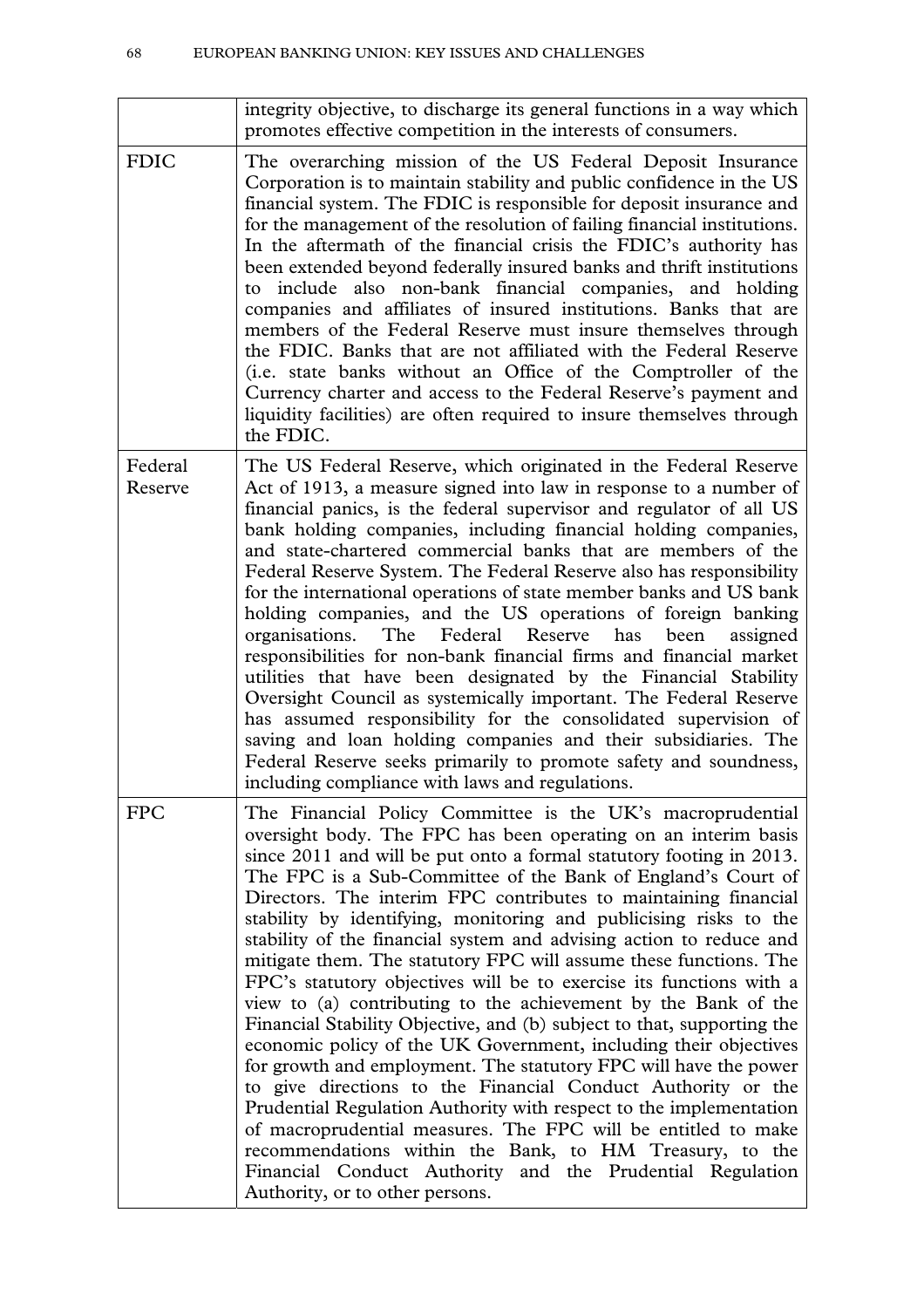| <b>FSA</b>  | The Financial Services Authority is the single regulator for financial<br>services in the UK. It is responsible for both microprudential<br>supervision and the regulation of conduct of business. In 2013 the<br>responsibility for the prudential supervision of banks, insurers and<br>some investment firms will be formally transferred to the Prudential<br>Regulation Authority. The Financial Conduct Authority will<br>become responsible for conduct of business regulation. The FSA<br>has already changed its operational structure to facilitate the<br>evolution from one unitary regulator to the new 'twin peaks'<br>approach.                                                                                                                                                                       |
|-------------|----------------------------------------------------------------------------------------------------------------------------------------------------------------------------------------------------------------------------------------------------------------------------------------------------------------------------------------------------------------------------------------------------------------------------------------------------------------------------------------------------------------------------------------------------------------------------------------------------------------------------------------------------------------------------------------------------------------------------------------------------------------------------------------------------------------------|
| <b>FSB</b>  | The Financial Stability Board was established in April 2009 by the<br>Leaders of the G20 countries as the successor to the Financial<br>Stability Forum. The FSB brings together national authorities<br>responsible for financial stability in significant international financial<br>financial<br>international<br>institutions,<br>centres,<br>sector-specific<br>international groupings of regulators and supervisors,<br>and<br>committees of central bank experts. It coordinates at the<br>international level the work of national financial authorities and<br>international standard-setting bodies. It also develops and promotes<br>the implementation of regulatory, supervisory and other financial<br>sector policies.                                                                               |
|             | The FSB's Key Attributes of Effective Resolution Regimes for Financial<br><i>Institutions</i> (2011) sets out the core elements that the FSB considers<br>to be necessary for an effective resolution regime. The EU will meet<br>G20 commitments to put in place an effective resolution regime<br>through the adoption of the Recovery and Resolution Directive.                                                                                                                                                                                                                                                                                                                                                                                                                                                   |
| <b>FSOC</b> | The US Financial Stability Oversight Council, established under<br>the Dodd-Frank Wall Street Reform and Consumer Protection Act,<br>is charged with identifying risks to the financial stability of the<br>United States, promoting market discipline, and responding to<br>emerging risks to the stability of the US financial system. The<br>FSOC is a collaborative body chaired by the Secretary of the US<br>Treasury that brings together the expertise of the federal financial<br>regulators, an independent insurance expert appointed by the<br>President, and state regulators. One of the key functions of the<br>FSOC is to designate systemically important non-bank financial<br>firms and financial market utilities for supervision by the Federal<br>Reserve under enhanced prudential standards. |
| <b>OCC</b>  | The Office of the Comptroller of the Currency is an independent<br>office within the US Treasury Department. Its function is to<br>charter, regulate and examine all national banks. The OCC<br>performs regular reviews of national banks to ensure compliance<br>with federal statutes and regulations. All national banks chartered<br>by the OCC are also required to be members of the Federal Reserve<br>and are subject to Federal Reserve oversight. The old Office of<br>Thrift Supervision has become part of the OCC. The OCC also has<br>responsibilities for federal branches of foreign banks.                                                                                                                                                                                                         |
| <b>PRA</b>  | The Prudential Regulation Authority, a subsidiary of the Bank of<br>England, will become the UK's prudential regulator for banks,<br>insurers, Lloyd's underwriters and arrangers, and designated                                                                                                                                                                                                                                                                                                                                                                                                                                                                                                                                                                                                                    |